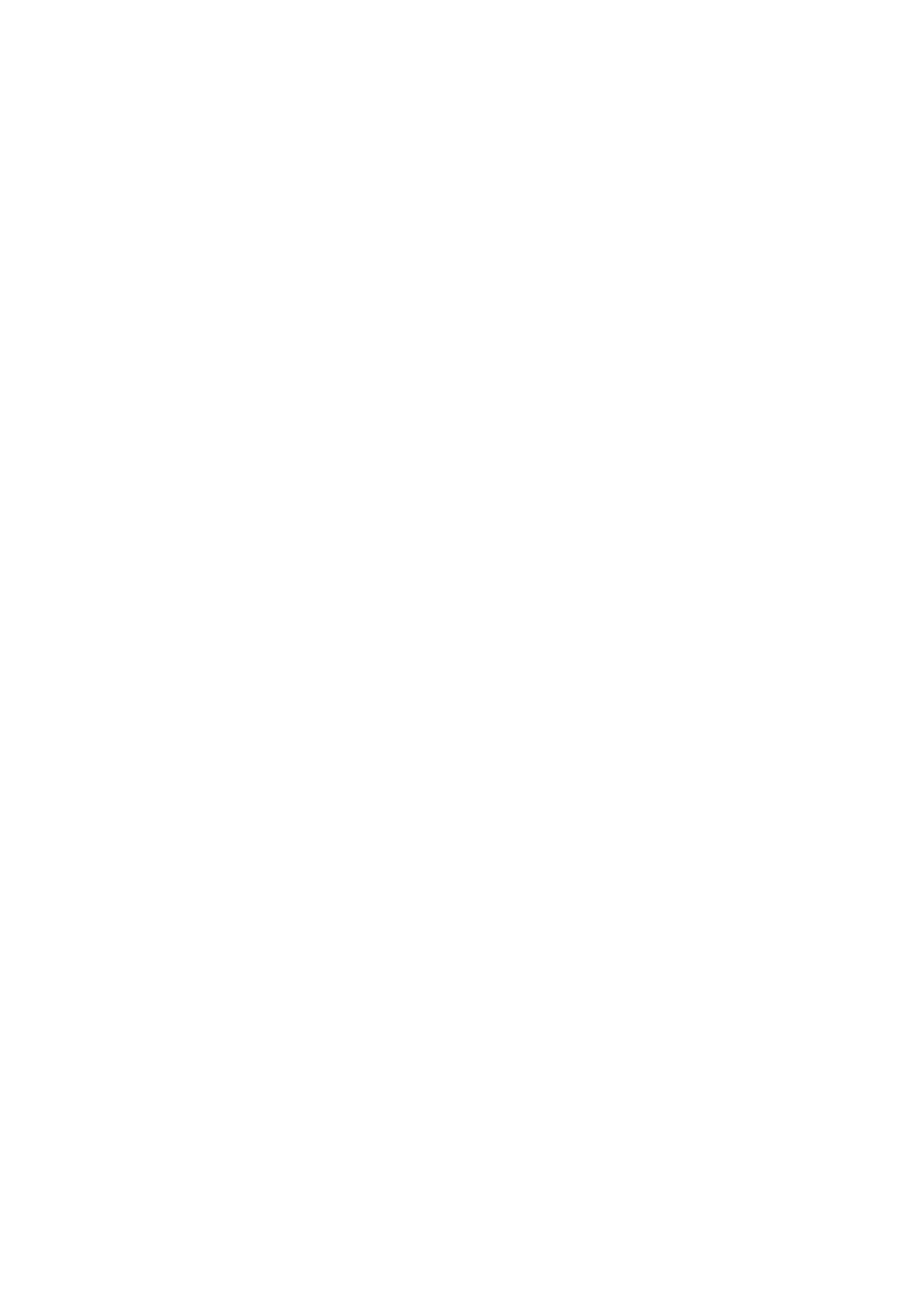## **Problem description**

The Department of Engineering Cybernetics at NTNU has recently established the Artificial Pancreas Trondheim (APT) research group in cooperation with St Olavs Hospital and Faculty of Medicine at NTNU. In this assignment you are to design and assess a control system suitable for APTs approach for glucose control.

- Give a brief presentation of the glucose and insulin dynamics in humans with diabetes mellitus type 1 or 2, as well as in humans without diabetes. Describe extensions of a given mathematical model which can be used for in-silico studies of control algorithms.
- Select and implement suitable extensions into the existing MATLAB/Simulinkmodel.
- Discuss the theoretical aspects of implementing pulsatile intravenous infusion (Skjærvold, 2013) or pulsatile intraperitoneal infusion for the APT model. This may include possibilities for adaptive control.
- Implement the pulsatile insulin infusion for the APT model. Compare the controller performance to the control strategies already implemented (PID and MPC) for intravenous and intraperitoneal infusion sites.
- Discuss the results in terms of clinical relevance and consequences for the patient

ii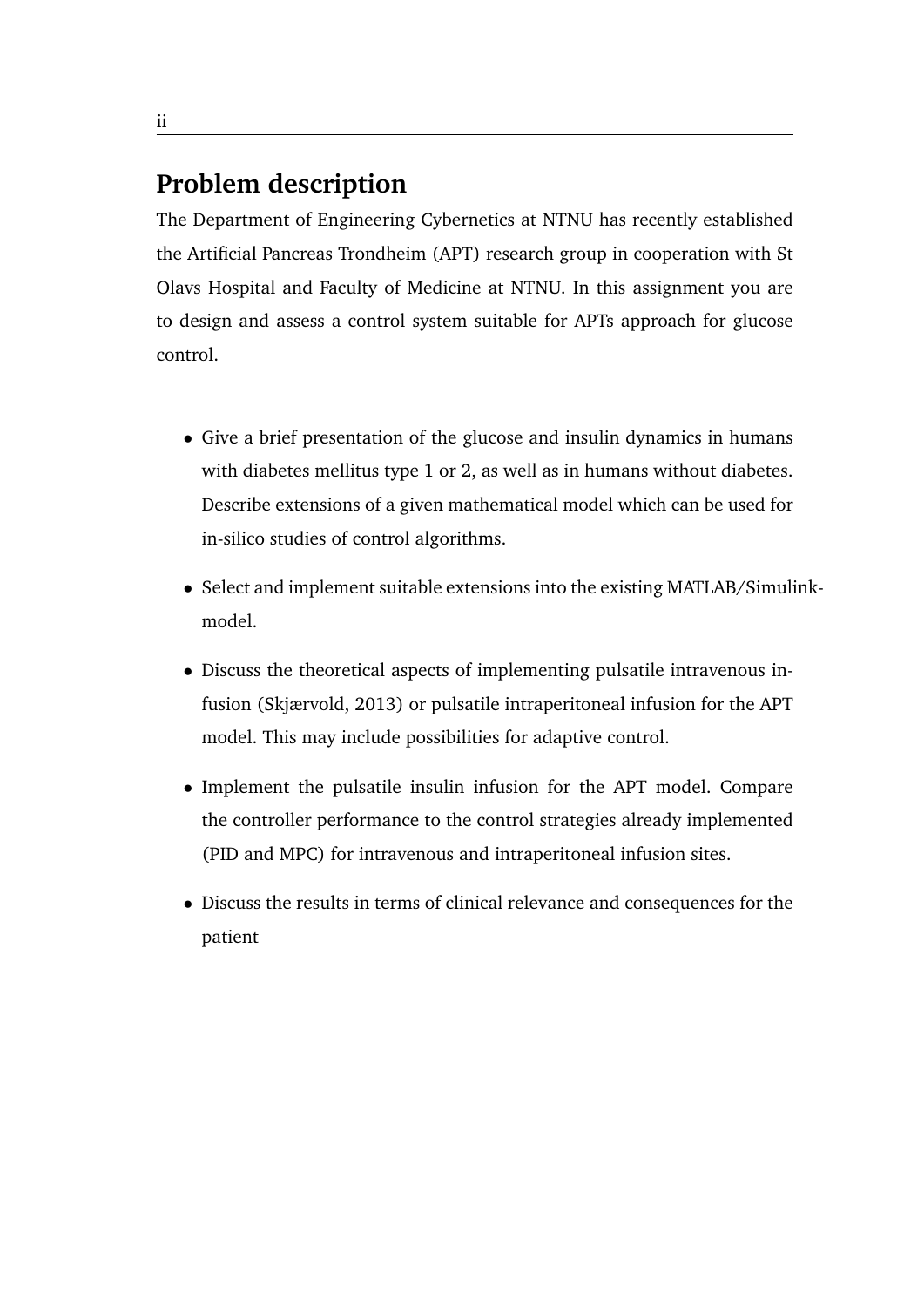# **Preface**

This thesis has been written as a part of my master degree in Engineering Cybernetics at the Norwegian University of Science and Technology. The project was given by the Artificial Pancreas Trondheim research group. I would like to thank my supervisor Øyvind Stavdahl, co-supervisors Anders Fougner and Konstanze Kölle, as well as Artificial Pancreas Trondheim research group for help during the thesis.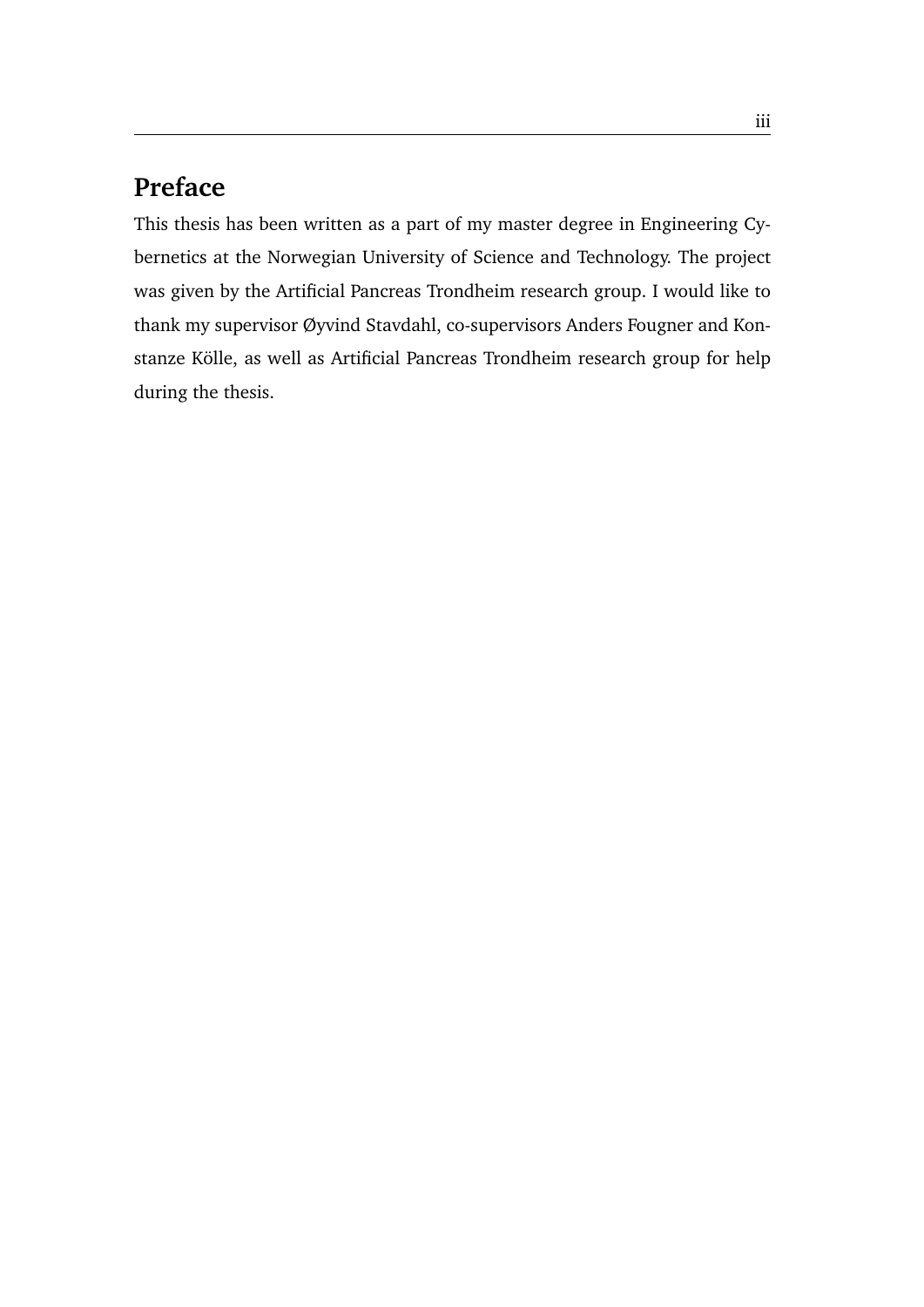### **Abstract**

Diabetes is a chronic decease which affect the body's ability to regulate the blood glucose level(BGL). Not being able to maintain a steady BGL can lead to many severe complications. There is done much effort in order to develop a artificial pancreas. In healthy humans the BGL is regulated mainly trough insulin, which is secreted in pulses by the beta cells. This is believed to have greater hypoglycemic effect than normal continuous infusion. In this thesis a method for controlling the BGL by pulsatile infusion, both with intravenously and intraperitoneal approach was described. The pulsatile infusion showed good performance in closed loop simulations. However the effect of giving insulin in a pulsatile manner was little, giving no oscillation i BGL. In order to draw further conclusions about the controller, this effect must be included into the model.

An recursive least square scheme was implemented in order to test the possibility for adaptive control. Both the pulsatile and the normal controller gave about equal performance regarding online parameter estimation. When there was small fluctuations present, the online estimation worked in both case. Therefore it is likely that pulsatile control is more suitable for adaptive control because of the possibility for oscillations in BGL. In addition a model extension for physical activity is included into the glucose insulin model.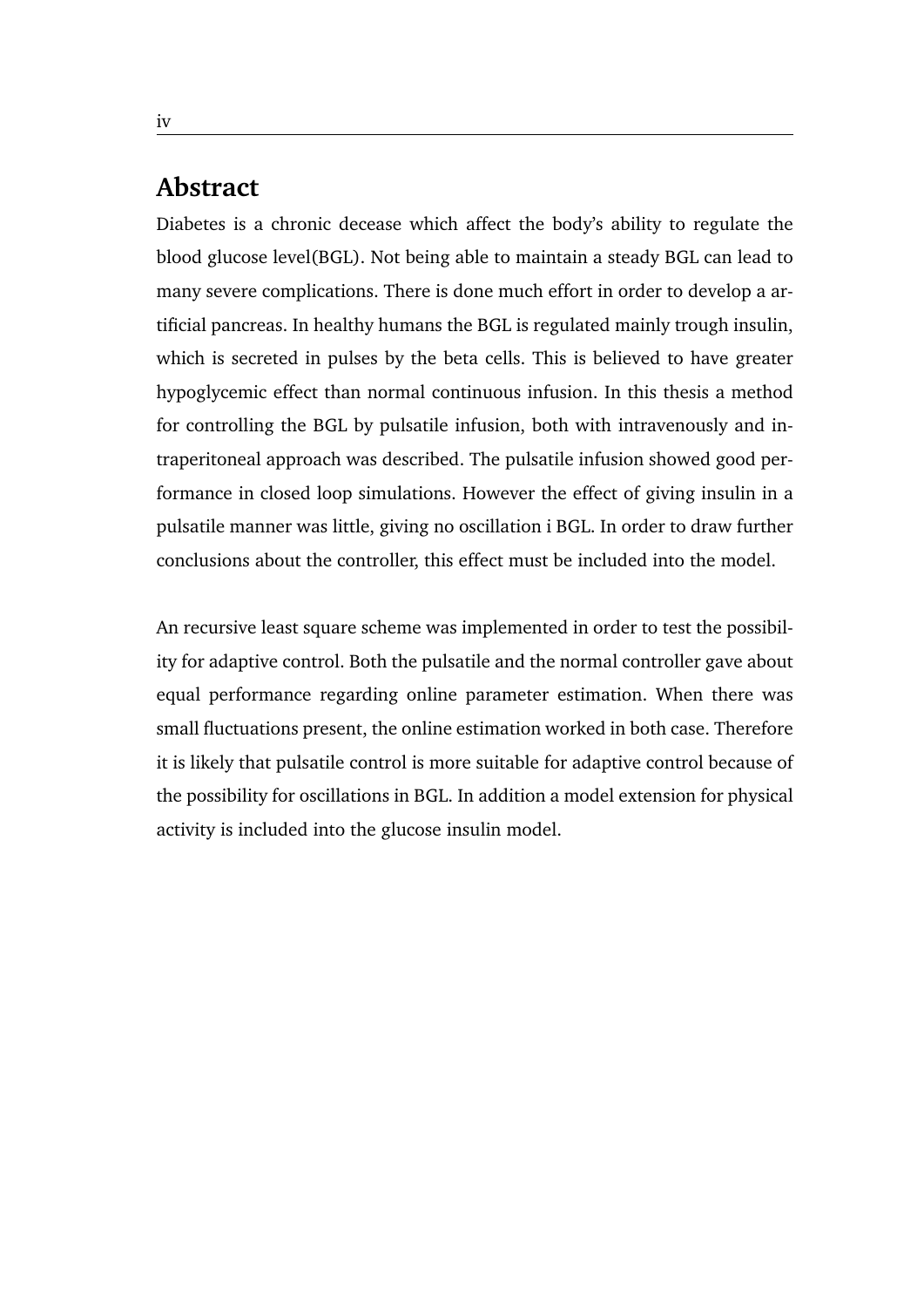# **Sammendrag**

Diabetes er en kronisk sykdom som påvirker kroppens evne til å regulere blodsukkeret. Et dårlig regulert blodsukker kan føre til mange alvorlige komplikasjoner. Det gjøres store anstrengelser for å utvikle en kunstig pankreas. I friske mennesker reguleres blodsukkeret hovedsakelig av insulin, som skilles ut i pulser fra beta cellene i pankreas. Mye tyder på at pulsatil tilførsel av insulin gir større hypoglykemisk effekt enn hva kontinuerlig tilførsel gjør. I denne oppgaven er det beskrevet en metode for pulsatile innførsel både intravenøst og intraperitonalt. Metoden fungerte bra i lukket sløyfe simulering, men selve effekten av å gi insulin pulsatilt var liten, da det gav ingen svinger i blodsukkeret. For å kunne trekke videre konklusjoner må denne dynamikken implementeres i modellen.

En rekursive minste kvadraters metode ble implementert i modellen for å test muligheter for adaptiv kontroll. Både den pulsatile og den kontinuerlig innførselen av insulin gav omtrent samme ytelse med tanke på parameter estimering. Bare når det var små svinger tilstedte i blodsukkeret, konvergerte parameterne til riktig verdi. Derfor er det sannsynlig at pulsatil kontroll er mer egent for adaptive kontroll, da det er antatt at pulsatil insulin innførsel kan gi små svingninger i blodsukkeret. I tillegg er implementert en utvidelse for fysisk aktivitet i glukose insulin modellen.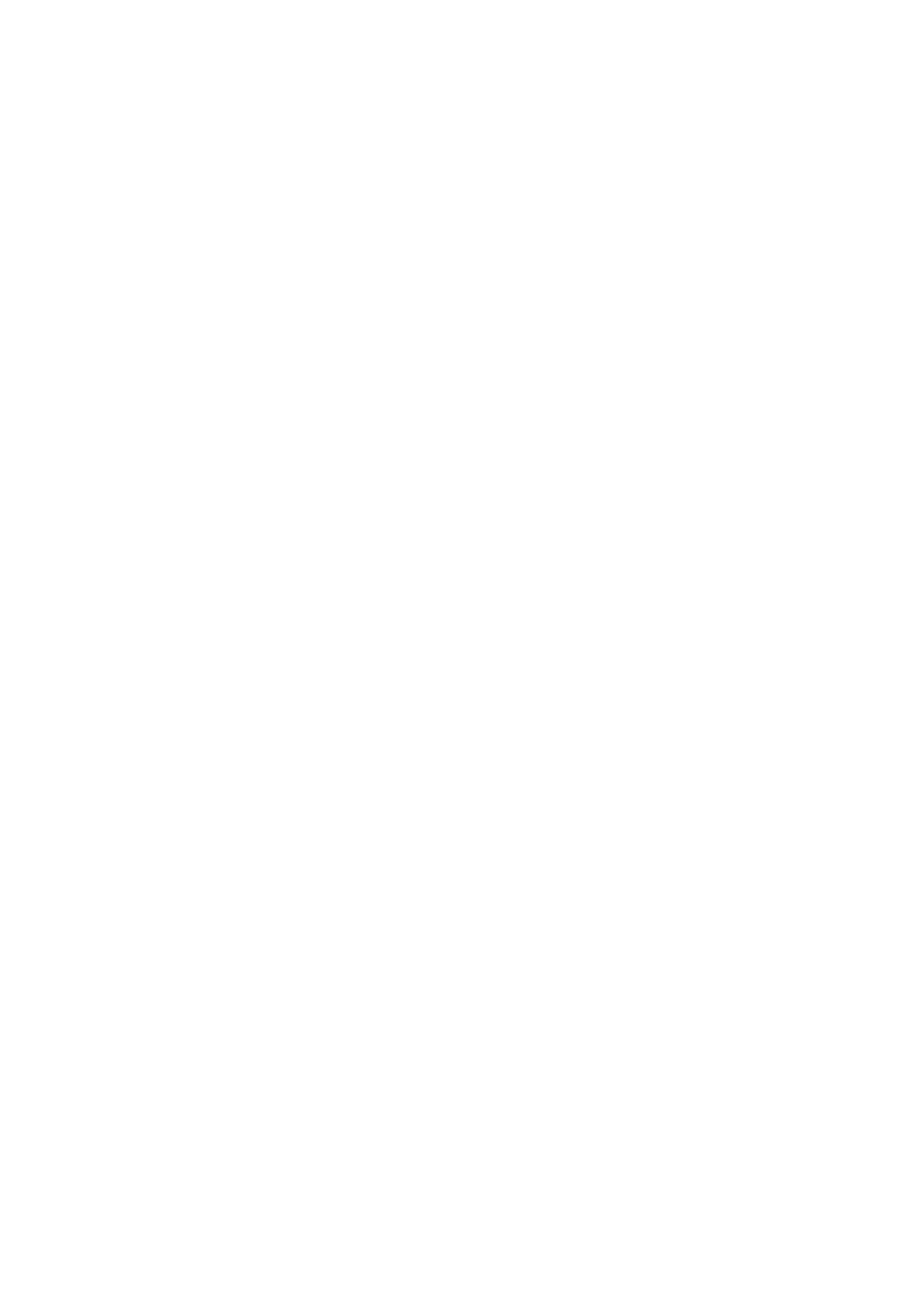# **Contents**

|              |                 | <b>Problem description</b>                                                      | ii             |
|--------------|-----------------|---------------------------------------------------------------------------------|----------------|
|              | Preface         |                                                                                 | iii            |
|              | <b>Abstract</b> |                                                                                 | iv             |
|              |                 | Sammendrag                                                                      | $\mathbf v$    |
|              |                 | <b>Table of Contents</b>                                                        | vii            |
|              |                 | <b>List of Figures</b>                                                          | ix             |
| 1            |                 | Introduction                                                                    | $\mathbf{1}$   |
|              | 1.1             |                                                                                 | $\mathbf{1}$   |
|              | 1.2             |                                                                                 | 3              |
|              |                 | Hypoglycemia<br>1.2.1                                                           | $\overline{4}$ |
|              |                 | 1.2.2                                                                           | $\overline{4}$ |
|              | 1.3             |                                                                                 | 5              |
|              |                 | 1.3.1                                                                           | 5              |
|              |                 |                                                                                 | 6              |
|              |                 | 1.3.3                                                                           | 6              |
|              | 1.4             |                                                                                 | 7              |
| $\mathbf{2}$ |                 | Extension for the glucose insulin model                                         | 9              |
|              | 2.1             | Insulin glucose model $\ldots \ldots \ldots \ldots \ldots \ldots \ldots \ldots$ | 9              |
|              | $2.2^{\circ}$   |                                                                                 | 10             |
|              |                 | 2.2.1                                                                           | 10             |
|              |                 | 2.2.2                                                                           | 10             |
|              | 2.3             | Mathematical formulation and implementation                                     | 11             |
|              | $2.4^{\circ}$   |                                                                                 | 13             |
|              | 2.5             |                                                                                 | 16             |
| 3            |                 | <b>Pulsatile control</b>                                                        | 18             |
|              | 3.1             |                                                                                 | 18             |
|              | 3.2             |                                                                                 | 19             |
|              | 3.3             | Pulsitile infusion for clinical treatment                                       | 20             |
|              | 3.4             | Control methods already implemented in the model                                | 22             |
|              | 3.5             |                                                                                 | 23             |
|              | 3.6             |                                                                                 | 25             |
|              |                 | 3.6.1                                                                           | 25             |
|              |                 | 3.6.2                                                                           |                |
|              |                 | 3.6.3                                                                           |                |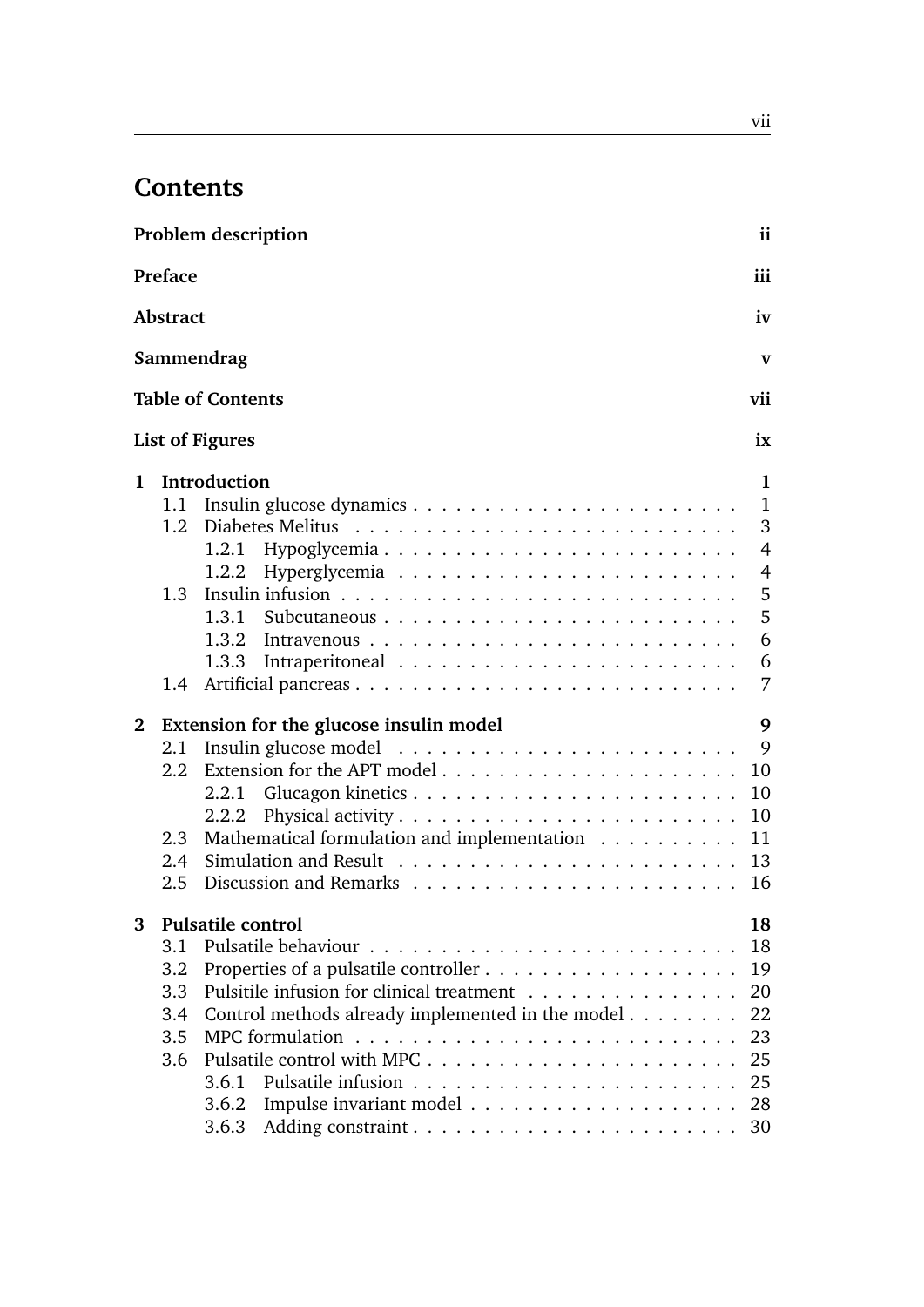| 4           | <b>Adaptive control</b><br>4.2.2 Pulsatile adaptive control 48 | 38 |
|-------------|----------------------------------------------------------------|----|
| $5^{\circ}$ | <b>Discussion</b>                                              | 51 |
| 6           | Conclusion                                                     | 52 |
| $7^{\circ}$ | <b>Bibliography</b>                                            | 53 |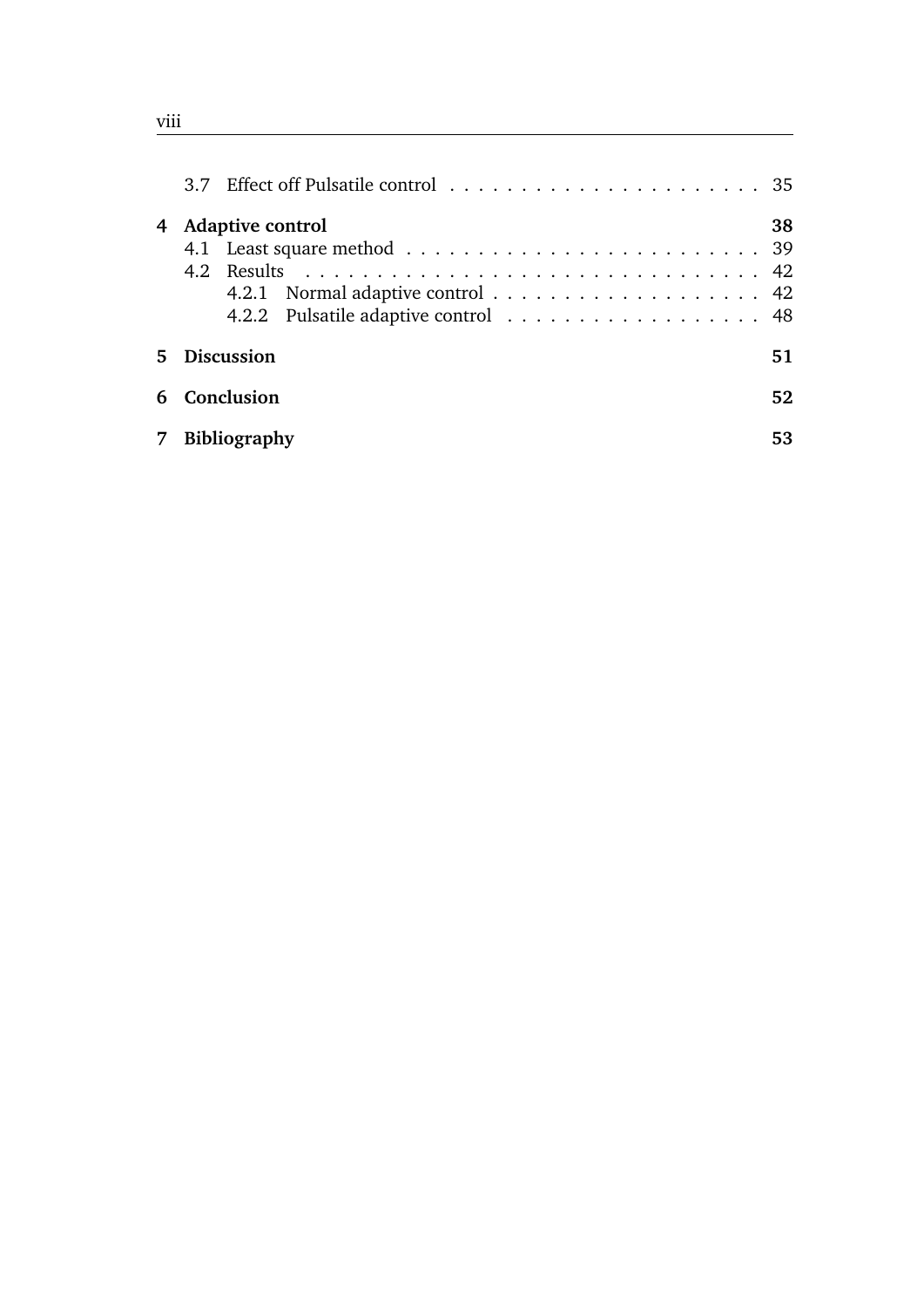# **List of Figures**

| 1  |                                                                               | 2  |
|----|-------------------------------------------------------------------------------|----|
| 2  | Time response for function Z, Y, W and difference in heart rate               |    |
|    |                                                                               | 13 |
| 3  |                                                                               | 14 |
| 4  |                                                                               | 15 |
| 5  | Skjævold algorithm for controlling BGL without any disturbances               | 21 |
| 6  | Step response of control model with different sample time. $\dots$ .          | 26 |
| 7  | Continuous and pulsatile infusion. $\ldots \ldots \ldots \ldots \ldots$       | 27 |
| 8  | Continuous and pulsatile with impulse invariant discretization                | 30 |
| 9  | Continuous and pulsatile infusion with input constraint. $\dots$ .            | 32 |
| 10 | 24 hour simulation with IV approach                                           | 33 |
| 11 |                                                                               | 33 |
| 12 | 24 hour simulation with IP approach.                                          | 34 |
| 13 | Simulation of BGL and insulin concentration with IV. $\dots$                  | 36 |
| 14 | Simulation of BGL and insulin concentration with IP. $\dots \dots$            | 37 |
| 15 | Insulin oscillation while fasting with subcutaneous approach.                 | 37 |
| 16 | Simulation with normal and adaptive controller. $\dots \dots \dots$           | 43 |
| 17 |                                                                               | 45 |
| 18 | Adaptive control with online estimation during night and be-                  |    |
|    | tween meals. $\ldots \ldots \ldots \ldots \ldots \ldots \ldots \ldots \ldots$ | 47 |
| 19 | Simulation with and without parameter convergence. $\dots \dots$              | 48 |
| 20 | Adaptive pulsatile control compared with normal adaptive control.             | 49 |
| 21 | Pulsatile adaptive control for all frequencies.                               | 50 |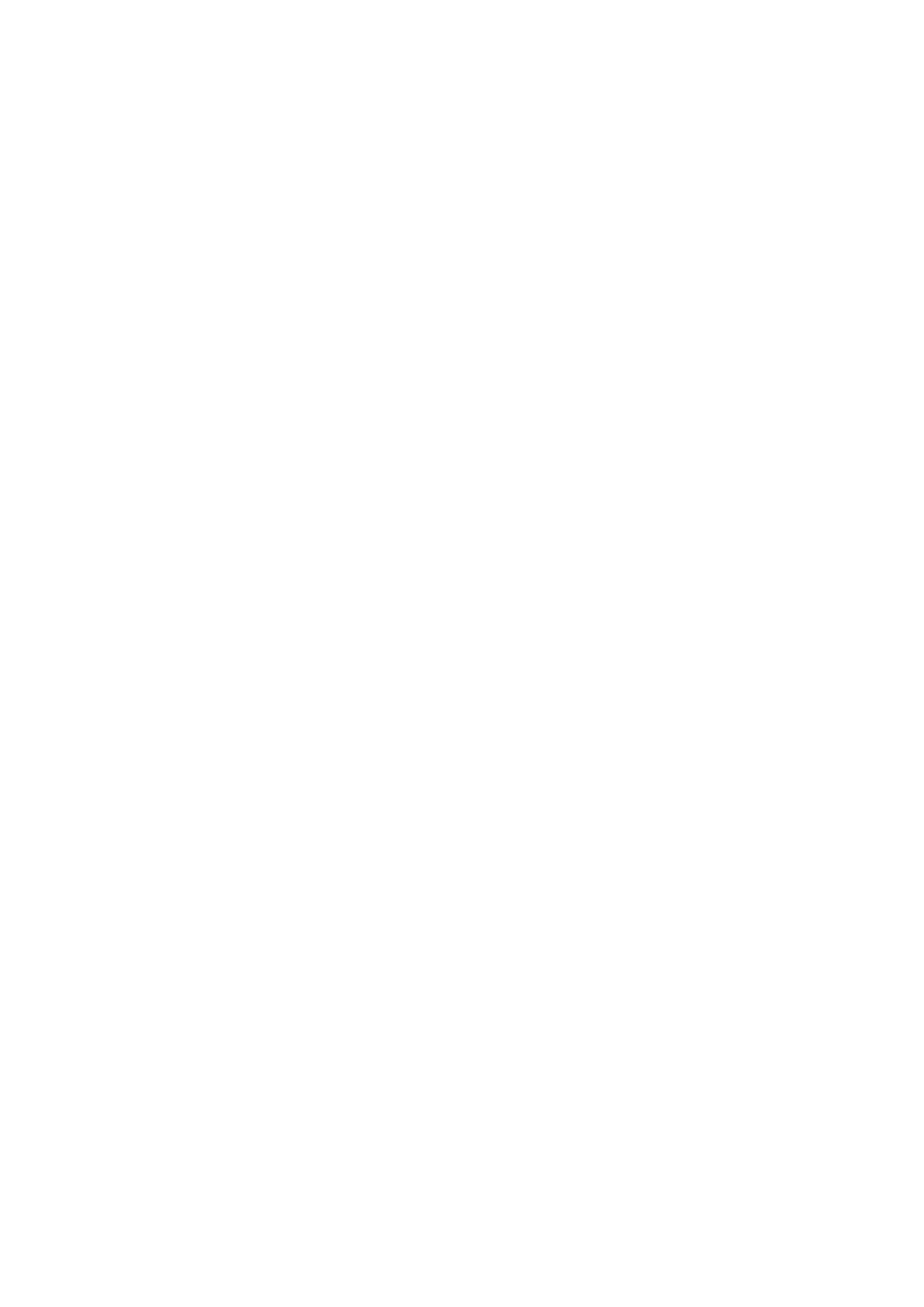### <span id="page-12-0"></span>**1 Introduction**

### <span id="page-12-1"></span>**1.1 Insulin glucose dynamics**

All carbohydrates consumed by the body, gets broken down to glucose and is taken up in the bloodstream for transport, before it can be used for energy consumption inside the tissue cells. The insulin glucose dynamic is the process in the human body, which regulates the blood glucose level (BGL) to a steady level. The hormones which controls most of the process is secreted from the Islet of Lagerhans, located in the Pancreas.

There are in total around one million Islet of Langerhans, which constitutes for 1-2% of the total mass of the Pancreas.(*[Diabetes research institute](#page-64-1)*, [n.d.\)](#page-64-1) The Islet of Langerhans consist of five major endocrine cell types called alpha, beta, delta, gamma(pp cells) and epsilon cells. The most important cell types for BGL regulation are alpha and beta cells which secretes glucagon and insulin. Around 50-80 % are beta cells and 15-20 % are alpha cell [\(Stefan et al.,](#page-66-0) [1982\)](#page-66-0). The other three cell types, delta, gamma and epsilon cells secrets the hormones somatosatin, pancreatic polypeptide and grehlin respectively.

The process start when the increased BGL is detected by the beta cells. This leads to secretion of insulin. Insulin is a hormone which primarily bounds with the receptor GLUT 4, which allows the transport of glucose through the cell membrane, so it can be used for energy consumption inside body cells, or stored inside liver cells as glycogen. To better regulate the BGL during a meal, the secretion of insulin happens in two faces. The first face is when the brain perceive a signal for food through either vision or taste. Then the signal is sent from the brain to the pancreas and insulin is secreted from the beta cells into the hepatic circulation. The presence of insulin stops the liver from breaking down glycogen to glucose(glycogenolysis). When insulin is absent the liver cells produces glucose from glycogen to ensure that the BGL do not get to low. When food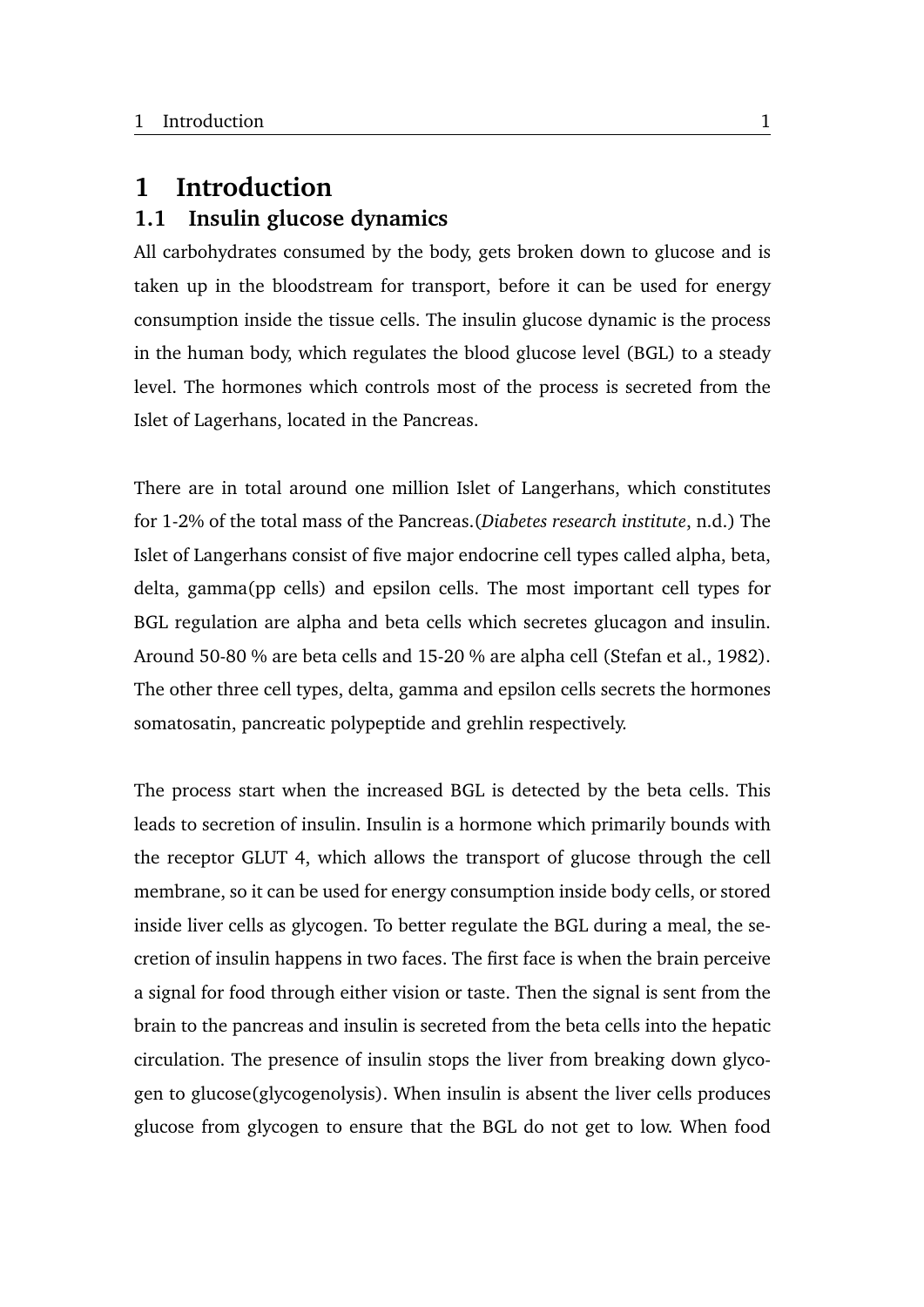reaches the stomach, hormones from the gastrointestinal organs increases the sensitivity of glucose for the beta cells. The second phase begins when the nutrients get absorbed into the circulation and the secretion of insulin continues. When all carbohydrates are consumed, the body uses around two hours to get the BGL to normal.

The storage of glycogen is short term and if the BGl gets to low, alpha cells in the islet of Langerhans produces the hormone glucagon, which does the opposite of insulin. Glucagon makes the liver convert glucose from glycogen (glycogenolysis) and can also synthesize glucose from amino acids(gluconeogenesis) if necessary. When fasting for several hours the uptake of glucose in muscle cells is also minimized and free fatty acids is released from stored fat (lipolysis). When fasting longer than 12 hours the fatty acids becomes the main source for energy consumption for every cell in the body except for the brain which consumes glucose from gluconeogenesis on this point. The brain only uses glucose as energy source and needs a steady supply due to the lack of energy storage.

<span id="page-13-0"></span>

**Figure 1:** Glucose-Insulin dynamics.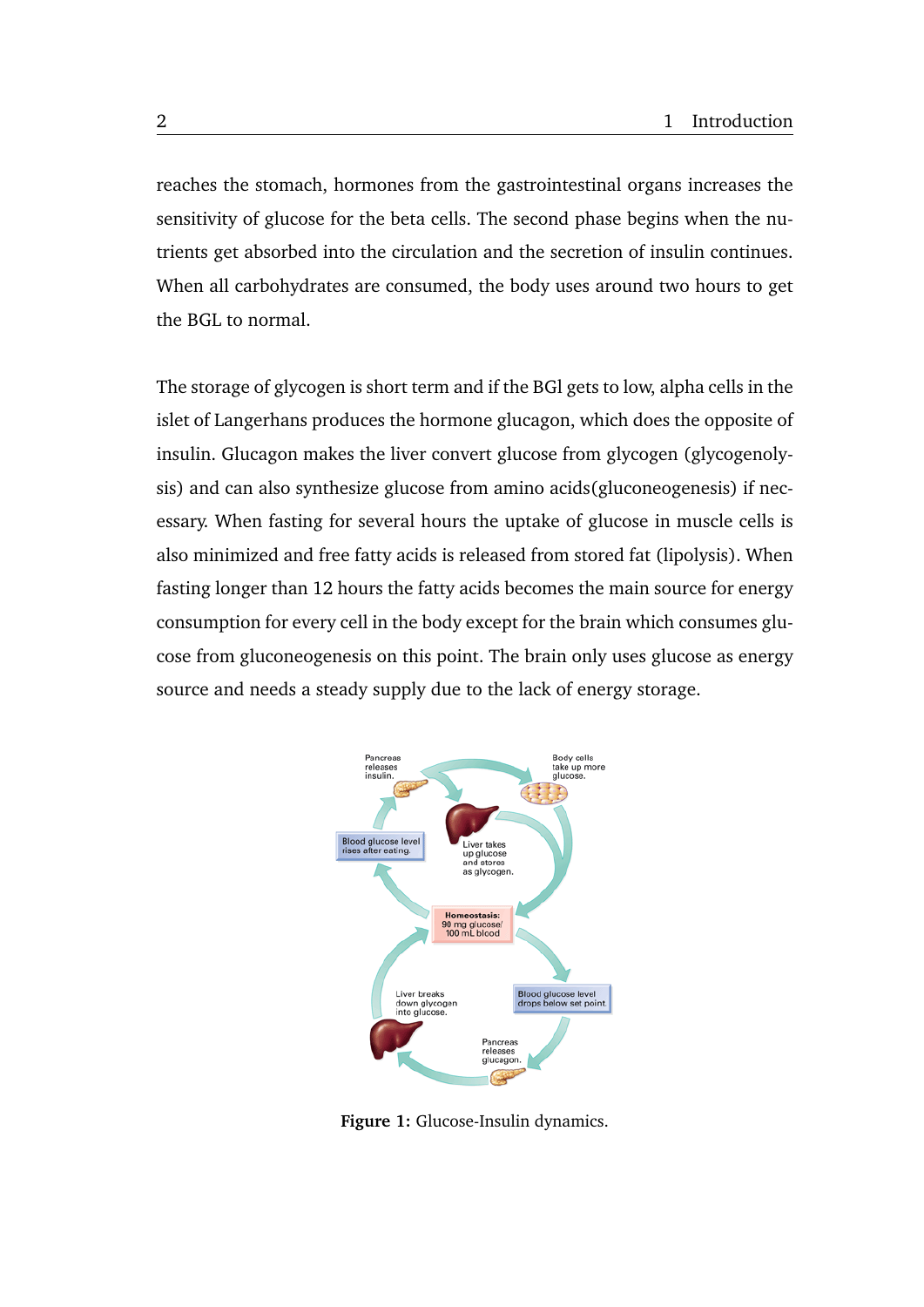A illustration of the process can be seen in figure [1.](#page-13-0) Besides insulin and glucagon which drives the main dynamic of the BGl regulation, other stress hormones contributes as adrenaline, cortisol and growth hormones.

### <span id="page-14-0"></span>**1.2 Diabetes Melitus**

Diabetes Mellitus is a chronic disease which affects the ability to control the BGL properly. There are different types of diabetes, where type 1, type 2 and gestational diabetes are the most common. The latter one only happens during pregnancy and is often resolved after the pregnancy but can lead to complication nevertheless. In 2013 there was estimated that 382 million people have diabetes melitus and the number is expected to rise to 592 million by year 2035 [\(Guariguata et al.,](#page-65-0) [2014\)](#page-65-0), where the prevalence for type 2 is expected to increase the most. An increase in prevalence for diabetes type 2 is often correlated with increased prevalence of obesity and it is expected that a healthy diet, physical activity and keeping a normal body weight can delay the onset of type 2 diabetes[\(WHO,](#page-66-1) [2011\)](#page-66-1). Around 90 % of diabetics have diabetes type 2 [\(Alberti and Zimmet,](#page-64-2) [1998\)](#page-64-2). In type 2 diabetes the the body cells do not respond appropriable to insulin. This is treatable with medicine in tablet form or in some cases, a healthy lifestyle is enough.

Whereas diabetes type 2 is the most common, type 1 is much more severe and stands for much of the complications connected with diabetes. In 2012 around 1.5 million deaths where directly caused by diabetes, over 80 % of these happened in low to middle income countries[\(WHO,](#page-66-2) [2014\)](#page-66-2). In diabetes type 1 the beta cells produce to little or nothing insulin at all. Humans with diabetes type 1 needs therefore insulin injection in order to live a normal life.

Diabetes can also take place in intensive care patients. The hormone system is exposed for much stress when the patient undergoes for example a surgical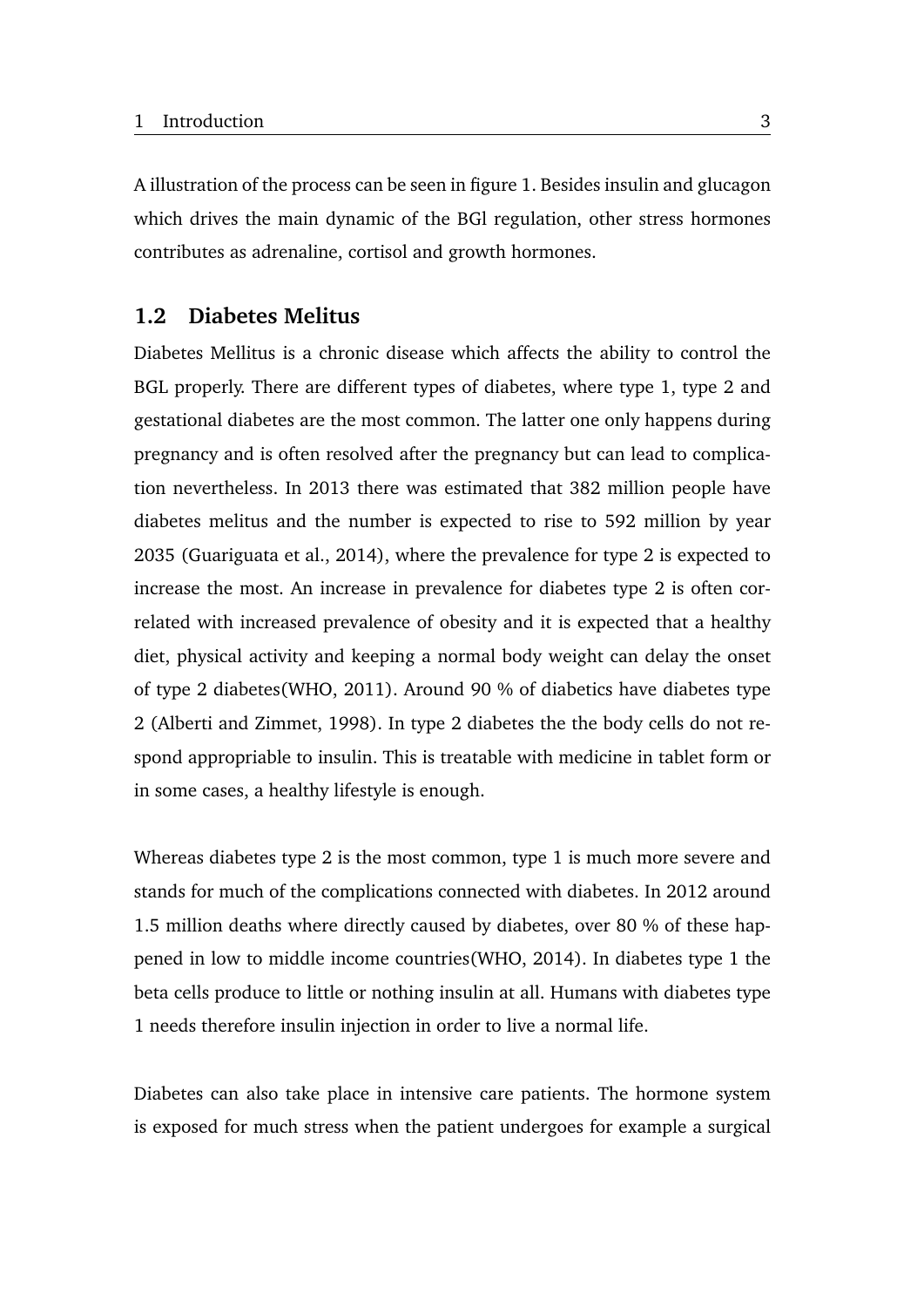operation which may cause the glucose regulation to fail.

### <span id="page-15-0"></span>**1.2.1 Hypoglycemia**

In a healthy human the BGL lies around 4.5-5 mmol/L when fasting, considering a person with normal bodyweight. When consuming a meal the BGL will be elevated but will regulated down to normal after two hours. The BGL do normally not exceed 8 mmol/L. Not being able to proper regulate the BGL can give both short and long complication.

Hypoglycemia is a condition when the BGL drops under 4.0 mmol/l, but is often not noticed before it reaches 3.0 mmol/l. This will be life threatening if it is not treated. In diabetics this happens when a overdose of insulin is injected. In addition to having little or none insulin secretion diabetics often also have no secretions of glucagon and therefore no counter regulation. Since the insulin is injected subcutaneous, it takes some time before the insulin is absorbed into the bloodstream. Injected insulin cannot be cancelled. Hypoglycemia can be treated by just administrating glucose, in liquid or solid form. However when a hypoglycemic situation arises this needs to happen fast before the person goes into diabetic shock and can not take care of him/her.

### <span id="page-15-1"></span>**1.2.2 Hyperglycemia**

The opposite condition of is when the BGL get to high, which is called hyperglycaemia. This causes two problems where the most immediately problem is that most of the energy will come from metabolism of fatty acids instead of glucose which should be the primary energy source. Over some time the high level of ketone bodies may lead to diabetic ketoacidosis, which will affect the blood cells and be fatal if not treated.

The other problem is caused by having to high BGL over time. This can lead to micro and macro vascular diseases, which do damage to small or lager vessels. The most common complication is neuropathy, which is damage to nerves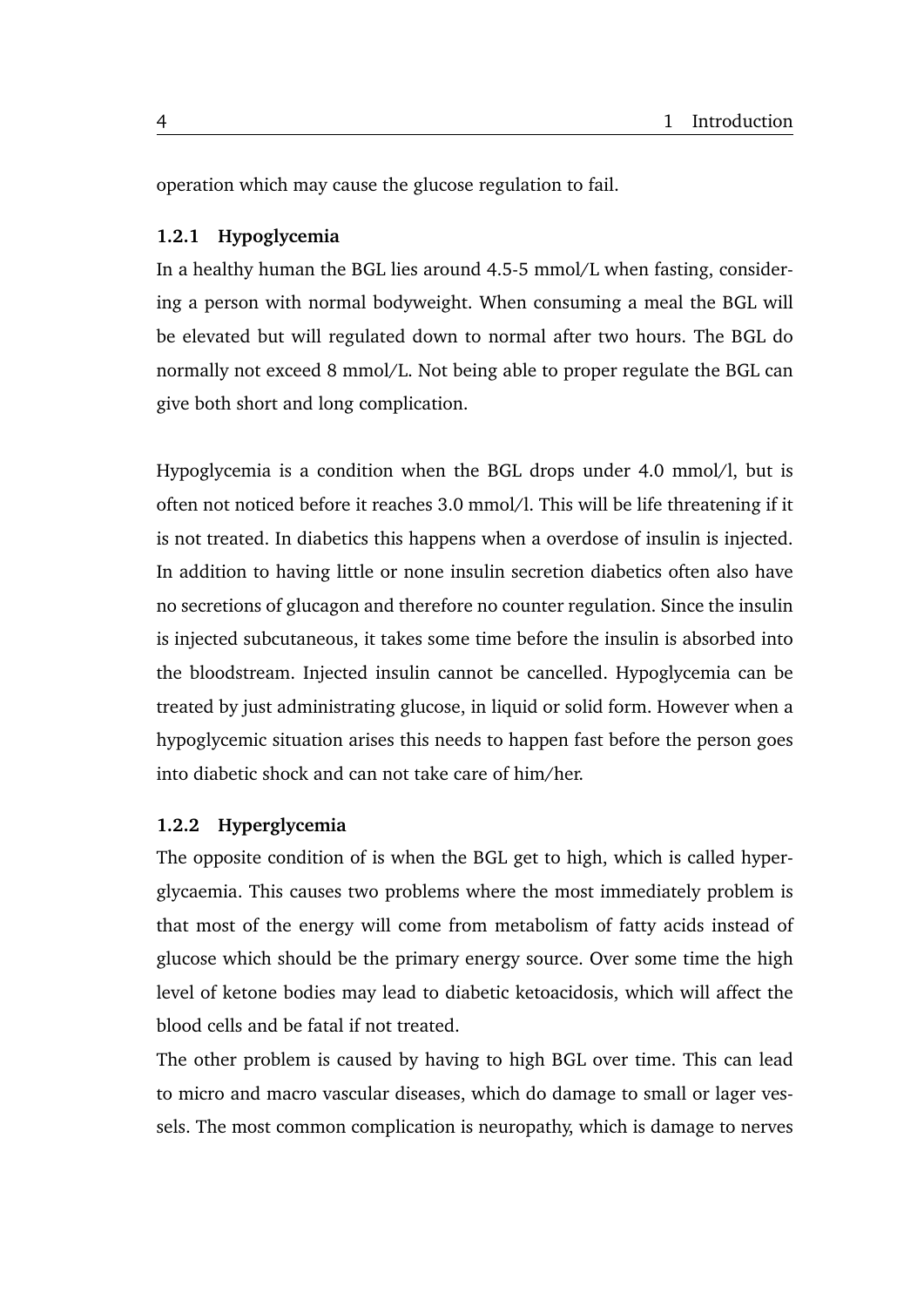and gives pain or loss of sensation for the specific area. This can lead to amputations if it progresses. Another complication is retinopathy, damage on the retina nerve. This can lead to blindness or visual impairment. Also the kidney, which have many small blood vessels is vulnerable for high BGl and may lead to dialysis or kidney transplant. These are all serious complications which are the result of bad BGl regulation.

### <span id="page-16-0"></span>**1.3 Insulin infusion**

### <span id="page-16-1"></span>**1.3.1 Subcutaneous**

Patients suffering from diabetes type 1 needs to inject insulin in order to regulate their BGL. There are three main sites to administrate insulin, subcutaneous, intravenous or intraperitoneal. The conventional therapy uses subcutaneous infusion, where the insulin is injected in the lower part of the skin. The most used method is 3-5 injections daily with an insulin pen, often in context with a meal. In order to monitor the BGL, 4-8 glucose measurement is recommended.

Another much used method is insulin pumps. This is a safer way to control the BGL in respect to hypoglycemic incidents. The pump administrates a continuous basal dose which is meant to keep the BGL stable during fasting. This dose needs to be calculated for every diabetic and can vary during the day. In addition the insulin pump gives insulin boluses to compensate for meal disturbances. This is controlled by the user. Compared with the insulin pen, the pump is much more expensive and also has the possibility to fail, because of problem with the pump itself or if the hose which delivers the insulin is blocked. Insulin injected subcutaneous gets absorbed through the subcutis before it enters the blood circulation where it affects the BGL. While the insulin gets absorbed, it forms a depot in the subcutis. This gives a long delay from injection to the effect kick in. Since the insulin also breaks down fat tissue, the time delay also varies a lot. This means that the injection site need to be changed often.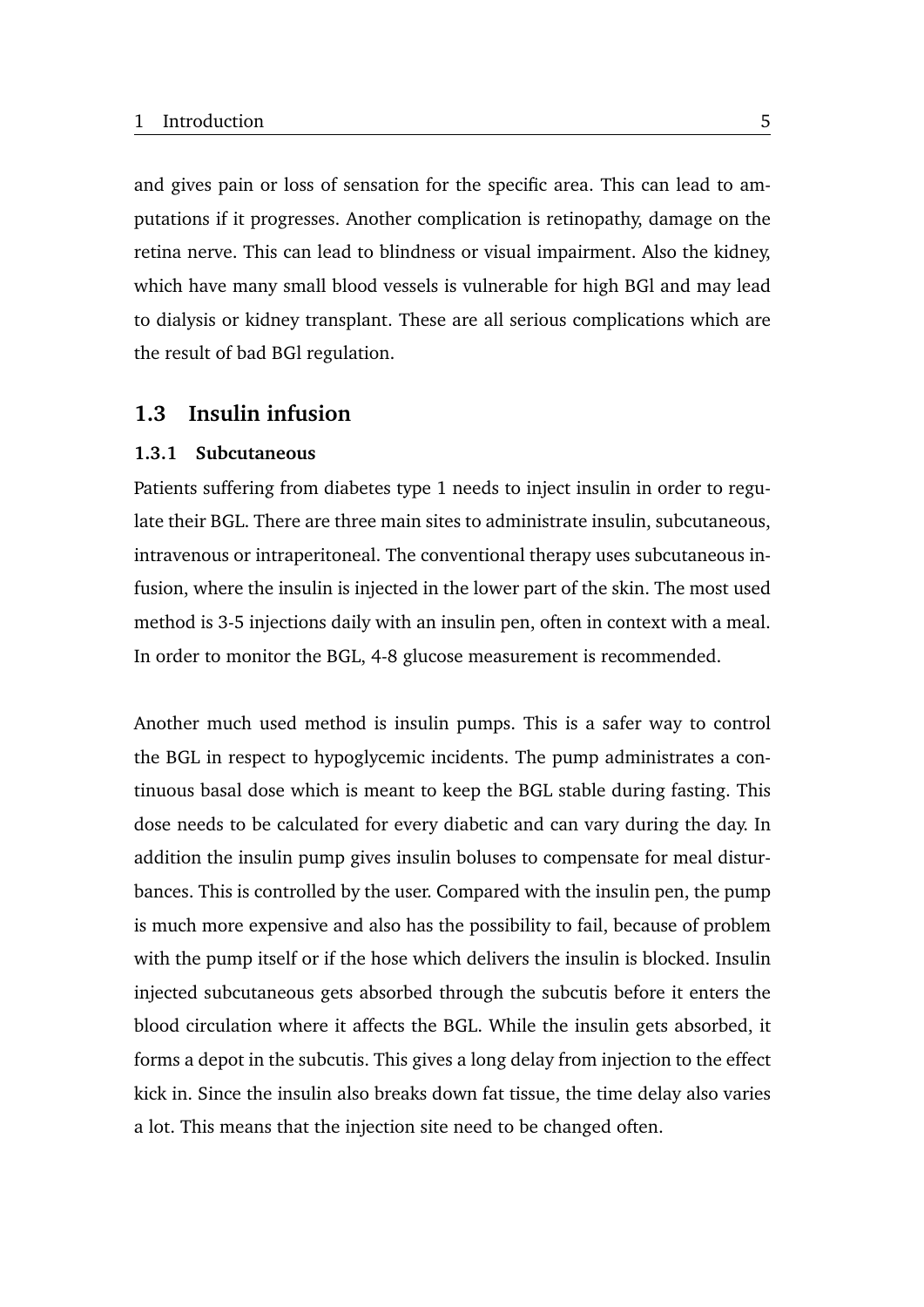The absorption is also dependent on other parameters like blood circulation, temperature and pressure. All this give many uncertainties to the insulin injection when injected subcutaneous. Therefore good regulation through subcutaneous infusion is difficult. The main advantage with subcutaneous infusion is because the diabetic can without help, easily administrate the insulin dose.

#### <span id="page-17-0"></span>**1.3.2 Intravenous**

A second way is intravenous injection, where the insulin is administered directly into the bloodstream through a vein. This yields for the fastest reaction in respect to insulin action for all the infusion methods. So regarding regulation intravenous infusion is the best alternative. However there are much harder to do intravenous injections compared to subcutaneous injections without any assistance. There is also a problem with having a intravenous catheter over time, because of the danger of forming blood clots, both in the catheter or in the vain. This is called thrombosis. Intravenous infusion is therefore not very well suited for daily administration of insulin. However intravenous infusion fits well for intensive care patients as they are already bedridden and there is health personnel present to handle the injections.

#### <span id="page-17-1"></span>**1.3.3 Intraperitoneal**

A third option is intraperitoneal infusion, where the insulin is injected in the peritoneum. This gives faster and less variable absorption times than subcutaneous infusion. Peritoneum is also much closer to pancreas, where the insulin is normally secreted. The insulin is absorbed in the liver from the hepatic vain and then entering the peripheral circulation. Only half of the secreted insulin reaches the peripheral circulation. This makes the insulin concentration smaller in intraperitoneal injection compared to the other two infusion sites.

It is well established that there is a connection between diabetes and cancer, be-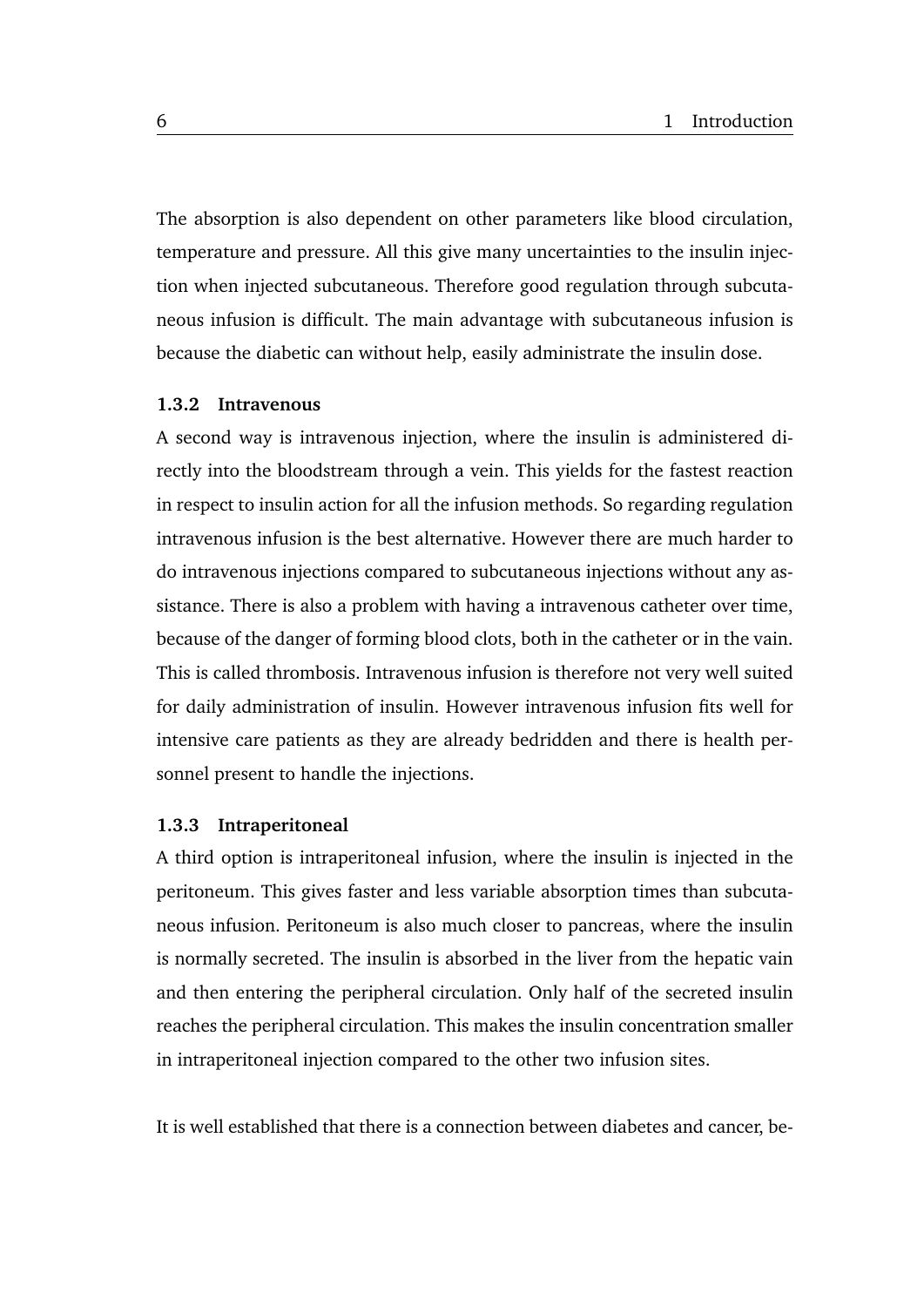cause there are to many cases where cancer and diabetes are diagnosed within the same individual.[\(Giovannucci et al.,](#page-65-1) [2010\)](#page-65-1). The exact reason for this is unclear but both diseases is associated with obesity, lack of activity and bad a diet. Since the insulin dosage given in conventional treatment is higher than needed if secreted from pancreas there is some suspicion that this is a factor for cancer as well, but there are currently no evidence that which linking insulin with cancer.[\(Home,](#page-65-2) [2013\)](#page-65-2)

### <span id="page-18-0"></span>**1.4 Artificial pancreas**

Because of the extent and seriousness of the complications associated with diabetes there is much interest in creating a artificial pancreas(AP). A fully functional AP will be able to have much tighter regulation than the conventional method, insulin pens and insulin pumps have. In addition to reducing the chances for hypoglycaemic incidents, the long term complications due prolonged hyperglycemia will be reduced since the average BGL will be much lower. The goal of a AP is control the BGL with the same performance as in healthy persons.

Artificial Pancreas Trondheim is a research group, which is a cooperation between the department of engineering cybernetics at NTNU, St. Olavs Hospital and the Faculty of medicine at NTNU, have a goal to develop a artificial pancreas, which can be used in a daily life situation or in intensive care treatment. The AP should manage to keep the BGL around 4.5 mmol/L when fasting and between 4 mmol/L-8 mol/L when disturbance as activity or meal are introduced.

An AP will consist of a insulin pump together will an glucose sensor. The stability and robustness of the AP will be depended on the quality of the measurements from the sensor and the performance of the closed loop controller. A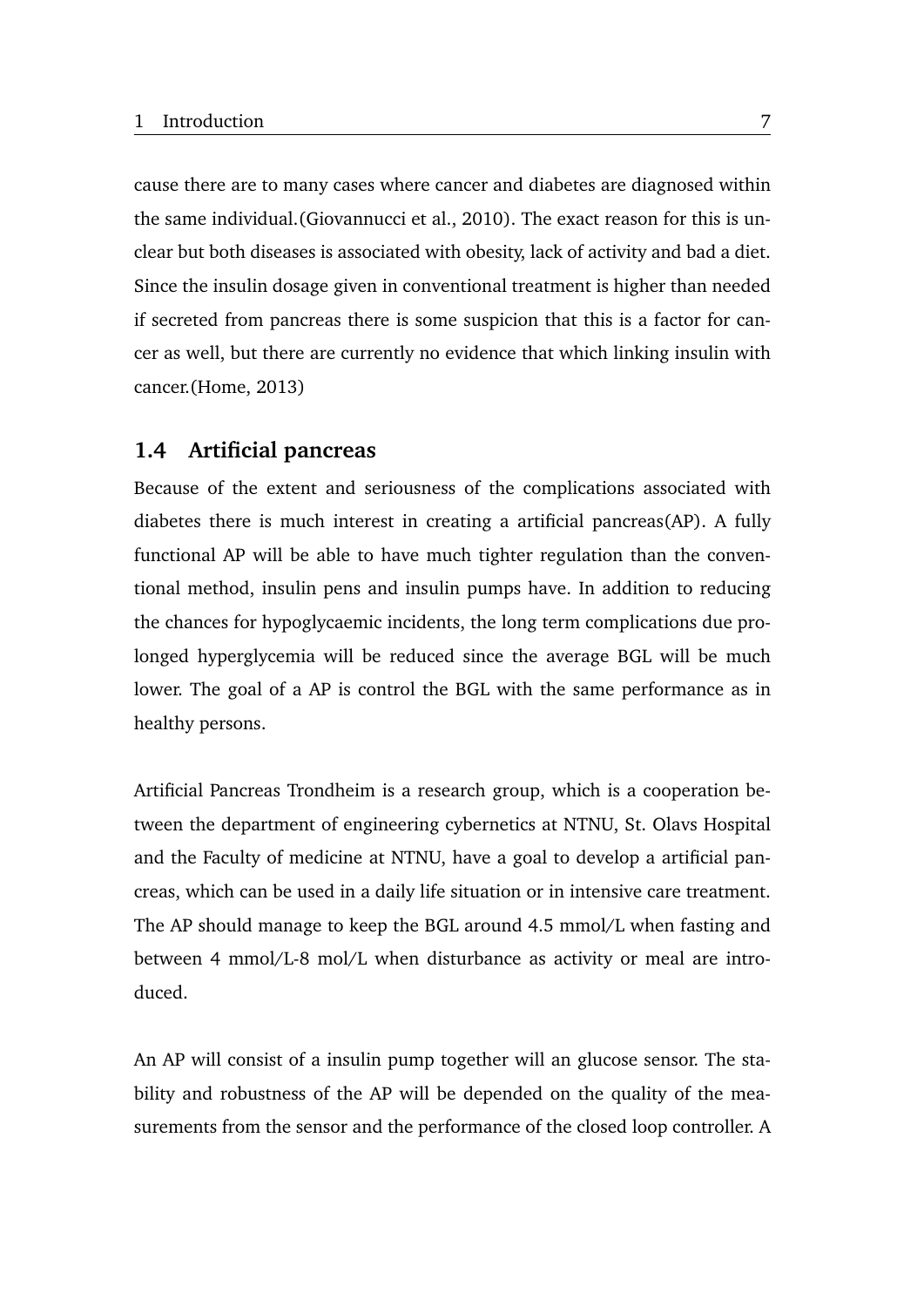closed loop control algorithm can be designed with or without a model. Modelless control algorithms designs a controller solely based on input and output data, which in this case is insulin and BGL. With modelless controllers there is not necessary to know the mathematics behind the process and they are often quicker to implement. On the other hand they have little predictive power and they offer little insight about the system dynamics.

Model based approaches are used since they give good understanding of the system and offers simulation possibilities without using patients. How useful a model is deepens on its accuracy. A mathematical model is often necessary, in order to do computer simulations to test closed loop algorithm. APT have therefore implemented a mathematical model of the glucose insulin dynamics in MATLAB/SIMULINK[\(Froyen,](#page-64-3) [2014\)](#page-64-3).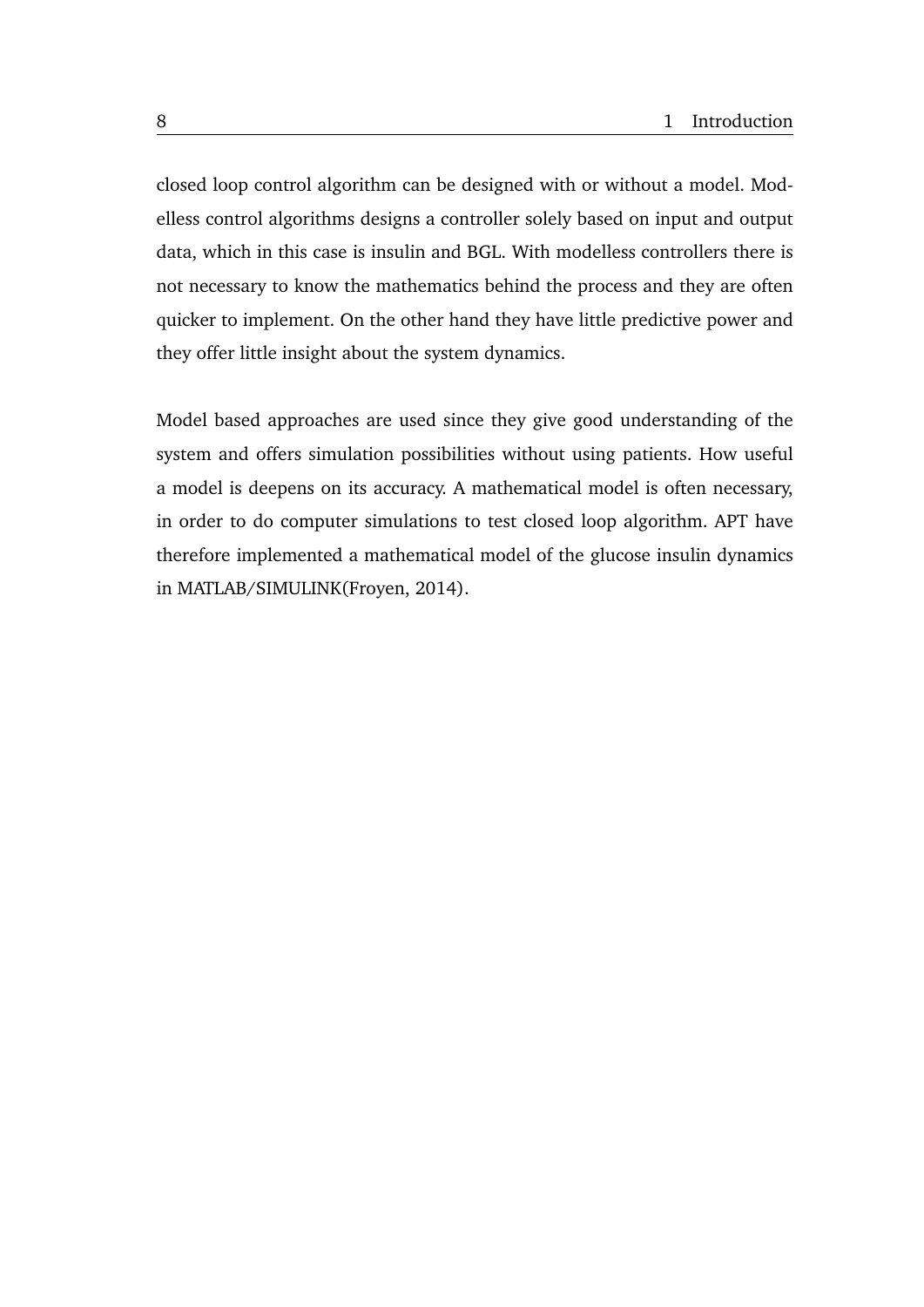# <span id="page-20-1"></span><span id="page-20-0"></span>**2 Extension for the glucose insulin model 2.1 Insulin glucose model**

When modelling the glucose insulin dynamics, compartment modelling is the most used method. In this type of modelling the system is split up in different compartments in order to describes the exchanges between them. The number of compartments and how accurate they are described determines the accuracy of the model. There are many proposed models in the literature with different complexity. Ackermans linear model [\(Ackerman et al.,](#page-64-4) [1968\)](#page-64-4) and Bergmans minimal model [\(Bergman et al.,](#page-64-5) [1981\)](#page-64-5) is two of the most cited models and describes the most basic dynamics of the insulin glucose system. Since then there have been proposed a number of more complex models like hovorka's model [\(Hovorka et al.,](#page-65-3) [2002\)](#page-65-3), Sorensen model[\(Sorensen et al.,](#page-66-3) [1982\)](#page-66-3) and the UVA/- Pandova model[\(Dalla Man, Rizza and Cobelli,](#page-64-6) [2007\)](#page-64-6) [\(Dalla Man, Raimondo,](#page-64-7) [Rizza and Cobelli,](#page-64-7) [2007\)](#page-64-7). APT chose to implement the latter, since this has gotten approval from the Food and Drug administration to be used in preclinical trials instead of animal testing.

In short the model divides the system into different parts, the gastro-intestinal tract, liver, glucose system, muscle and adipose tissue, beta cells and the insulin system. These parts are again divided into one or more compartments for each depending of complicity. The UVA/pandova model use double subcutaneous approach, measuring glucose and administrating insulin both subcutaneous. Therefore the model was extended to also incorporate intraperitoneal insulin and intraperitoneal glucose measurement. The structure for the intraperitoneal insulin model was taken from [\(Matsuo et al.,](#page-65-4) [2003\)](#page-65-4) but because insulin in the portal vein and insulin in the rest of the blood circulation was not separated, the parameters to this model structure was found by using measured input output data from [\(Radziuk et al.,](#page-66-4) [1994\)](#page-66-4). In the intravenous approach insulin is modelled directly into the plasma which is a simplification but often used. In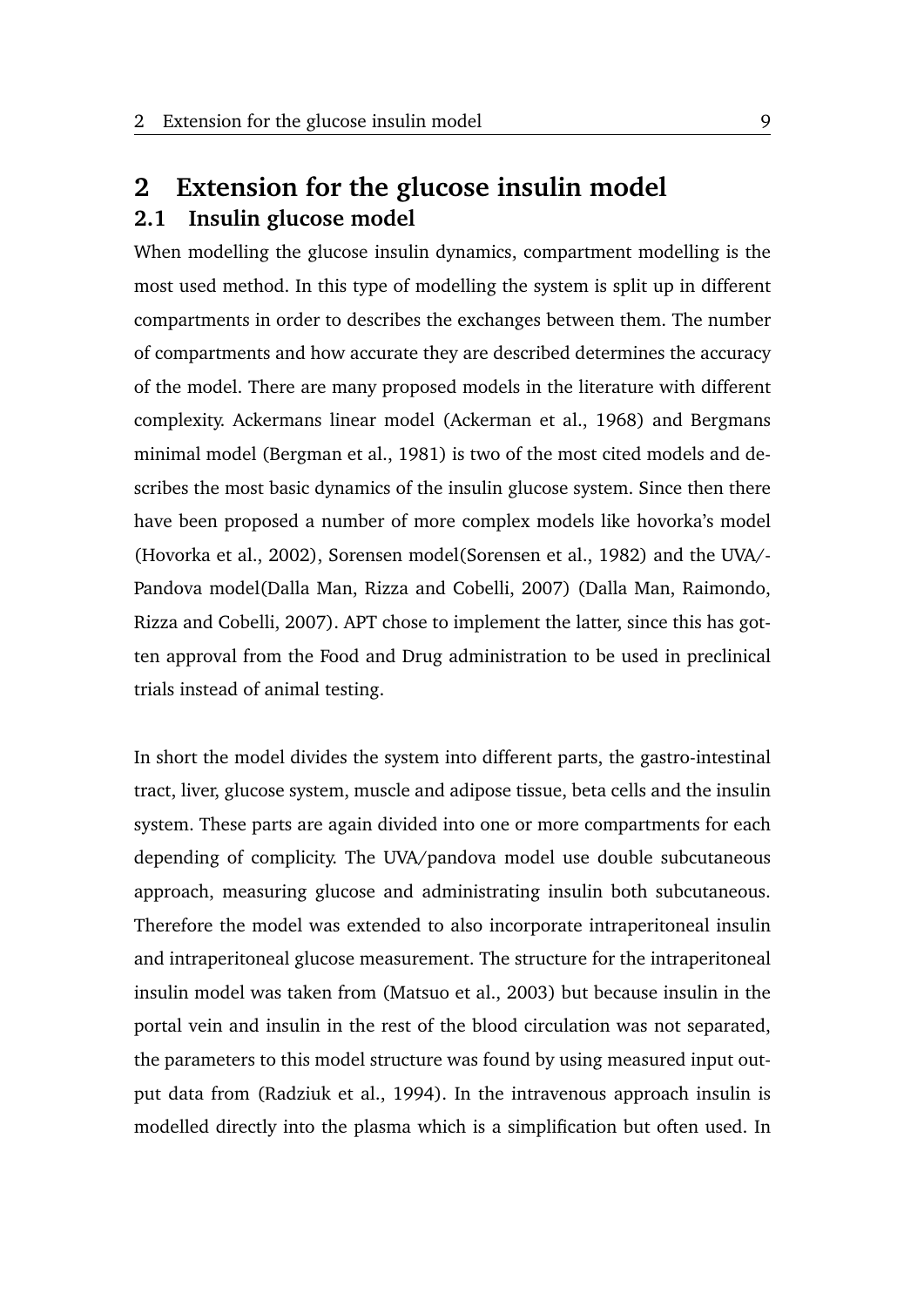addition dynamics from a glucose sensor from Glucoset was modelled, which is the sensor APT have been using in their research. The model can do simulations for diabetes type 1 and 2, and for normal persons with a functional pancreas. The model is described in detail in [\(Froyen,](#page-64-3) [2014\)](#page-64-3).

### <span id="page-21-0"></span>**2.2 Extension for the APT model**

#### <span id="page-21-1"></span>**2.2.1 Glucagon kinetics**

With a mathematical model like this it is always possible to make improvements by including new dynamics. One extension is to integrate the glucagon kinetics. This would give far more realistic simulation for normal people and for diabetes type 2. In diabetes type 1 the glucagon can be used as input in a closed loop controller to regulate the BGL better. The UVA/PANDOVA model have included glucagon kinetics into their model.[\(Dalla Man et al.,](#page-64-8) [2014\)](#page-64-8). The extension is modelled in one compartment. However the implementation was not done due to problems with finding right parameters values.

#### <span id="page-21-2"></span>**2.2.2 Physical activity**

One other extension of the model is to incorporate physical activity. Exercise affects the body in different ways, for instance increasing heart rate, oxygen consumption and glucose uptake by the exercising muscles, which will effects the glucose insulin dynamics.

There is different approaches for modelling the behaviour of exercise in the literature. A comprehensive model given by [\(Kim et al.,](#page-65-5) [2007\)](#page-65-5) models the whole fuel homoeostasis during exercise. This is a compartmental model which divides the body into seven compartments, brain, liver, hearth, gastrointestinal tract, skeletal muscle, adipose tissue and other tissues. A simpler model presented by [\(Roy and Parker,](#page-66-5) [2007\)](#page-66-5) incorporates the effects of exercise with respect to affecting the rate of glucose uptake, hepatic glucose production and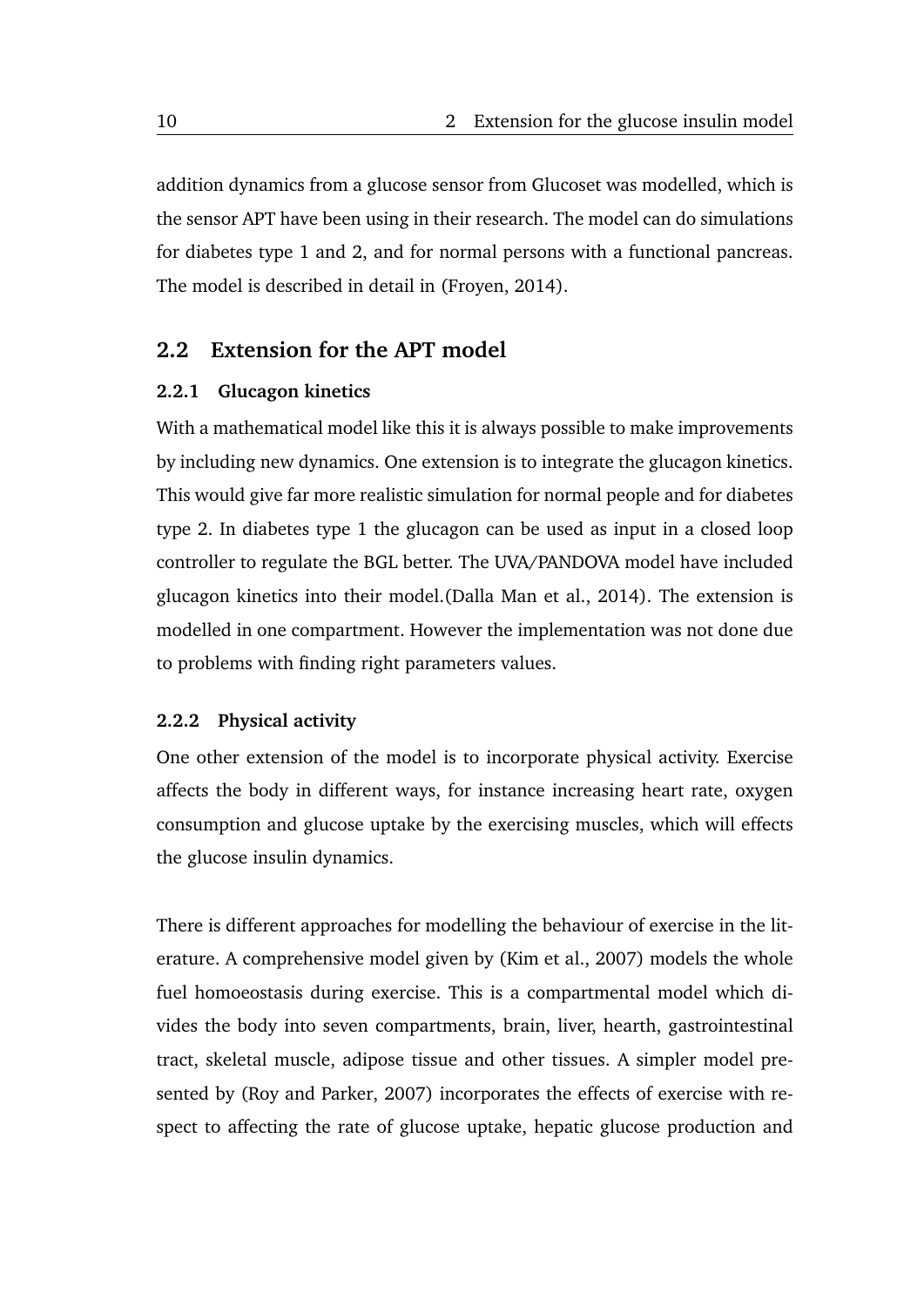removal of insulin from the circulatory system, into Bergman's minimal model. Both models uses oxygen consumption as a measurement for exercise.

In [\(Marc D. Brenton,](#page-65-6) [2009\)](#page-65-6) there is proposed a mathematical model which use heart rate to account for exercise. [\(Man et al.,](#page-65-7) [2009\)](#page-65-7) have used this model as foundations for three different models and selected one of these through in silco simulation. Compared to heart rate oxygen consumption gives a more precise measurement on exercise, but is harder to measure than heart rate. It was chosen to implement the model from [\(Man et al.,](#page-65-7) [2009\)](#page-65-7), partly because it is modelled as an extension to the UVA/Pandova which makes the implementation easier.

As mention [\(Man et al.,](#page-65-7) [2009\)](#page-65-7) suggested three different models, model A, B and C where all model the change in insulin dependent glucose uptake when exposed to physical exercise but with different accuracy and detail. The most important difference between the models are that model B dose not take into count the length or intensity of the exercise, and in model A the difference is small enough to be neglected. Model C take into count both length and efficiency of intensity and therefore was selected as the best model by the authors.

### <span id="page-22-0"></span>**2.3 Mathematical formulation and implementation**

The implementation is done is SIMULINK by changing the block for muscle and adipose tissue. The exercise affects the insulin dependent glucose utilization which is previously modelled as followed:

<span id="page-22-1"></span>
$$
U_{id} = \frac{(V_{m0} + V_{mx} \cdot X(t)) \cdot G_t(t)}{K_m + G_t(t)}
$$
(1)

with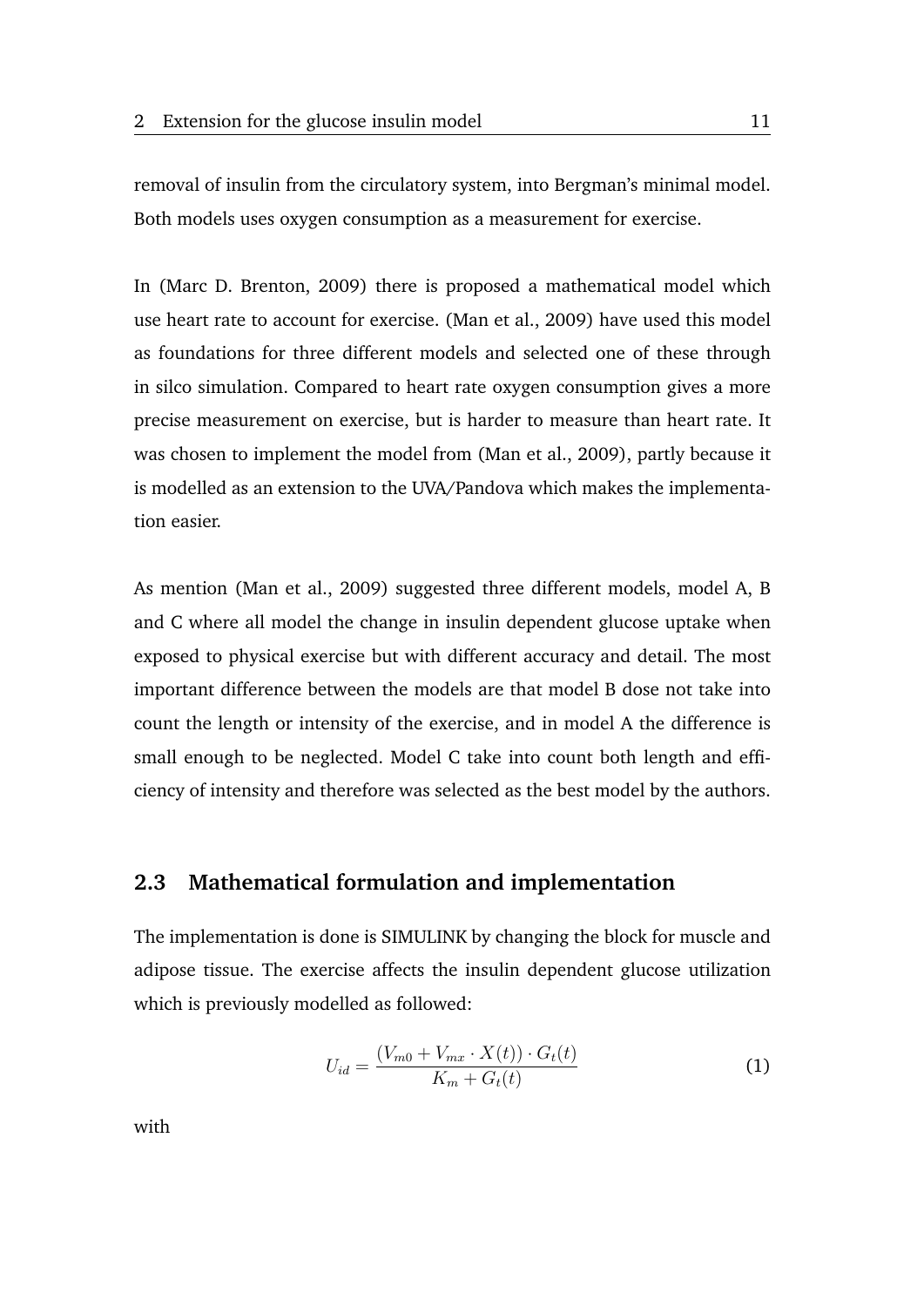<span id="page-23-0"></span>
$$
\dot{X}(t) = -p_{2u} \cdot X(t) + p_{2u}[I(t) - I_b] \qquad X(0) = 0 \qquad (2)
$$

Where [2](#page-23-0) describes the insulin change outside of the cell. In order to model physical activity the insulin-dependent glucose utilization re-modelled as:

<span id="page-23-1"></span>
$$
U_{id} = \frac{V_{m0}(1+\beta \cdot Y(t)) + V_{mx}(1+\alpha \cdot Z(t)W(t)(X(t) + I_b) - V_{mx}I_b}{K_m[1-\gamma \cdot Z(t)W(t)((X(t) + I_b)] + G_t(t)}
$$
(3)

with

$$
\dot{Y}(t) = -\frac{1}{T_{HR}} \cdot [Y(t) - (HR(t) - HR_b)] \qquad Y(0) = 0 \quad (4)
$$

$$
\dot{Z}(t) = -\left[\frac{f(Y(t))}{T_{in}} + \frac{1}{T_{ex}}\right] \dot{Z}(t) + f(Y(t)) \qquad Z(0) = 0 \quad (5)
$$

$$
W(t) = \int_0^t (HR(t) - HR_b)dt \quad \text{for } t < t_z, \quad \text{else } 0 \tag{6}
$$

and

$$
f(Y) = \frac{\left(\frac{Y}{a \cdot HR_b}\right)^n}{1 + \left(\frac{Y}{a \cdot HR_b}\right)^n} \tag{7}
$$

Figure [2](#page-24-1) shows how the different functions in the model react when exercise is simulated. When at rest(basal heart rate) the equation [3](#page-23-1) is equal to equation [1.](#page-22-1) The basal heart rate is set to 60 beats per minute. Under exercise the heart rate is 120 beats per minute. The difference between heart rate and basal heart rate is shown in the first sub plot. The function  $Y(t)$  delays this curve in order to get a more natural increase in heart rate instead of a step. This function again activates f(Y) which drive Z(t) to one. This represent the activation of the glut-4 receptor. After exercise  $Y(t)$  drops fast to zero and forces the function  $Z(t)$  to slowly decay to zero, which is meant to model the increased insulin sensitivity which follows after exercise. The function  $W(t)$  takes into count the intensity and duration of the exercise.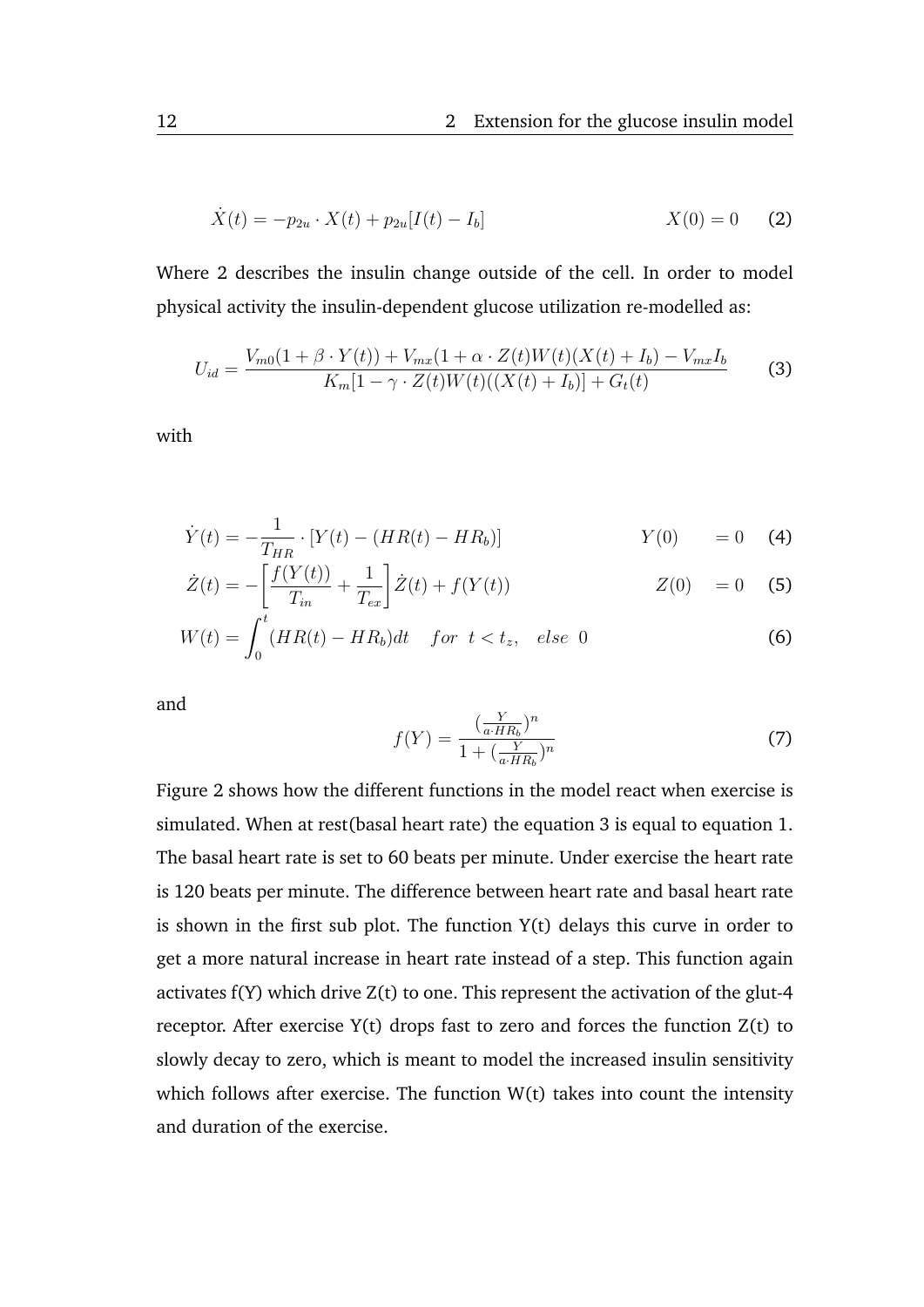<span id="page-24-1"></span>

**Figure 2:** Time response for function Z, Y, W and difference in heart rate and basal heart rate

### <span id="page-24-0"></span>**2.4 Simulation and Result**

In order to verify the implementation of the physical activity model, it was chosen to run the same simulations as done in [\(Man et al.,](#page-65-7) [2009\)](#page-65-7) to compare the results. [\(Man et al.,](#page-65-7) [2009\)](#page-65-7) did Euglycemic-hyperinsulinemic Clamp plus exercise, exercise and meal plus exercise. In Euglycemic-hyperinsulinemic Clamp plus exercise BGL is regulated by glucose infusion. Since glucose infusion is not implemented in the APT model this simulation was not done.

In the two remaining simulations a basal dose of insulin is given to keep the BGL constant. The insulin was given intravenous in a open loop manner. The size of the basal dose was chosen to be 0.9 pmol/kg/min, found by trial and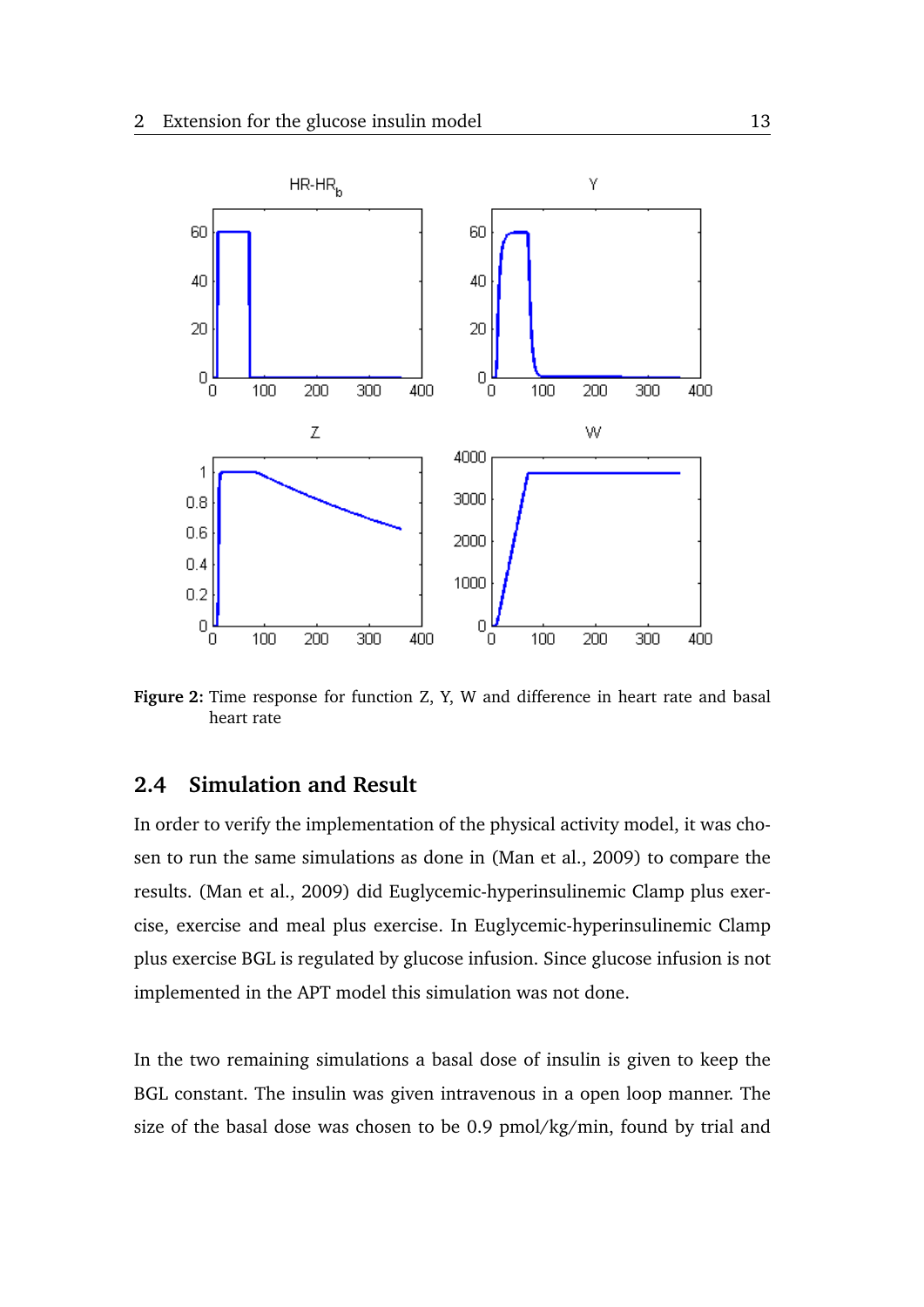error. The reference value for BGL was set to 140 mg/dl or 7,8 mmol/l. There is two levels of intensity, 90 beats per minute and 120 beats per minute refereed as mild and moderate exercise respectively. The basal heart rate is set to 60 beats per minute, meaning that mild intensity is 1.5 times of basal heart rate and moderate exercise is 2 times basal hearth rate. There are also two levels of duration, 15 min and 30 min, which makes in total 4 combinations. This is equal in both tests.

<span id="page-25-0"></span>

**Figure 3:** Only Exercise.

Figure [3](#page-25-0) shows a simulation with exercise starting at  $t=60$ . The simulation is continued 24 hours(1440) min. The sub plot to the left shows the implementation done in the APT model whereas the right sub-plot is taken from [\(Man et al.,](#page-65-7) [2009\)](#page-65-7). As expected the response is pretty much equal since the models are very similar maybe. There may be differences in parameter values. The result shows that increased intensity or durations leads to higher insulin dependent glucose uptake which gives lower BGL. The BGL is affected long after the exercise is finished This is because the glucose utilization remains elevated also after exercise due to higher insulin sensitivity modelled with the slowly decreasing Z(t) function. According to the authors of [\(Man et al.,](#page-65-7) [2009\)](#page-65-7) the insulin sensitivity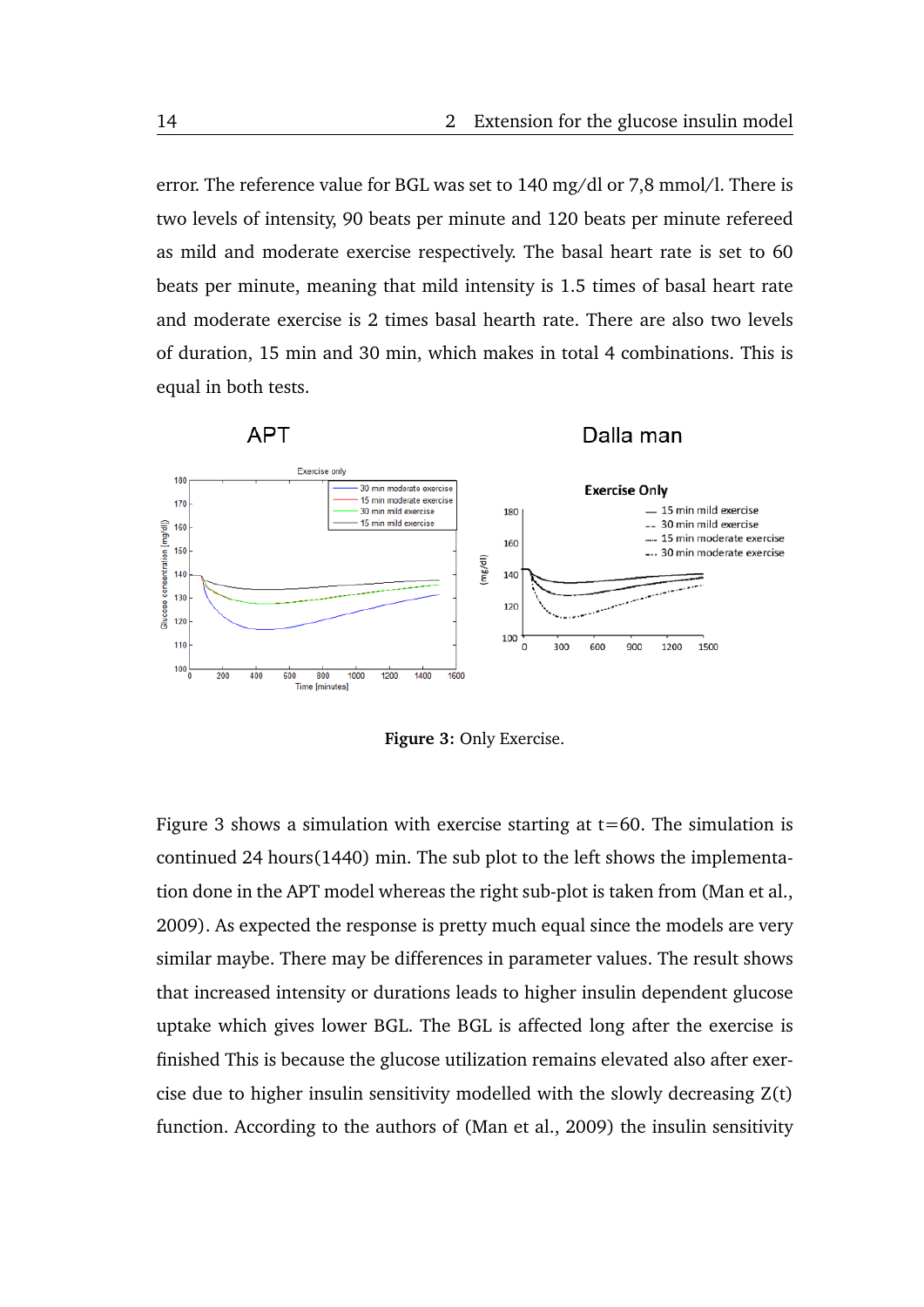

<span id="page-26-0"></span>is increased in 22 hours after the exercise.

**Figure 4:** Meal plus exercise.

In figure [4](#page-26-0) the exercise is combined with a meal. The meal contains 85 carbohydrates and is consumed from  $t=30$  to  $t=50$ . A insulin bolus is given intravenously at the same time. Exercise is simulated three hours(180 minutes) after the meal was eaten. There are included a curve without training to see how the insulin bolus affects the meal disturbance. The response of the two models are a little different. This may come from different parameter values. The UVA/Pandova model have many different parameters sets. The parameters used in the APT model is the meal value for these set.

The physical activity model gives the possibility to simulate exercise into the glucose insulin dynamics for diabetes type 1. The model increases the insulin dependent glucose utilization during exercise. After the exercise the glucose utilization is still elevated due to the increased insulin sensitivity. The model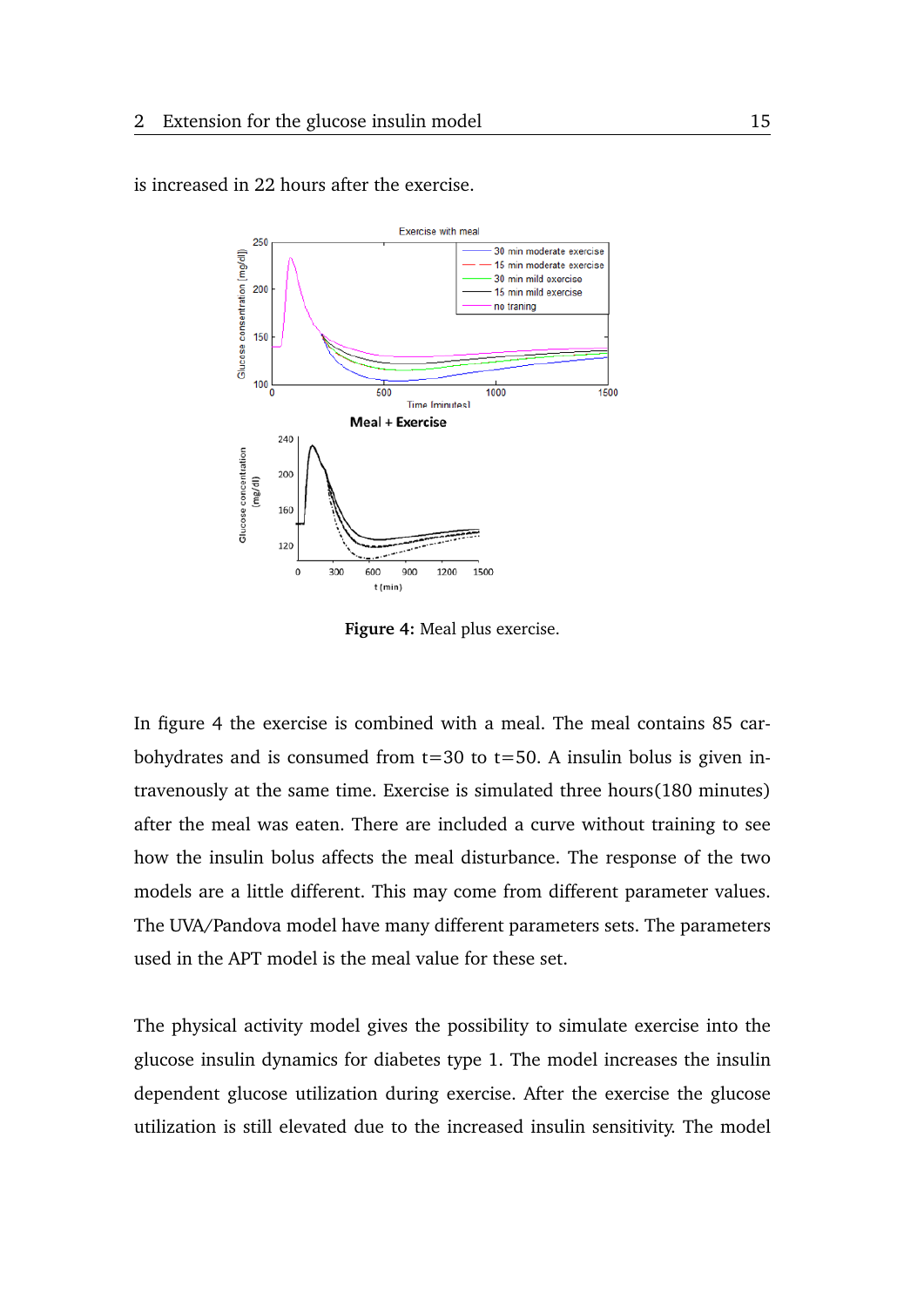can simulated exercise with different intensity and duration.

### <span id="page-27-0"></span>**2.5 Discussion and Remarks**

There are some limitations with the model extension and the simulation. First of all the exercise is very simplified, only given as one pulse with a constant hearth rate. It is not pointed out which population with respect to gender or age the model extension is meant for. Since there is a enormous difference between having 120 beats per minute for a 20 year old male, compared to 70 year old female. Also a well trained person will manage to transport more oxygen at a lower hearth rate due to higher maximal oxygen uptake, and therefore increase the glucose utilization at a lower heart rate compared to a normal person.

Another shortcoming is how intensity and duration is weighted. This is weighted through the function  $W(t)$  and they are about equal as seen in figure [3](#page-25-0) and figure [4,](#page-26-0) where 90 bpm(1.5 basal hearth rate) in 30 min gives approximate the same response as 120 bpm(2 basal heart rate) in 15 min. This linear relationship between glucose utilization and heart rate a simplification.

The human body have two main ways to produce energy, either through burning carbohydrate/glucose or through fat burning. How large share of carbohydrates or fat are dependent on the situation. [\(Roberts et al.,](#page-66-6) [1996\)](#page-66-6) quantified the use of fat versus carbohydrates in exercising dogs and goats at certain intensity. The intensities used where 40%, 60% and 85% of the maximal rate of oxygen consumption. When exercising at 85% it took 5-10 min to reach a steady state with respect to distribution of fat and carbohydrate consumption. In this situation the dogs and the goats were burning roughly around 20% fat and 80 % carbohydrates. When exercising in lower intensity, 40 % and 60 % it took around 20-30 minutes to reach a steady state. When exercising 40 %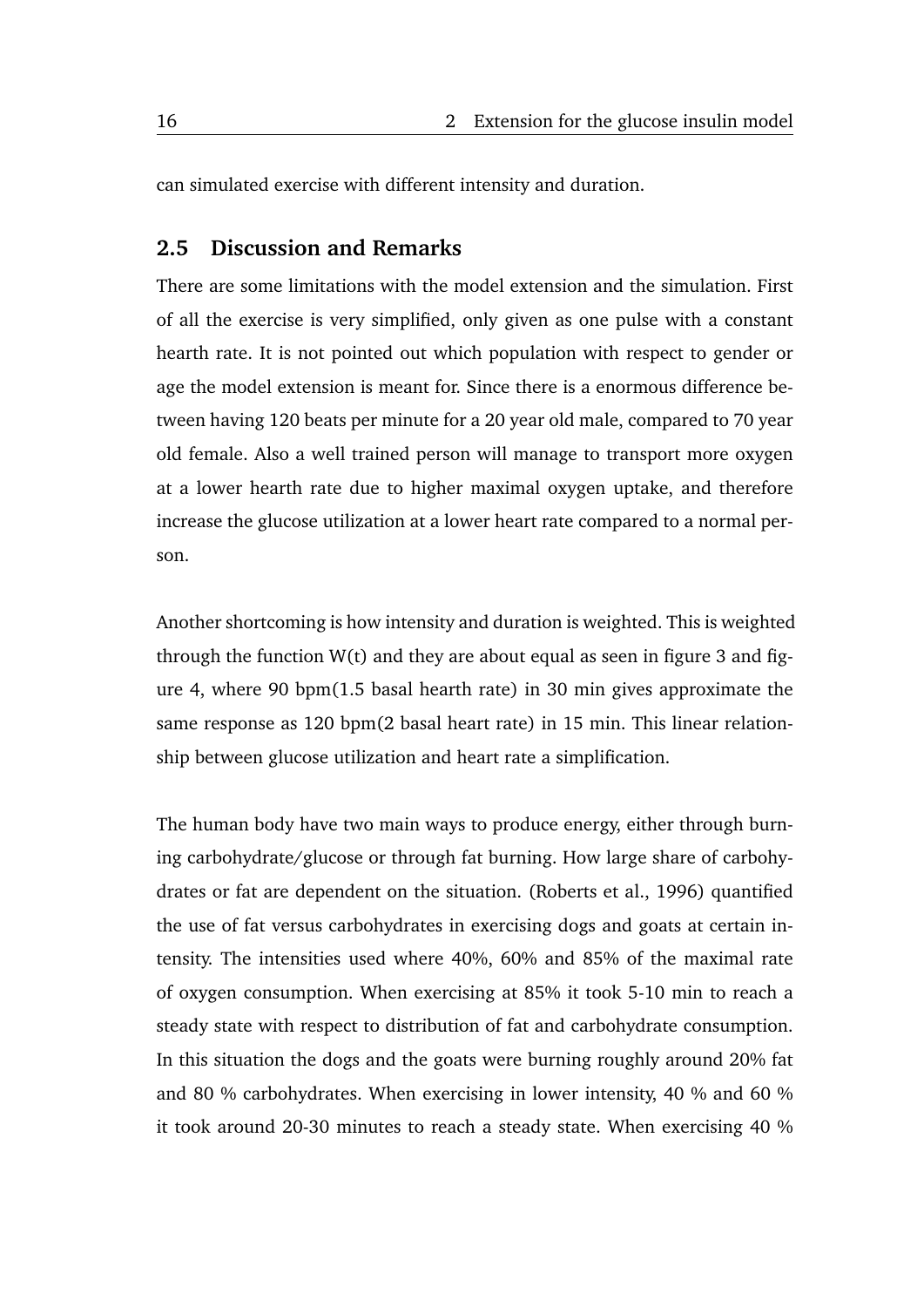intensity, fat stands for over 75% of the total energy consumption. At 60 % intensity, 40 % of the total energy consumption came from fat.

An explanation is that fat needs more oxygen in order to be used for energy consumption compared to carbohydrates. So when the intensity is increasing, the need for more energy happens immediately and the body chooses to use more glucose since this is faster. When holding the intensity over time(20-30 min) the body adapt and goes back to burning more fat. If the intensity rises to high fat burning it not efficient and the body runs predominant on glucose. Steady state is therefore achieved faster when the intensity is higher. The time the body uses to reach steady state can also change depending on how fit the person is.

If possible the body tries to burn fat since the fat reservoirs last must longer than the storage of glycogen. In the simulation the time of exercise was pretty short, which gives the body a little time to adjust to the change, therefore burning more glucose than fat. The model will be off when exercising one or two hours at mild intensity since then glucose will only contribute with 25 % of the total energy consumption.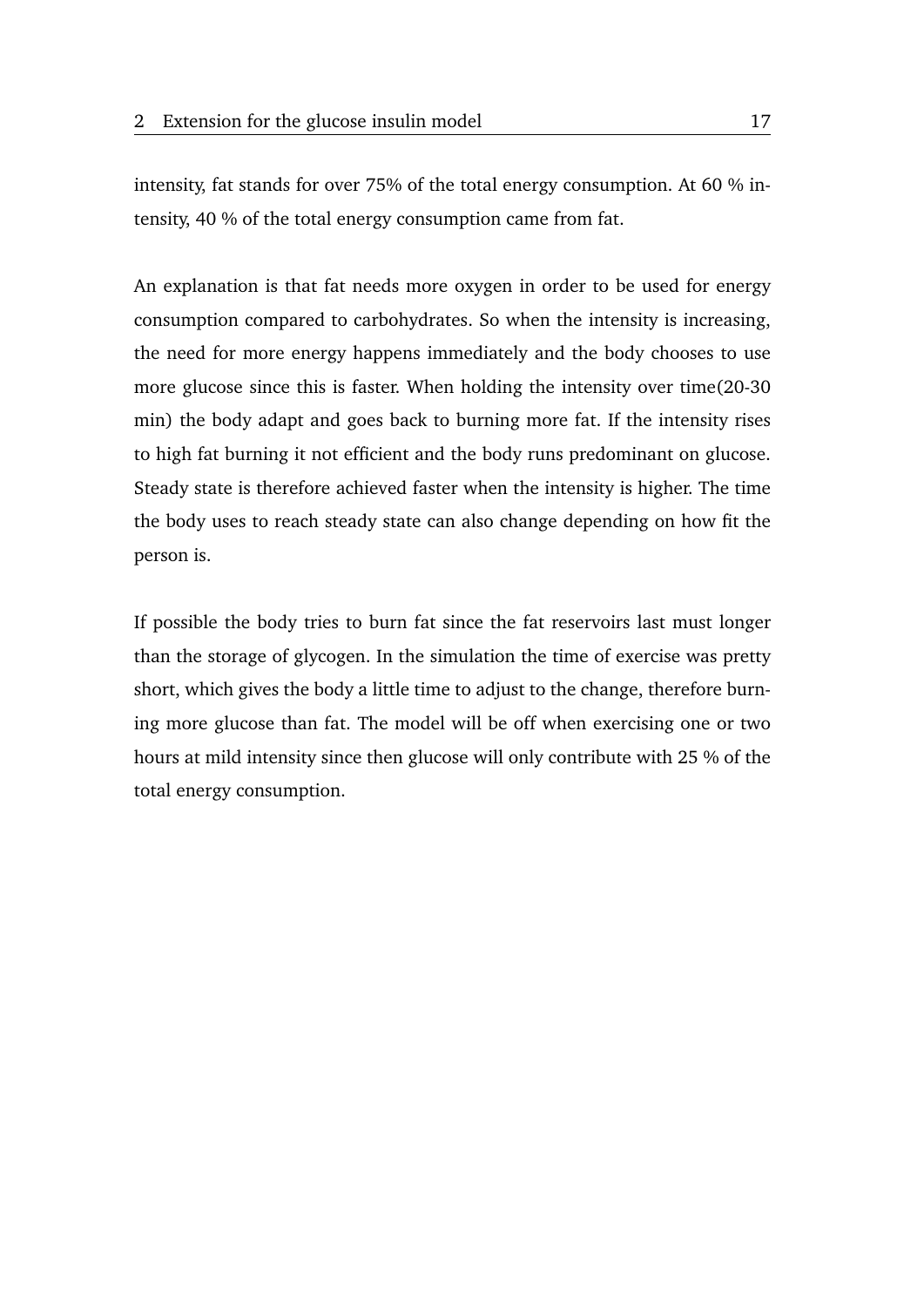### <span id="page-29-0"></span>**3 Pulsatile control**

### <span id="page-29-1"></span>**3.1 Pulsatile behaviour**

Pulsatile control means that the input, which in this case is insulin, should be administered as boluses/pulses instead in a continuous manner. The pulses can vary in both length, amplitude and frequency. There are many processes in the human body which is believed or known to have a pulsatile or oscillatory behaviour, as the neural system, cardiac system, circadian system and hormone system. A known example with the hormone system is the secretion of the hormone GnHR, which was found to be secreted in monkeys with six minutes pulses every hour [\(WILDT et al.,](#page-67-0) [1981\)](#page-67-0). It was tested to give the GnRH hormone with different pulse length and frequency, but only the infusion with six minutes pulse every hour gave a wanted response.

This pulsatile behaviour also applies for the secretion of insulin. The first findings of this dates long back to 1923 when [\(Hansen,](#page-65-8) [1923\)](#page-65-8) found oscillations in blood glucose concentration, which later gave indications that this could be related to pulsatile insulin secretion by beta cells.[\(Matthews et al.,](#page-66-7) [1983\)](#page-66-7) found by taking intravenous samples from humans every min in a period of 2.5 hour, insulin oscillation with periods of 14 min and a 40% increase every 7 min. There are however many studies which have measured the frequency of insulin burst but the periodicity it not completely decided, due to different results.

In a comprehensive review on pulsatile insulin secretion by [\(Pørksen,](#page-66-8) [2002\)](#page-66-8) the frequency from studies was varying between 4-15 min in test done in vivo. Tests done in vitro with isolated perfused pancreas reported oscillations of 6-10 min. There is also measured time between pulses in isolated perfused islet of lagerhans where the pulses is found to be 3-5 min. The review further points out that observations shows that most of the beta cells secrete their pulses at the same time.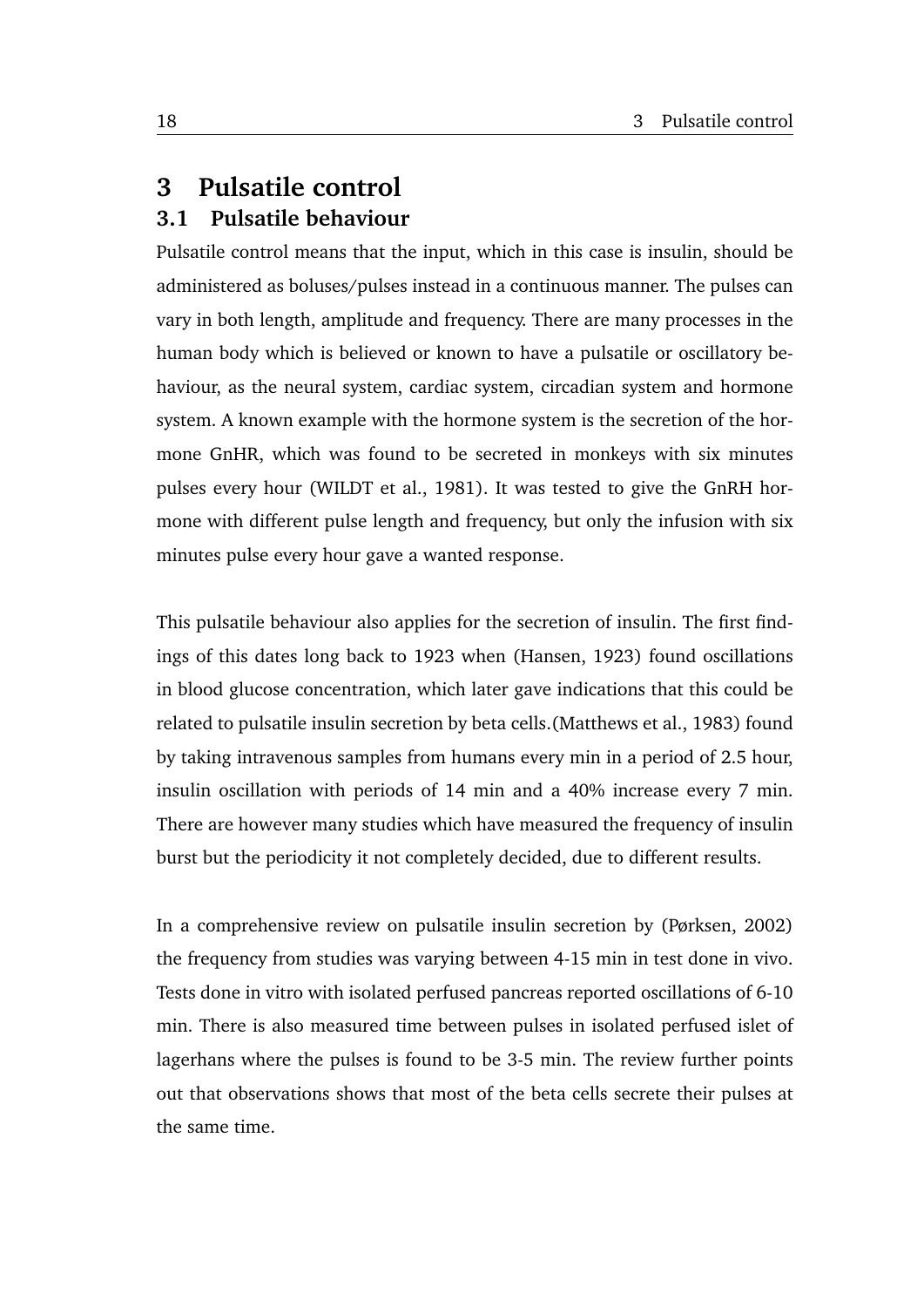Is also important to emphasise that even if the beta cells have a pulsatile nature, not all of the insulin is secreted in pulses. Around 30 % is given as a basal dose [\(Pørksen,](#page-66-8) [2002\)](#page-66-8). In [\(PAOLISSO et al.,](#page-66-9) [1991\)](#page-66-9) nine males was given insulin continuous, in pulses with 13 min frequency and pulses with 26 min frequency. The insulin was administrated over 2 minutes. The 13 min frequency increased inhibition of endogenous glucose production which did not occur in the continuous or 26 min frequency case. There was concluded that a certain frequency is needed to increase inhibition of endogenous glucose production. Insulin given in pulses with the right frequency will therefore have more effect with lowering the BGL. When exposed for a high steady concentration of insulin the receptors become less sensitive [\(PAOLISSO et al.,](#page-66-9) [1991\)](#page-66-9).

### <span id="page-30-0"></span>**3.2 Properties of a pulsatile controller**

Since insulin oscillation measured in vivo lies between 4-15 min it is desirable to design a controller which is able to release insulin in a pulsatile manner in this time frame. The pulsatile controller will be compared to the a normal/ continuous controller already implemented. Since pulsatile insulin delivery do not have better effect in lowering the BGL in the model since this effect is not implemented, the goal is to get the performance of the controller close to the continuous controller

As mention briefly in chapter 2 the model has support for both insulin infusion and glucose measurement for intravenous, intraperitoneal and subcutaneous approach. The goal is to design a controller for intravenous and intraperitoneal approach only. This is because [Chan et al.](#page-64-9) [\(2008\)](#page-64-9) small insulin boluses given in intervals around 15 min is indistinguishable from giving a continuous basal rate. It is therefore no use to implement a pulsatile controller for a subcutaneous approach.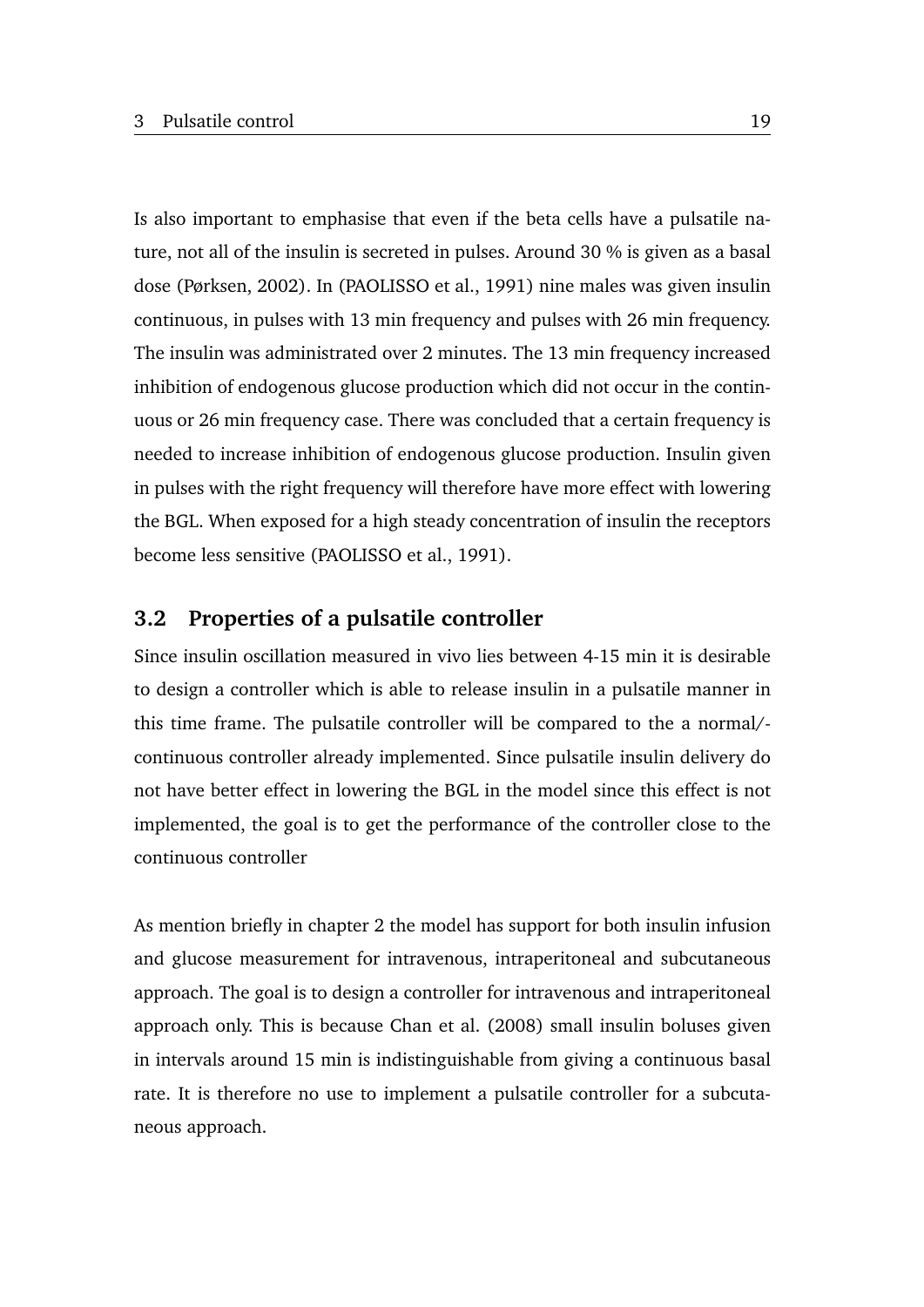### <span id="page-31-0"></span>**3.3 Pulsitile infusion for clinical treatment**

Since commercial treatment uses double subcutaneous approach diabetics is not treated with pulsatile infusion. Only in intensive care patients pulsatile infusion is used. How frequent the blouses is given depend on how frequent glucose measurements are taken and with respect to workload for the health personnel. A example is the glucomancer algorithm, where one bolus is set every hour based on one glucose measurement. The frequency is therefore to seldom in order to get the advantages from pulsatile infusion.

In [Skjærvold et al.](#page-66-10) [\(2013\)](#page-66-10) there is presented an algorithm designed for pulsatile intravenous infusion. The algorithm is based on a series of if and then sentences to decide the time and amount of the insulin bolus. The algorithm is divided into two parts. The first part is to lower a high initial value in BGL, which often is the case in a intensive care setting in the patients. While the second part maintains the BGL at a steady oscillating state. The trial was preformed on four pigs, which had developed a mild diabetics state due to streptozotocin pretreatment. The algorithm was set to maintain glucose level at the range of 4.5-6.0 mmol/l. The BGL was continuously measured by a glucose sensor from Glucoset and the insulin was given in boluses, both intravenous. The amount of insulin given was estimated from the change in BGL given by the previous bolus. The dose was either kept, doubled or halved. The frequency was not strict, but given according to the float diagram presented in the paper. On average there were administrated around 4-5 boluses every hour. The algorithm is not directed against against meal disturbances.

There was tried to implement this algorithm in MATLAB but the performance was not satisfying. This is shown in figure [5.](#page-32-0) The initial value was set to 12.5 mmol/L. The algorithm handles the high initial value and brings the BGL to a oscillatory state. The fluctuations have an amplitude around 1 mmol/L which is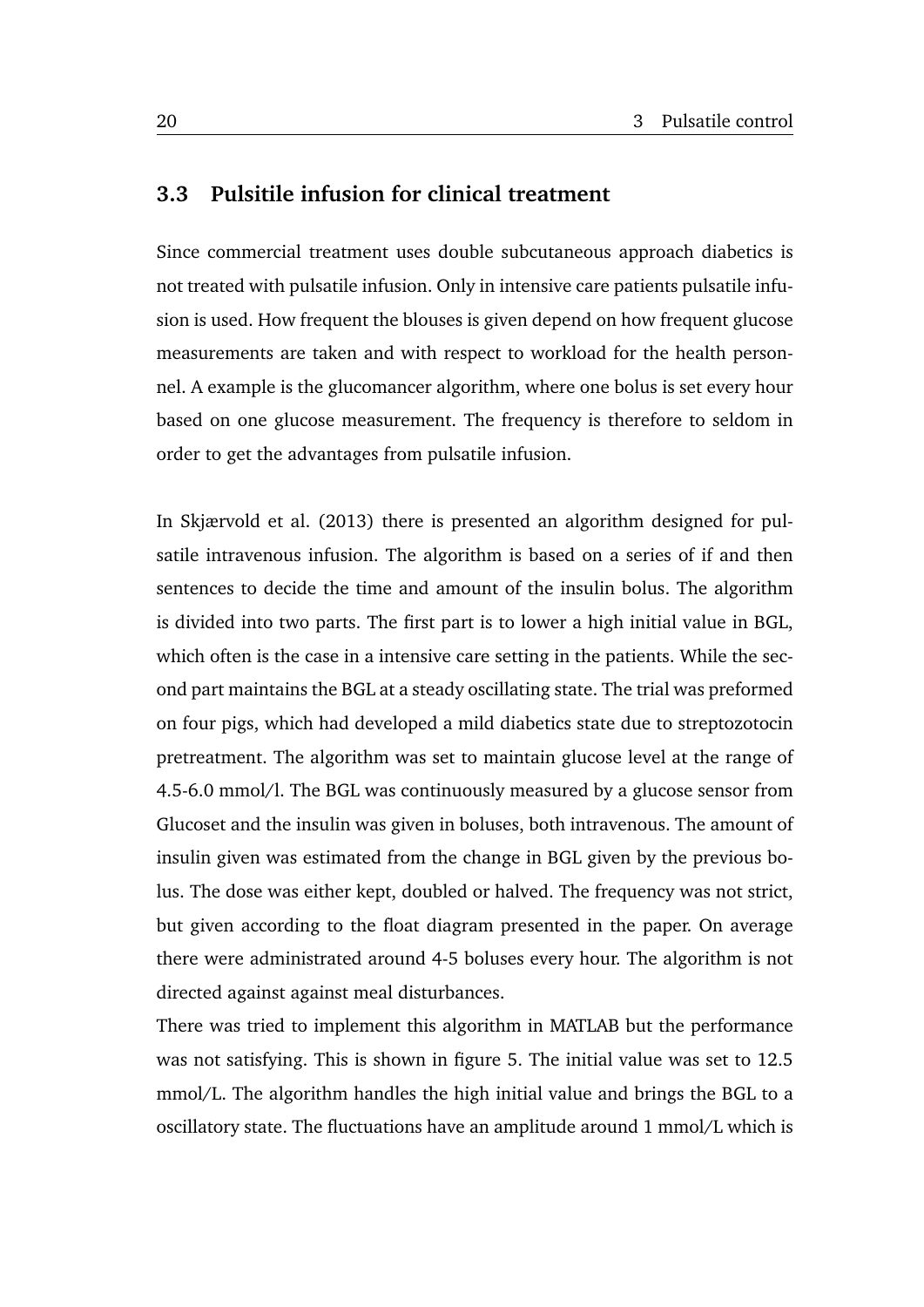a little much. The main problem however is the frequency of the boluses compared with the original article [Skjærvold et al.](#page-66-10) [\(2013\)](#page-66-10), which is to seldom. The algorithm where also changed a little in order to make the simulation work. The issue came from to slow decease in BGL when administering a bolus in the model. In [Skjærvold et al.](#page-66-10) [\(2013\)](#page-66-10) it was stated that every bolus should yield an decrease in BGL with 1 mmol/L, which took considerable longer time in the model. The total decrease of one bolus was around the same, so increasing the dosage made the simulation unstable. There was tried to alter the scheme in

<span id="page-32-0"></span>

**Figure 5:** Skjævold algorithm for controlling BGL without any disturbances

order to get faster frequency for the injections but this was not successfully. In retrospect it could be possible that the pulsatile infusion induced in the pigs gave a much faster decrease in BGL than normal continuous infusion, because of the mentioned effect with the receptors being more sensitive. Since this dynamics is not implemented in the glucose insulin model, this was not captured by the model simulation.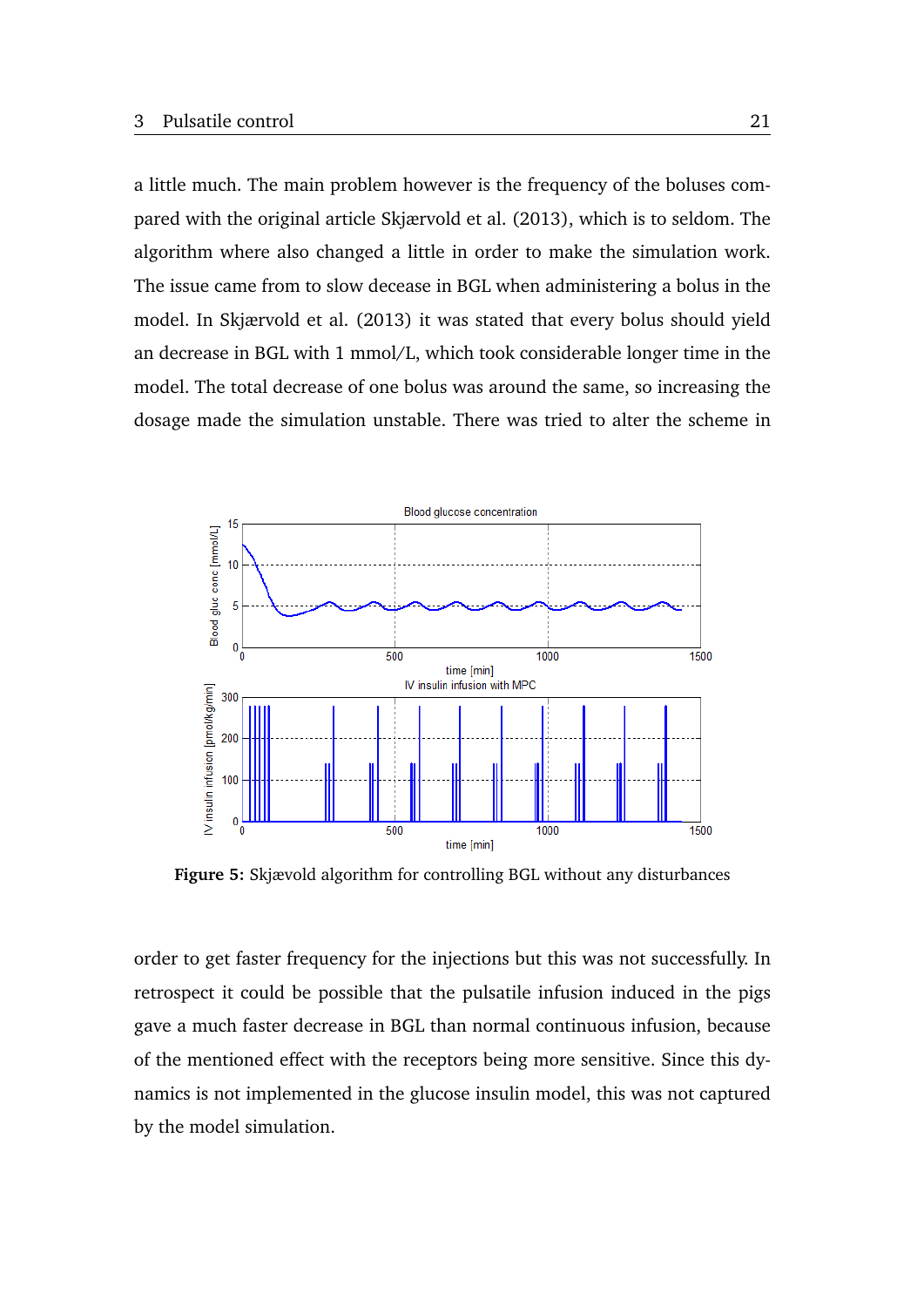### <span id="page-33-0"></span>**3.4 Control methods already implemented in the model**

There are implemented two different control methods for controlling the BGL in the model in SIMULINK[\(Froyen,](#page-64-3) [2014\)](#page-64-3). The methods are proportional integral derivative(PID) controller, model predictive control(MPC) and lastly there is the possibility to give the insulin in a open loop manner.

Proportional, integral and derivative(PID) controller is by far the most used controller in the industry. About 95 % of all industries application is controlled by a PID controller[\(Aastrom,](#page-64-10) [1995\)](#page-64-10). PID is model less controller, which uses three parameters to control the process. The three parameters are weigths to error, the rate of change in the error and the stationary error. The parameters is calculated by either tuning the system until the wanted response is achieved with methods such as Ziegler-Nichols or Skogestad, or calculate them directly by estimating a polynomial to the input output data, or some other calculation method. Advantage with PID control is its fast implementation and is rather cheap computational. PID does however have little prediction power. The PID implemented in the model have a sampling time equal to 0.05, which is 3 seconds since the model is simulated in minutes.

Model predictive control(MPC) is the most used model based controller in the industry. The method uses a model of the process and calculates an optimal solution sequence based on an objective function. The first number in this sequence is used as input to the plant. This repeats every time step. MPC have a much high computational cost. The great advantages with MPC is the possibilities for including constrains into the problem. This makes it ideally for glucose insulin regulation. A MPC have much lower samplings rate due to computational cost than for example a PID controller. In [\(Froyen,](#page-64-3) [2014\)](#page-64-3) the sampling time is set to 5 min with 100 minutes prediction horizon.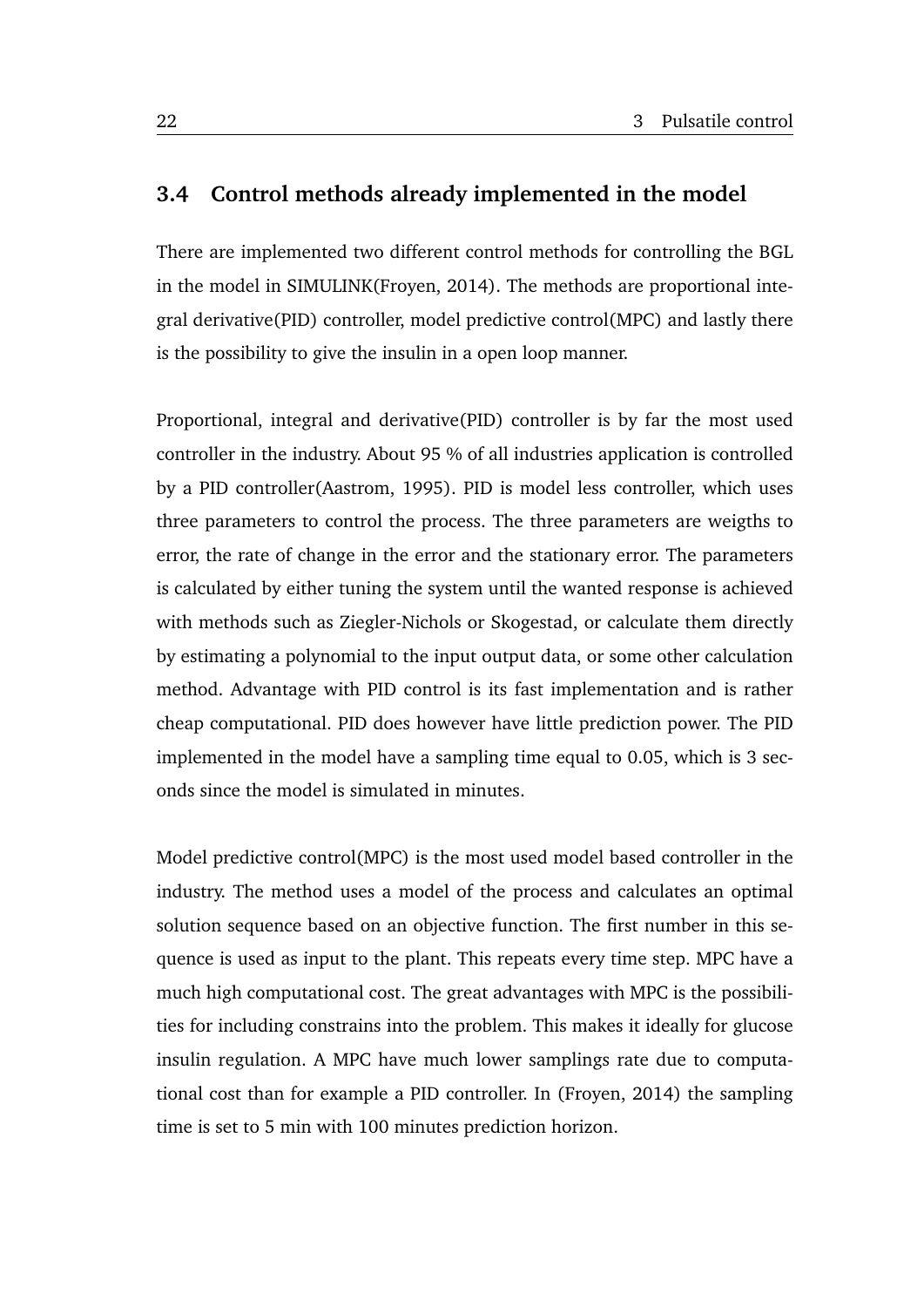As mentioned the controller should deliver boluses in the frequency of 4-15 minutes. Since the sampling time for the MPC is 5 minutes this algorithm seem well suited for pulsatile infusion. The PID controller on the other hand need sufficient sampling time in order to be accurate and is therefore not very fitted for this task. Therefore it was chosen to use the MPC algorithm as basis for the pulsatile controller.

### <span id="page-34-0"></span>**3.5 MPC formulation**

This section will describe the MPC controller implemented in [\(Froyen,](#page-64-3) [2014\)](#page-64-3) The implemented MPC controller is set to regulate the BGL to the reference value of 4.5 mmol/L. In addition the BGL have a lower and upper bound on 4 mmol/L and 8 mmol/L respectively. The input have a lower and upper bound equal to zero and 900 pmol/kg/min. The upper bound is never reached in practice but are implemented to make the simulation as realistic as possible. There are also included slack variables to not make the problem infeasible when BGL is outside the bounds due to meal disturbances.

The formulation have three weights, q punishes the deviation in BGL from the reference, r is the cost of the input and s punishes the deviation from the feasible area. The last parameter is set high to avoid hyperglycemia or hypoglycaemia. The most optimal is to have a asymmetric function such that low values of BGL is punished harder, due to the fact that hypoglycemia is a much more sever state than hyperglycemia is, but this not implemented. With sampling time equal 5 minutes and prediction horizon equal 100 minutes the optimization problem have 60 variables to calculate, 20 states, 20 inputs and 20 slack variables. The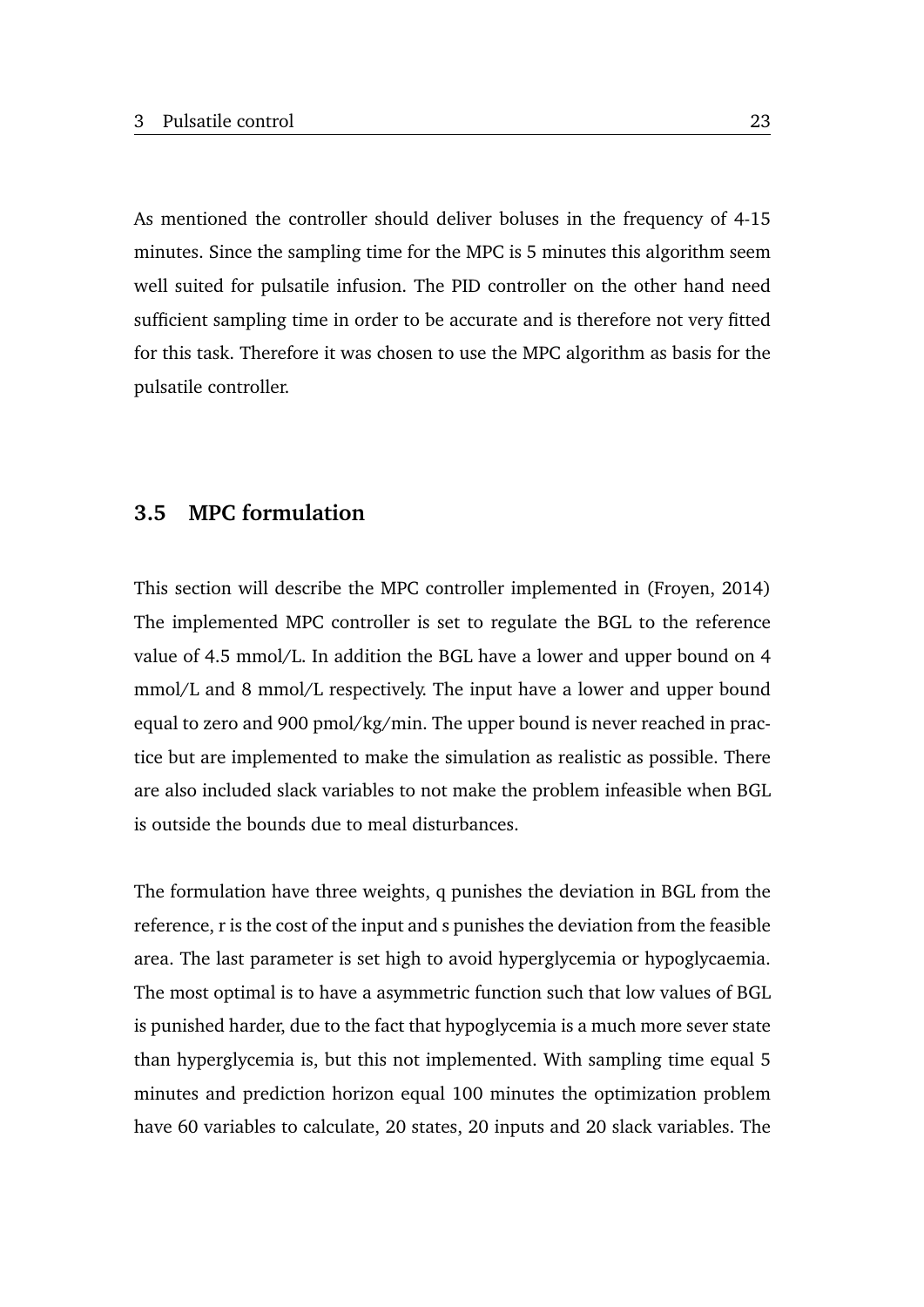MPC problem is formulated in following manner

$$
min \quad J = \frac{1}{2} \sum_{t=0}^{N-1} x_{t+1}^T q x_{t+1} + u_t^T r u_t + \epsilon_t^T s \epsilon_t \tag{8}
$$

which is subject to

$$
x_{t+1} = -a_1 \ x_t - a_2 \ x_{t-1} \dots - a_n \ x_{t-n-1} + b_1 \ u_t + b_2 \ u_t \dots + b_m \ u_{t-m} \tag{9}
$$

$$
x^{min} - \epsilon_t \le x_t \le x^{max} + \epsilon_t \tag{10}
$$

$$
u^{min} \leq u_t \leq u^{max} \tag{11}
$$

$$
\epsilon_t \geq 0 \tag{12}
$$

$$
q \geq 0 \tag{13}
$$

$$
r \geq 0 \tag{14}
$$

$$
s \geq 0 \tag{15}
$$

A linear auto-regressive model with exogenous input(ARX) was chosen over a state space formulation as a control model due to advantages with adaptation of model parameters. To determine the number of parameters, the model was simulated several times with different inputs in order to get data to perform off-line estimation. The simulations were done without meal disturbances. Since the main model can simulate insulin infusion and glucose measurement subcutaneous, intraperitoneal and intravenous, it is important that this also is reflected in the control model. The model shown in equation [16](#page-35-0) was chosen as the best fit for all the situation.

<span id="page-35-0"></span>
$$
y(t) = -a_1 y(t-1) - a_2 y(t-2) - a_3 y(t-3) + b_1 u(t-1)
$$
 (16)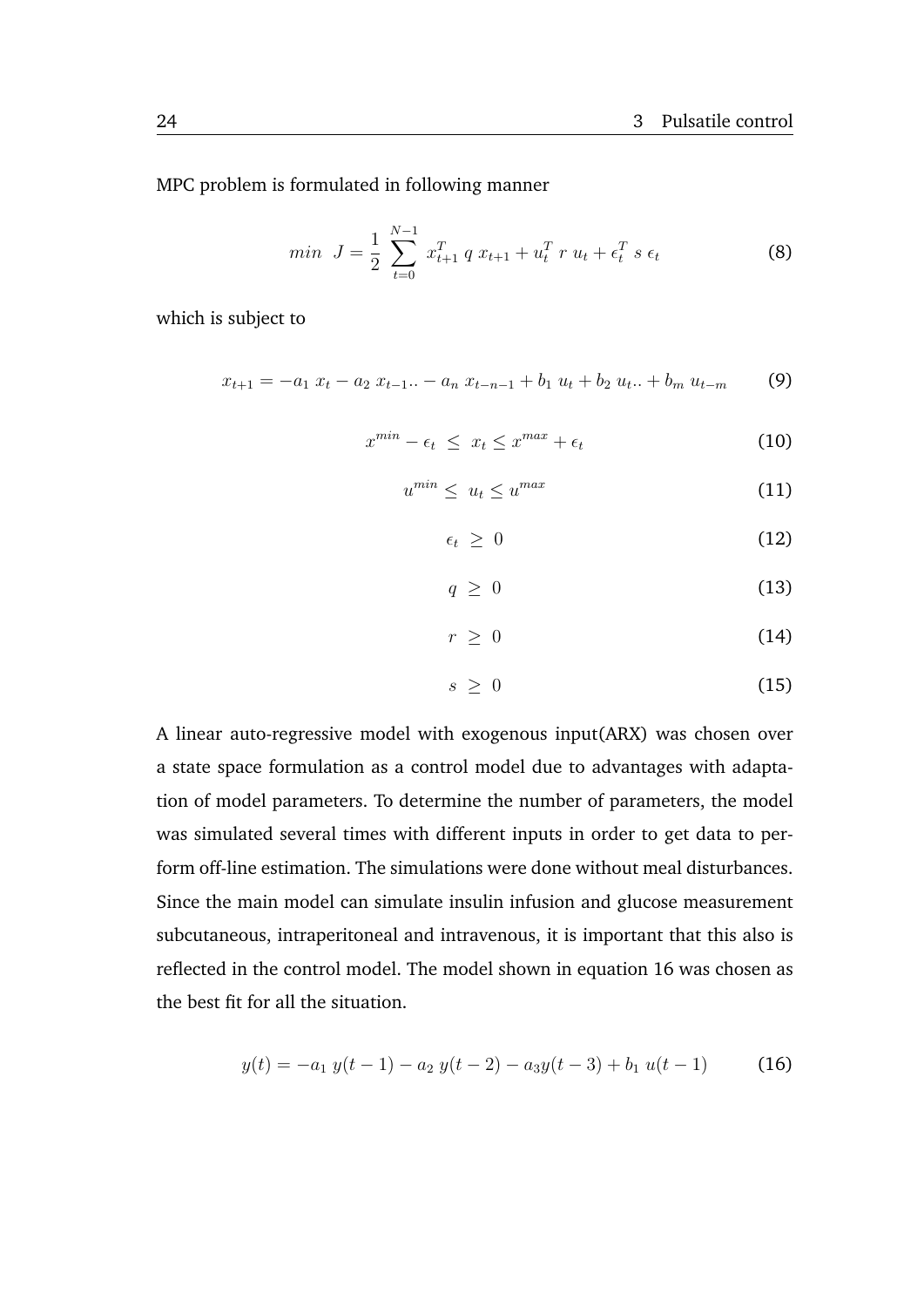The off-line estimation where preformed in MATLAB with the command tfest, which estimates a transfer function based on the input output data given. The function is discrete with 5 min sample time. There are estimated different parameters for all the nine combination.

In MATLAB the problem is formulated in one state vector Z, that contains all states, x, u and  $\epsilon$  and supplied to the solver fmincon. Fmincon can tackle non linearities both for objective function and for constrains. Since this solver is costly computational wise, it is only efficient to use it in optimization problems with non linearities.

Since the control model is a linear ARX model and the objective function is quadratic, it was chosen to use quadprog instead of fmincon. Quadprog is able to solve this problem with much smaller computational cost.

### <span id="page-36-0"></span>**3.6 Pulsatile control with MPC**

### <span id="page-36-1"></span>**3.6.1 Pulsatile infusion**

There is probably several ways to use the MPC controller for pulsatile infusion. For simplicity the frequency between boluses is considered constant. A straight forward way to generate boluses with the MPC algorithm is to multiply the insulin output with the sample time for the MPC, divided with the length of the bolus, and administrate the dosage over this time.

$$
I_{pulsatile} = I_{continuous} \frac{Ts_{\,mpc}}{Bolus_{\,length}}
$$

The frequency of the pulsatile infusion will then be equal to the sampling time of the MPC controller. There was not found a specific pulse length in the, so the length of the pulse was chosen to be 30 seconds. If wanted this can be easily changed and is not important to the method itself.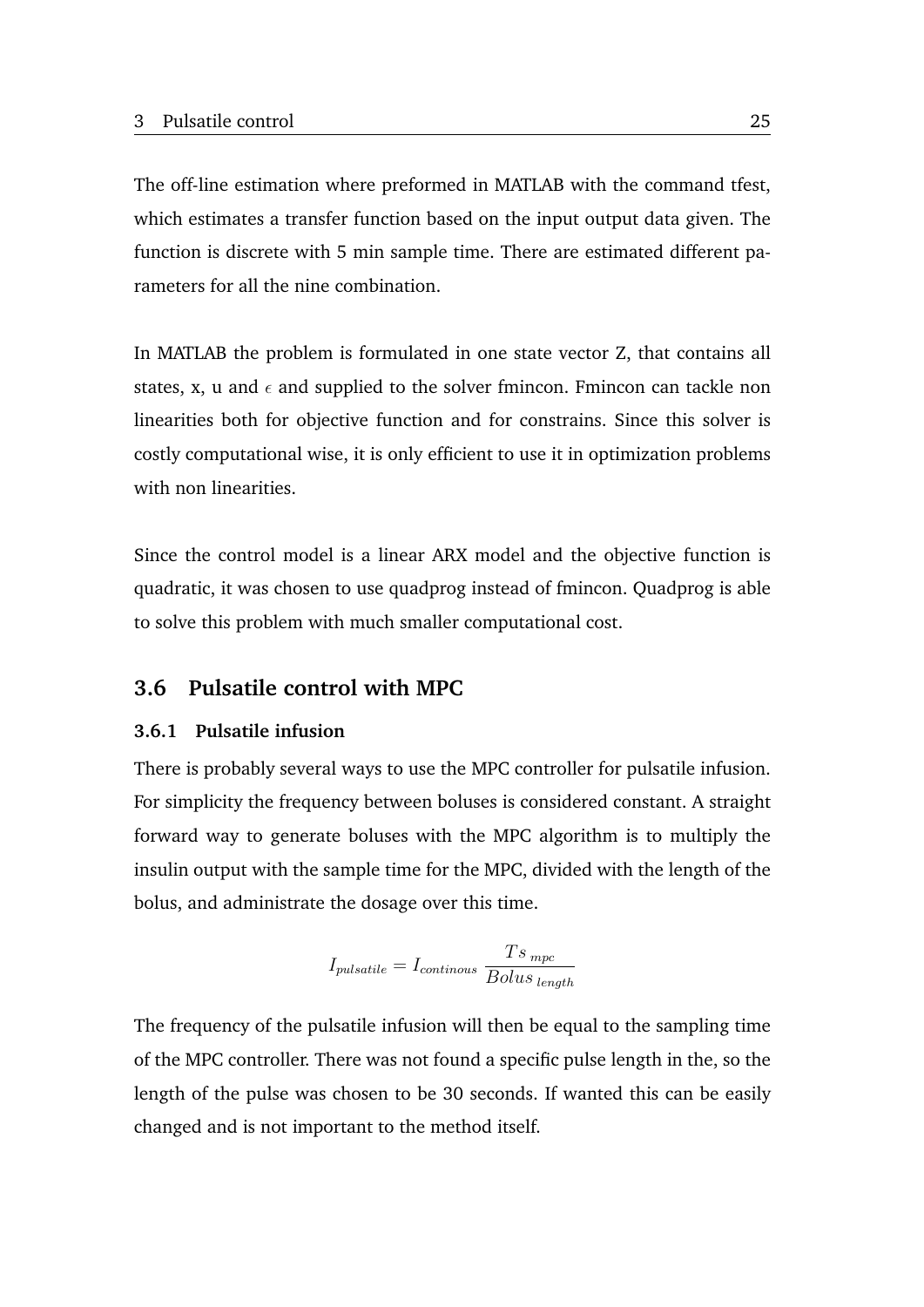In order to simulate the model with another sampling time, it is necessary to change the model parameters so they fit the sample time. The parameters was found by just re-sampling the 5 min model with the MATLAB command d2d, which resamples a discrete system for any given sampling time. Is not possible to specify the number of coefficients in the nominator to the d2d command. The number of coefficients in the denominator are the same. This is perhaps done by MATLAB to generate the best performance for the resampling. To test the controller it was chosen to give pulsatile infusion with frequencies at 5 minutes, 10 minutes and 15 minutes to cover the wanted rage of 4-15 minutes. It is natural to presume that faster sampling time give better performance so 4 minute frequencies was not simulated. The 5 minutes model were therefore resampled into 10 minutes and 15 minutes model. Figure [6](#page-37-0) shows the step response of these three model.

<span id="page-37-0"></span>

**Figure 6:** Step response of control model with different sample time.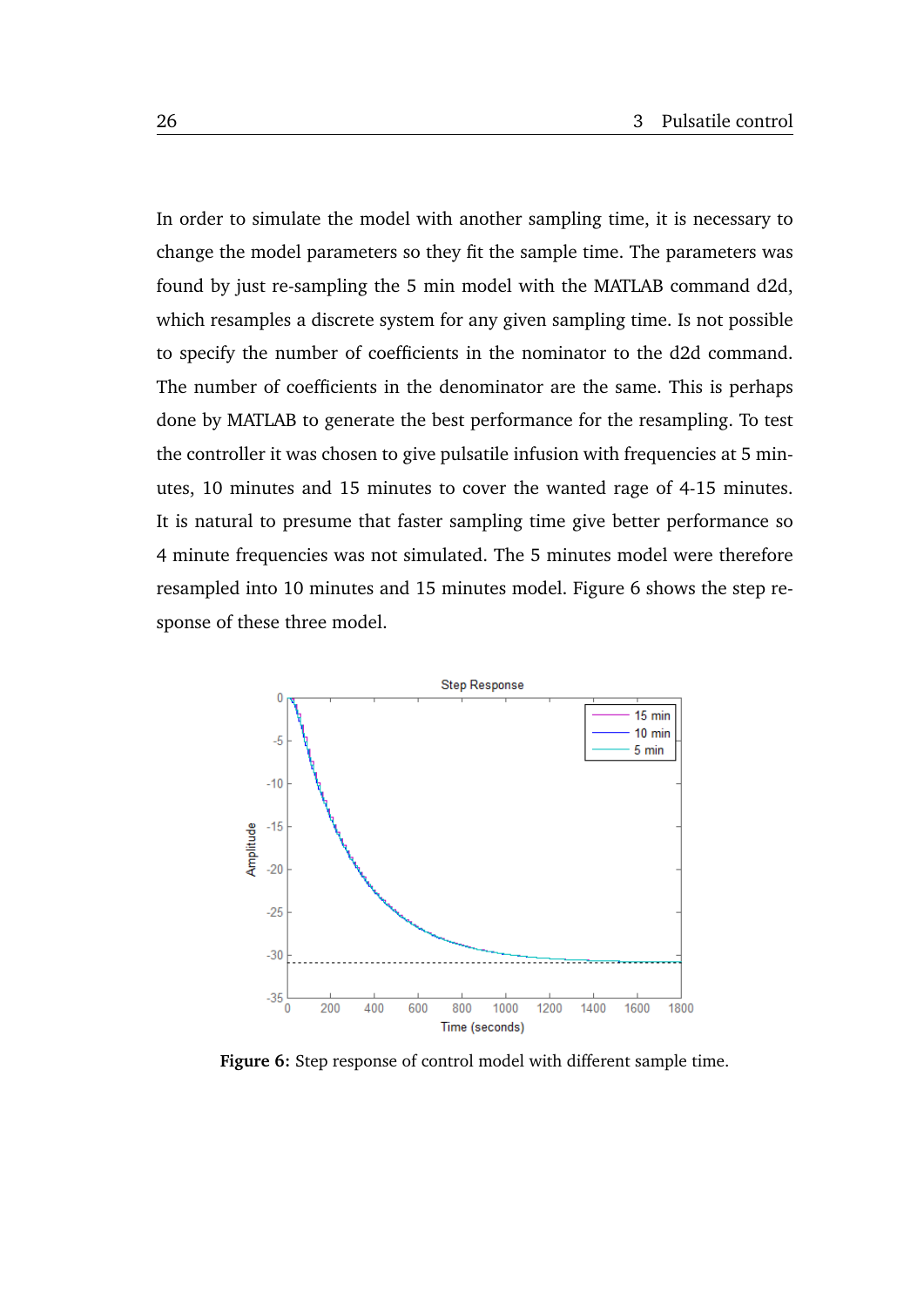<span id="page-38-0"></span>

**Figure 7:** Continuous and pulsatile infusion.

Figure [7](#page-38-0) shows a six hour simulation with one meal ingested from  $t=30$  to t=50, with the total of 60 gram of carbohydrate. Both the infusion of insulin and glucose measurement is done intravenous. The red curve shows the original MPC algorithm with 5 min sample time. In the green curve the same amount of insulin is delivered over 30 seconds instead over 5 minutes. The amplitude is therefore ten times higher in the pulsatile case, as seen in sub plot 2 and sub plot 3 in figure [7.](#page-38-0) It was chosen to give in insulin in the beginning of each interval since then the insulin is administrated 2.15 minutes earlier in average with respect to the continuous case(Normal MPC). This gives the pulsatile curve a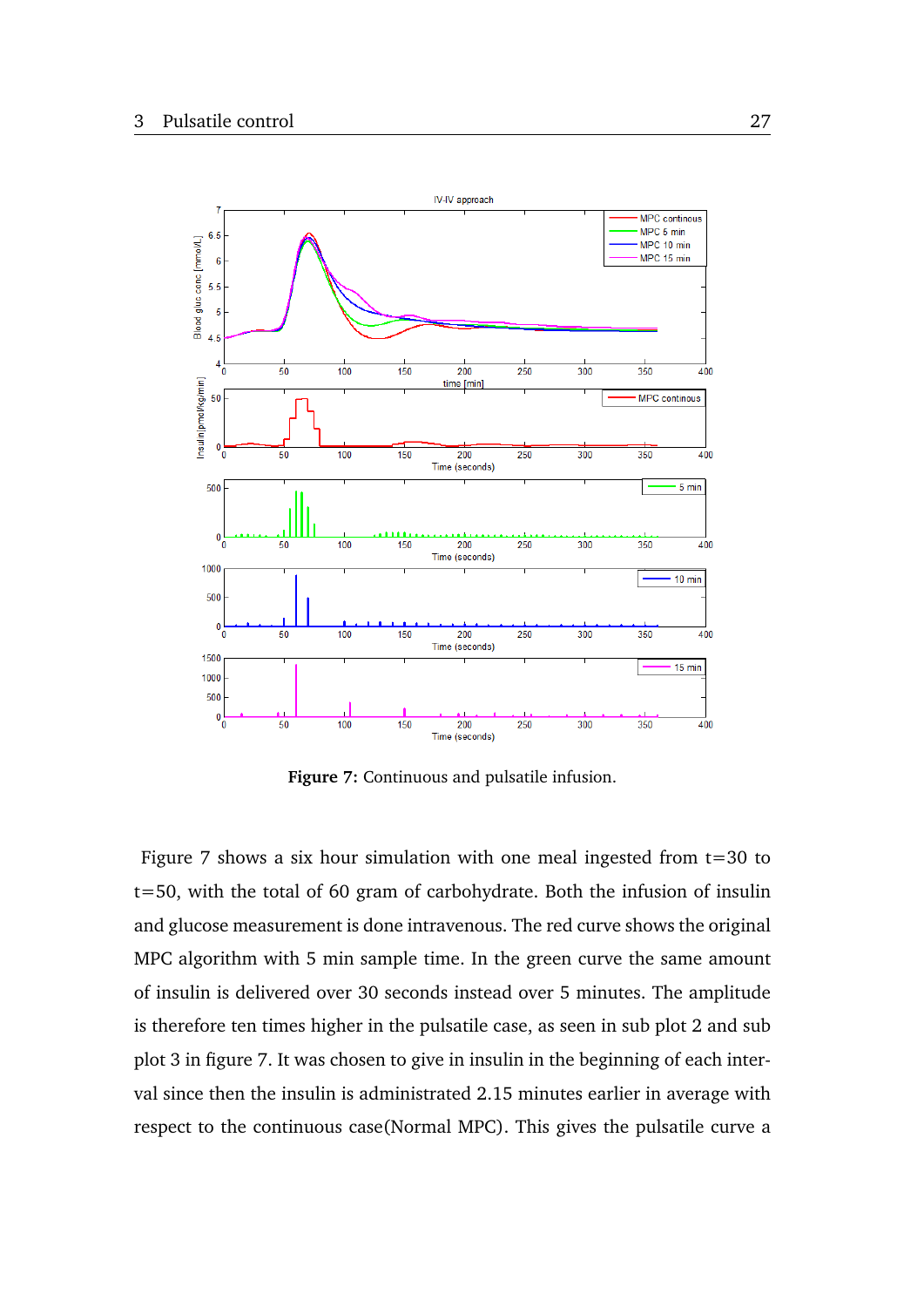slightly lower peak and drops less after the meal disturbance than compared to the continuous curve.

The blue and magenta curve shows the pulsatile delivery with frequency of 10 minutes and 15 minutes. The prediction horizon was kept to 100 minutes for the former case and 105 minutes for the latter, since 100 is not dividable by 15. It was also tried to expand the prediction horizon, but this did not effect the performance. The performance is acceptable in all cases since the BGL is in between 4mmol/L-8 mmol/L at all time, which is the overall goal for the regulation. However the performance for 10 minutes and especially 15 minutes is a little slower.

### <span id="page-39-0"></span>**3.6.2 Impulse invariant model**

The standard method for discretiaction of a system in MATLAB is zero order hold, which assumes that the input is continuous over the sample time. This method maps the step response of the system and fits well for the normal MPC, since the input is a series of steps. Another possibility is to use the impulse invariant method. This method produces a discrete model with the same impulse response as the continuous model. This may fit the pulsatile controller better since the input consist of short pulses.

A continuous model were estimated with the same script as done in[\(Froyen,](#page-64-3) [2014\)](#page-64-3), and then discretized with the impulse invariant method afterwords. The discretization is done with the c2d(continous to discrete) command in MAT-LAB, where the impulse invariant method can be chosen as an option. The discretization goes as follows, starting with a continuous transfer function.

$$
H(s) = \frac{b_{n-1} s^{n-1} \dots + b_1 s + b_0}{s^N + a_{n-1} s^{n-1} \dots + a_1 s + a_0}
$$
(17)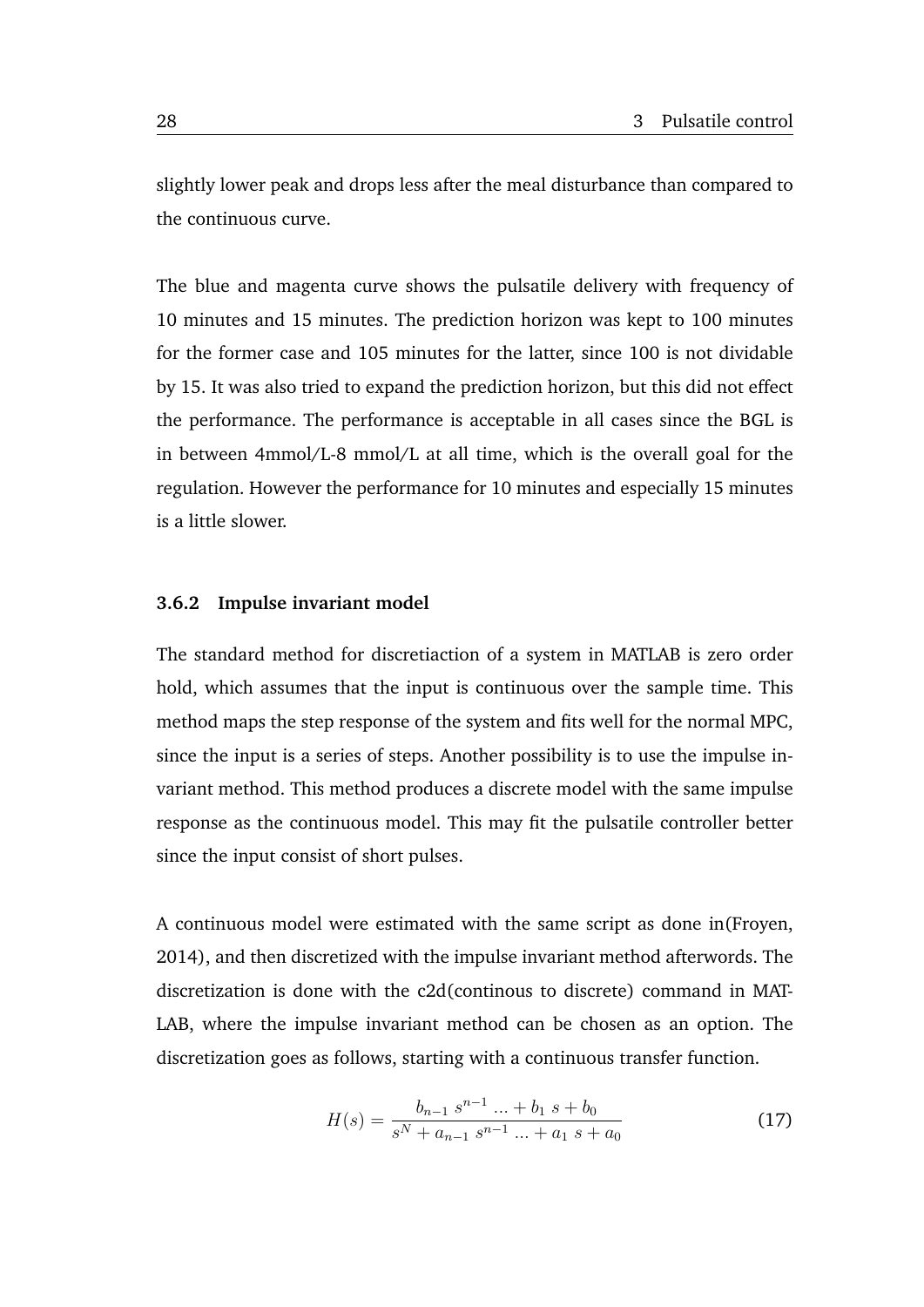Then write the system as a sum of first order terms.

$$
G(s) = \sum_{i=1}^{N} \frac{K_i}{s - s_i}
$$
 (18)

Note that the transfer function needs to be at least marginal stable. Now taking the inverse Laplace transform gives

$$
G(t) = \sum_{i=1}^{N} K_i e^{s_i t}
$$
 (19)

Sampling the expression.

$$
G(n) = \sum_{i=1}^{N} K_i e^{s_i n T} \qquad n = 0, 1, 2.. \qquad (20)
$$

Taking the z transform gives

$$
G(z) = \sum_{i=1}^{N} \frac{K_i}{1 - e^{s_i T} z^{-1}}
$$
 (21)

The simulation is done in the same manner with meal disturbance, starting at  $t=30$  min and ending at  $t=50$  min. The result in shown in figure [8.](#page-41-1) The continuous infusion and the 5 minutes pulsatile infusion is now pretty similar, while the two other have gotten worse. The input given by the pulsatile controller resembles an impulse more than a step, and in that way the discretization should be more correct. However as mention with the discretization command in MATLAB, the number of coefficients in the nominator can change during the discretization. The output value only depends on the last value with respect to input, since the model normally have one b coefficient. If two or three b coefficient are used because of the discretization the performance can be much different.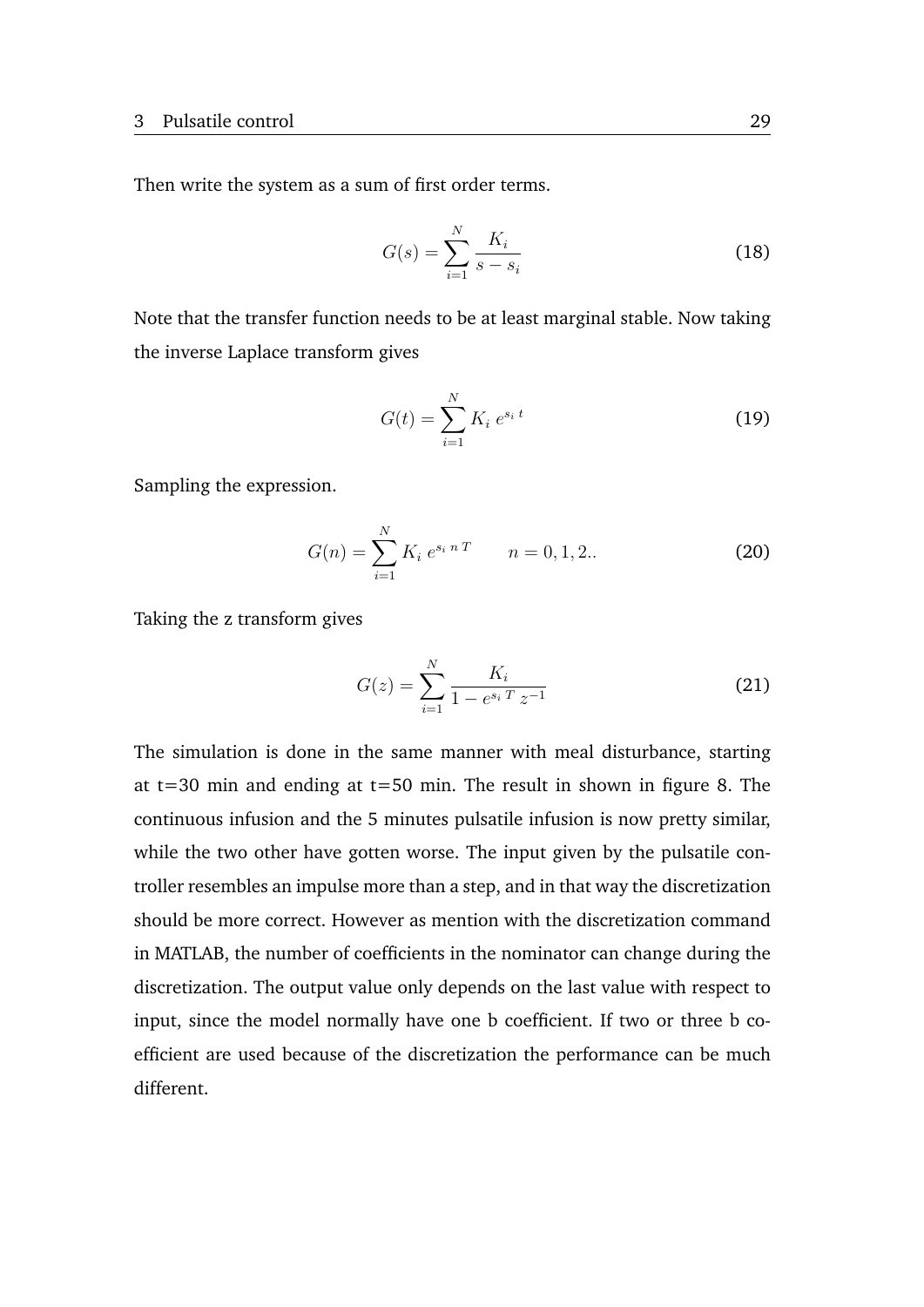<span id="page-41-1"></span>

**Figure 8:** Continuous and pulsatile with impulse invariant discretization

### <span id="page-41-0"></span>**3.6.3 Adding constraint**

Instead for using different model parameters for the different frequencies, it is possible to implement a constraint to the MPC problem instead to avoid resampling of the model. The pulsatile controller would then use model parameters for the 5 min model but be able to give insulin with all the three used frequencies.

For pulsatile delivery with 10 minute frequency the constraint [22](#page-41-2) is implemented.

<span id="page-41-2"></span>
$$
u[1, 3, 5, 7...99] = 0 \tag{22}
$$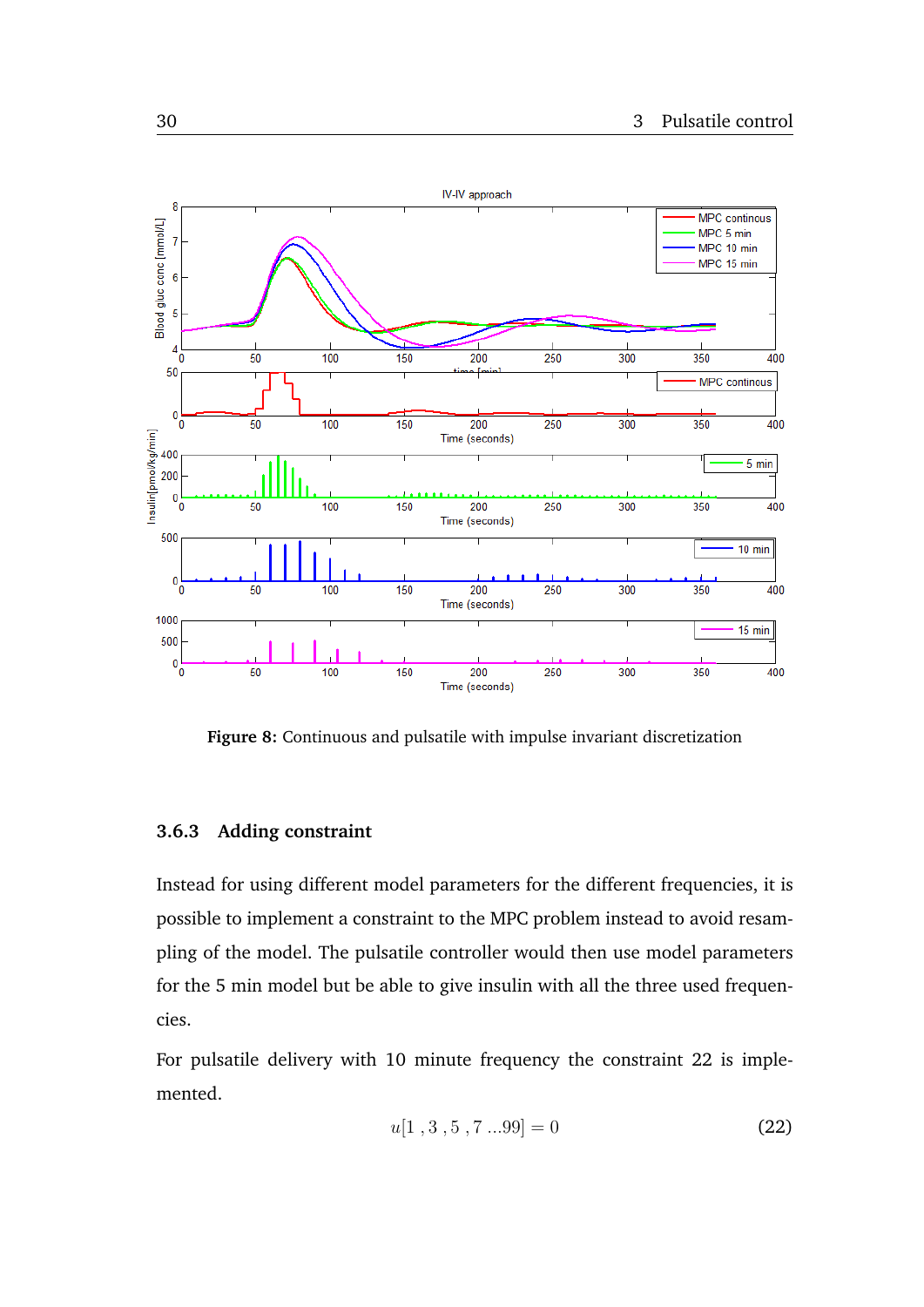which gives the following output from the optimization algorithm.

$$
u = [u_0 \ 0 \ u_2 \ 0 \ u_4 \ 0 \ u_6 \ 0 \ u_8 \ ... u_{98} \ 0]
$$
 (23)

The optimization problem is executed every 10 min, but it calculates states variables for every 5 minutes and with a prediction horizon of 100 minutes. The problem now contains 20 states, 20 input where 10 of them is zero, and 20 slack variables. The constraint was implemented by setting higher input weights on the inputs that should be zero. Since the algorithm will try to minimize the cost function, the other inputs will be used instead.

A better solution is to implement this as a hard constraint. Then the solution space would be smaller since the algorithm only would know about 10 inputs. When adjusting the input weights the problem have 20 input to calculate, where ten of them becomes approximately zero, giving more computational cost. It was not found a good way to implement this. However the adjustment of the inputs weight should yield the same answer.

The exact same is done for pulsatile delivery with 15 minute frequency.

$$
u[(1:2), (4:5), (7:8) \dots (103:104)] = 0 \tag{24}
$$

which gives the following output from the optimization algorithm.

$$
u = [u_0 \ 0 \ 0 \ u_3 \ 0 \ 0 \ u_6 \ 0 \ 0 \ u_9 \ ... u_{105}] \tag{25}
$$

In this cases every third input is non zero, giving a 15 min frequency for the bolus.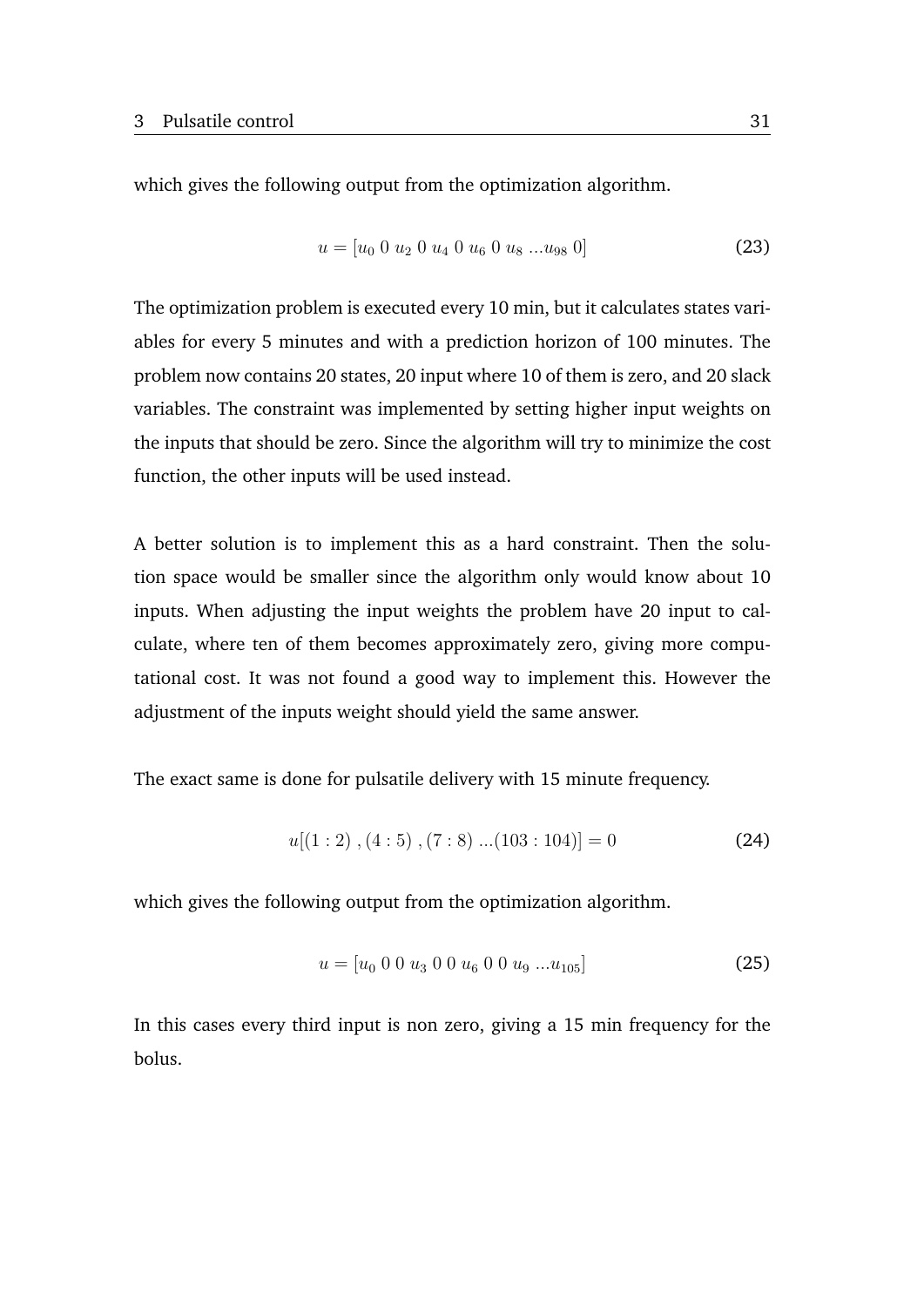<span id="page-43-0"></span>

**Figure 9:** Continuous and pulsatile infusion with input constraint.

Figure [9](#page-43-0) show a simulation with this implemented. Now the performance is good, for all three frequencies of pulsatile infusion. The model parameters in taken from the normal model since this gave better simulation result than the impulse invariant model.

In figure [10](#page-44-0) and figure [12](#page-45-0) the model is simulated for 24 hours, starting at midnight and contains three meals, breakfast, lunch and dinner and contains 40, 60 and 70 gram carbohydrate respectively. The timing of the meals are seen in figure [11.](#page-44-1) Figure [10](#page-44-0) is done with double intravenous method while figure [12](#page-45-0)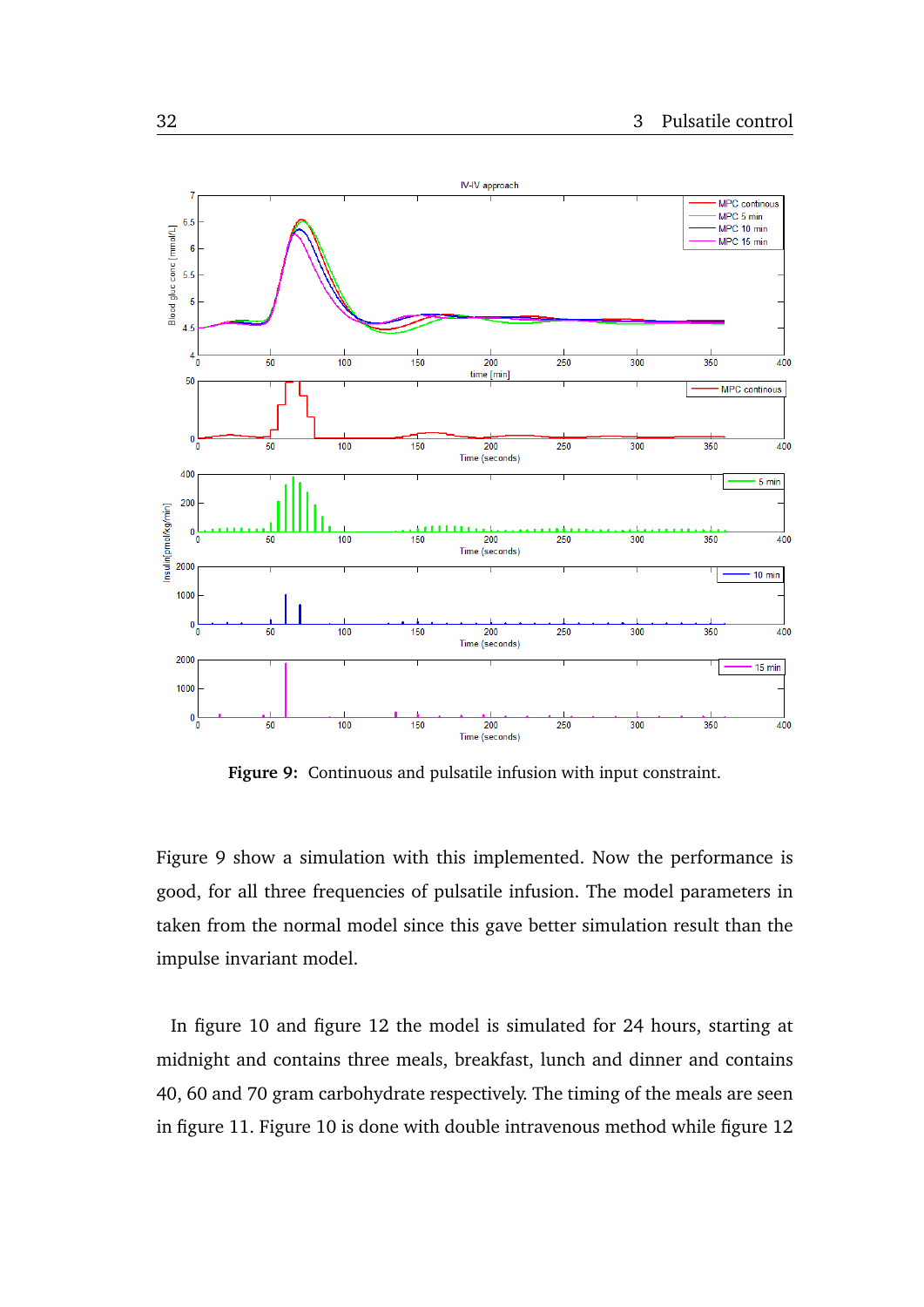### <span id="page-44-0"></span>3 Pulsatile control 33





<span id="page-44-1"></span>

**Figure 11:** Meal profile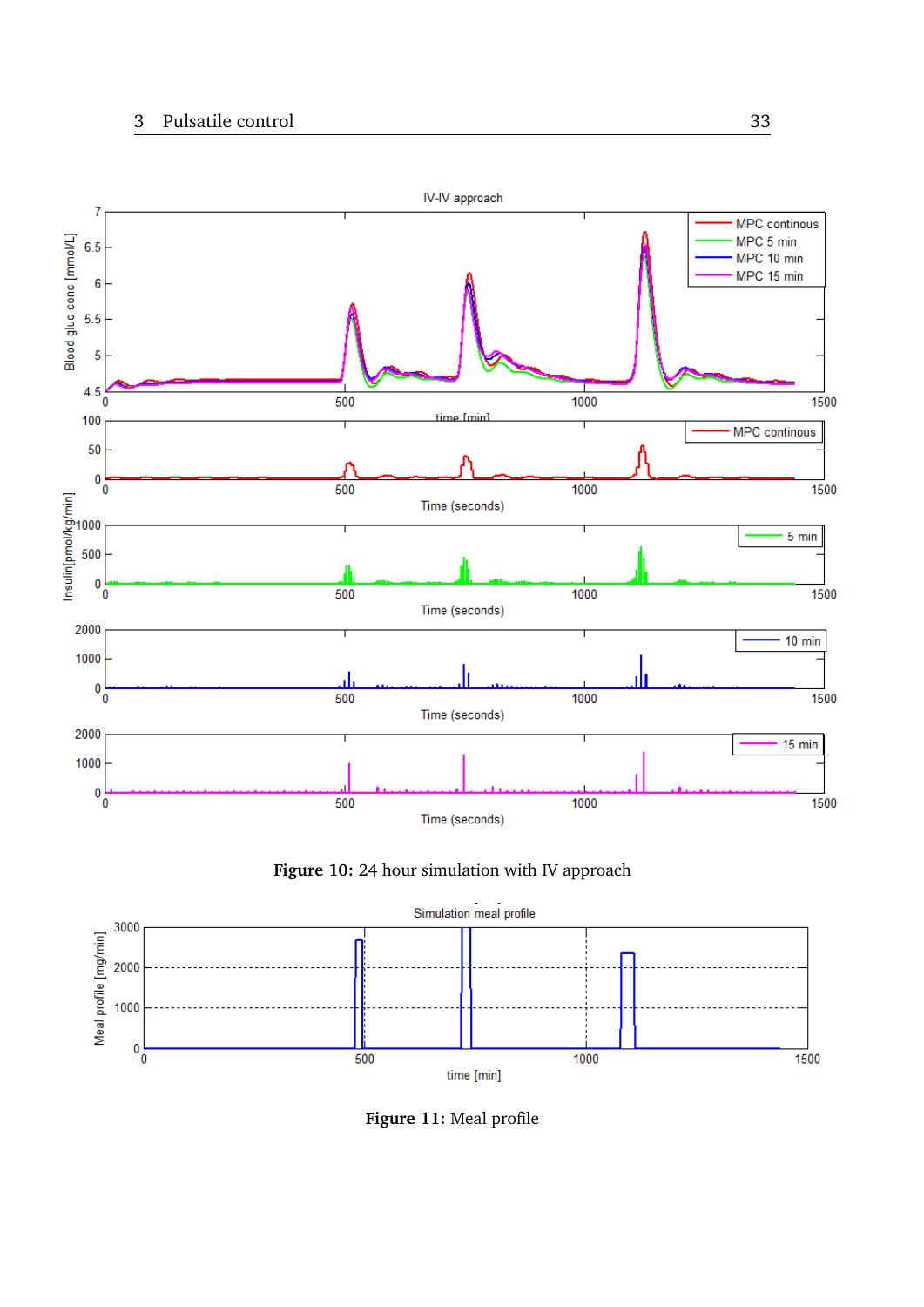<span id="page-45-0"></span>

**Figure 12:** 24 hour simulation with IP approach.

is double intraperitoneal method. As mention in chapter 1, intravenous infusion is modelled directly into plasma and have no time delay. The glucose is value is measured directly from plasma as well.

Since there is a time delay from injecting insulin intraperitoneal, the BGL rises higher when exposed to meal disturbances compared with intravenous infusion. The amount of insulin used do not differ with regards to continuous or pulsatile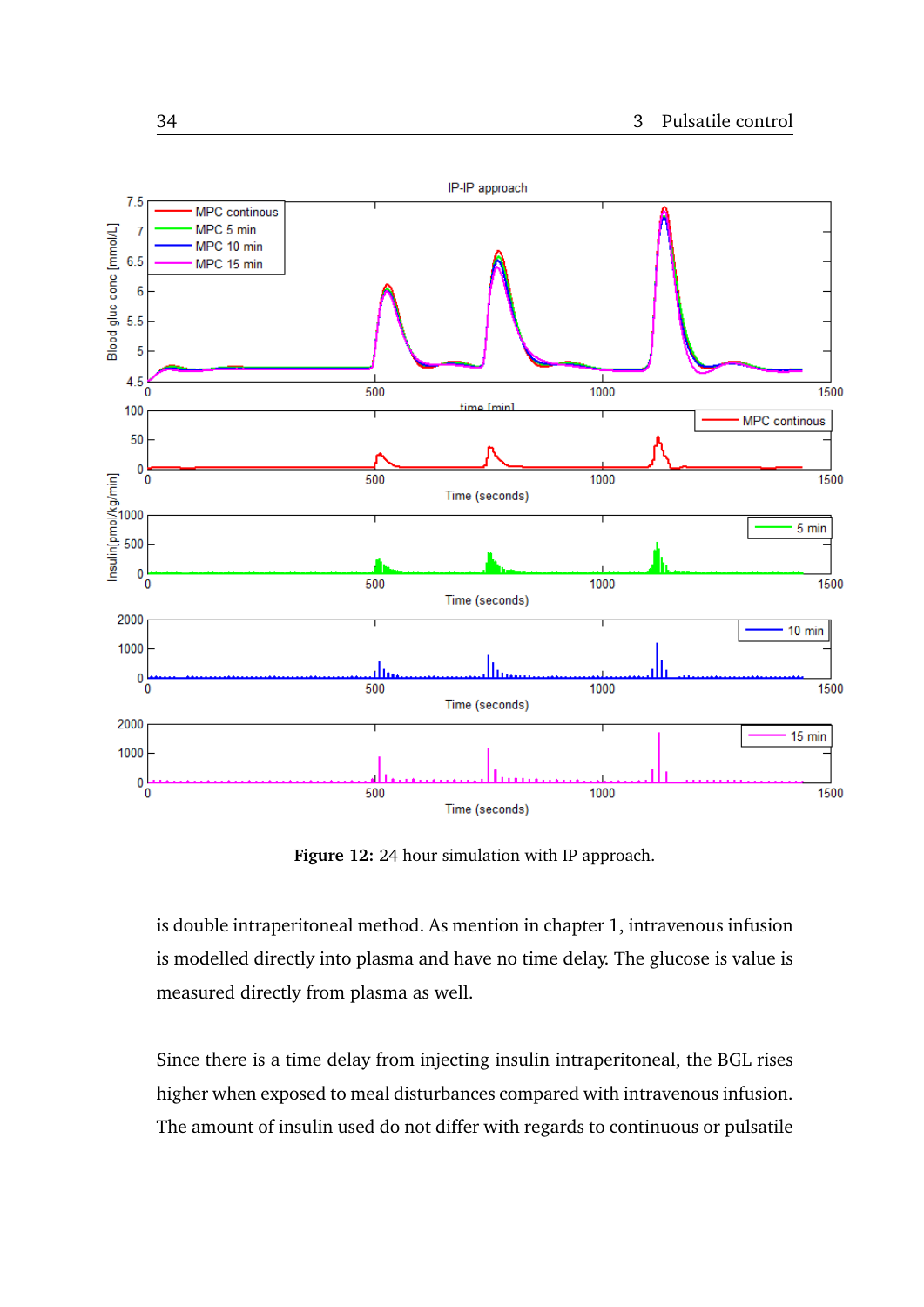infusion. In the intravenous case the amount of insulin given is around 51 units insulin, given a body weight on 78 kilos. In the intraperitoneal case however the insulin amount is around 64 units insulin.

This method allows for a pulsatile control with a frequency of 5 minute, 10 minute, 15 minute, where the performance are about equal. Giving boluses every 5 min is most secure because the controller faster can answer if disturbances are introduced.

### <span id="page-46-0"></span>**3.7 Effect off Pulsatile control**

As seen in the previous section it is possible to give the insulin injection in boluses instead of continuously infusion, and this can be done both intravenous and intraperitoneal. This is no point however if there are no insulin oscillations in the blood. In figure [13](#page-47-0) shows the insulin concentration. All the three pulsatile cases have clear oscillations equal to their own sampling time. The peek to peek value for the 5, 10, and 15 minutes pulsatile infusion is around 118 pmol/L, 235 pmol/L and 345 pmol/L respectively. The peak to peak value increases in a linear manner in respect to increased sampling time. This is realistic since the insulin is modelled directly into plasma without any delay and the insulin amount used, are around equal in all cases.

Figure [21](#page-61-0) shows the same type of simulations only with intraperitoneal approach instead. The peek to peek values are around 2 pmol/L, 7.5 pmol/L and 16.8 pmol/L for the three cases, which are much more damped compared to the intravenous case. There is no linear relationship between increased peak to peak value and increased sampling time. By doubling the sample time from 5 minutes to 10 minutes the peak values increases 3.5 times, while tripling the sample time from 5 minutes to 10 minutes increases the peak to peak value to 8.4 times.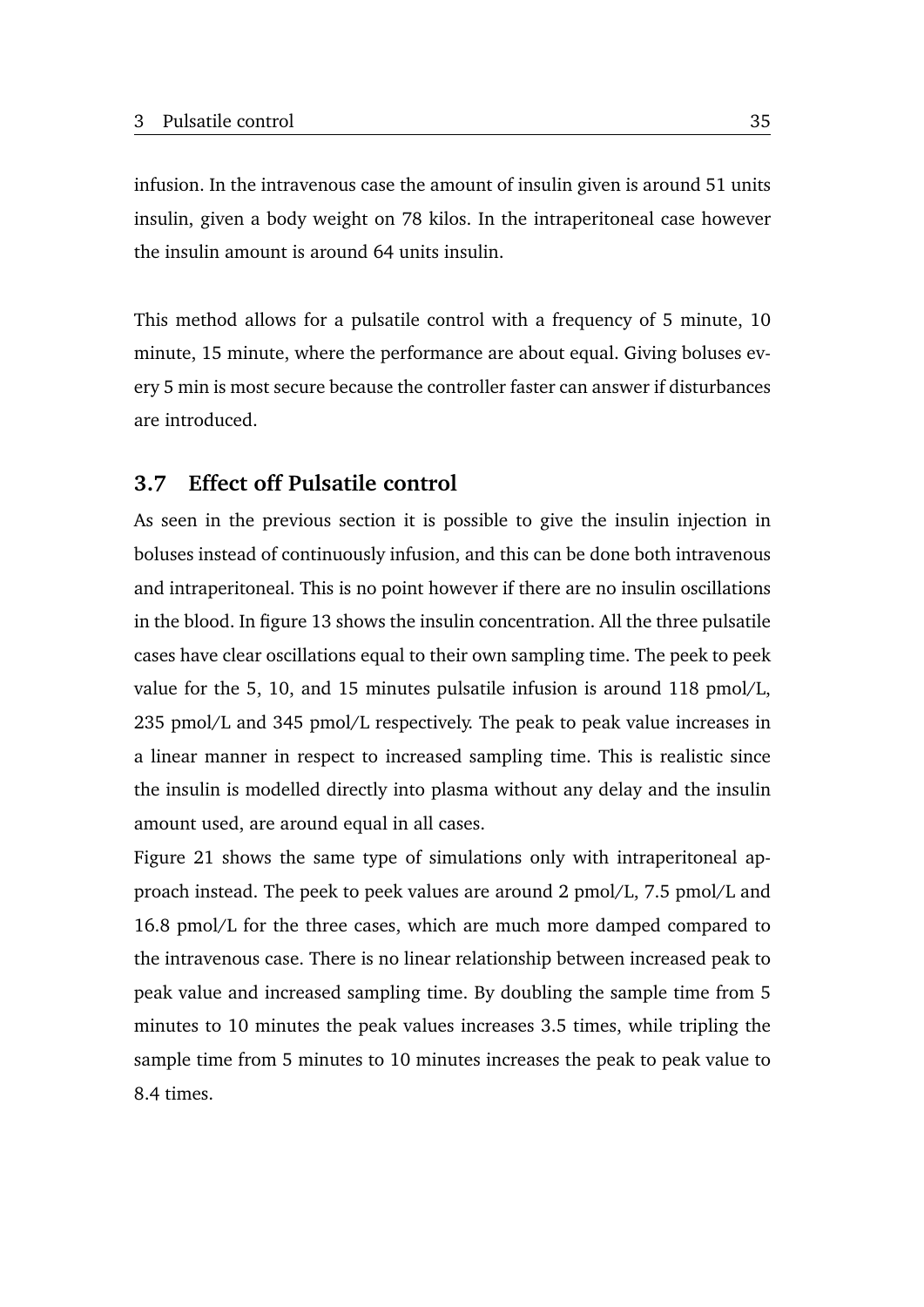Figure [6](#page-37-0) shows a closed up from subcutaneous infusion while fasting in order to compare the to intraperitoneal approach. As mention before there is no point using pulsatile subcutaneous infusion because the result would be the almost the same as continuous infusion because of the slow uptake from the subcutis. Injecting boluses every 15 minutes manages to create oscillations with peak to peak value equal to 1 pmol/L.

<span id="page-47-0"></span>

**Figure 13:** Simulation of BGL and insulin concentration with IV.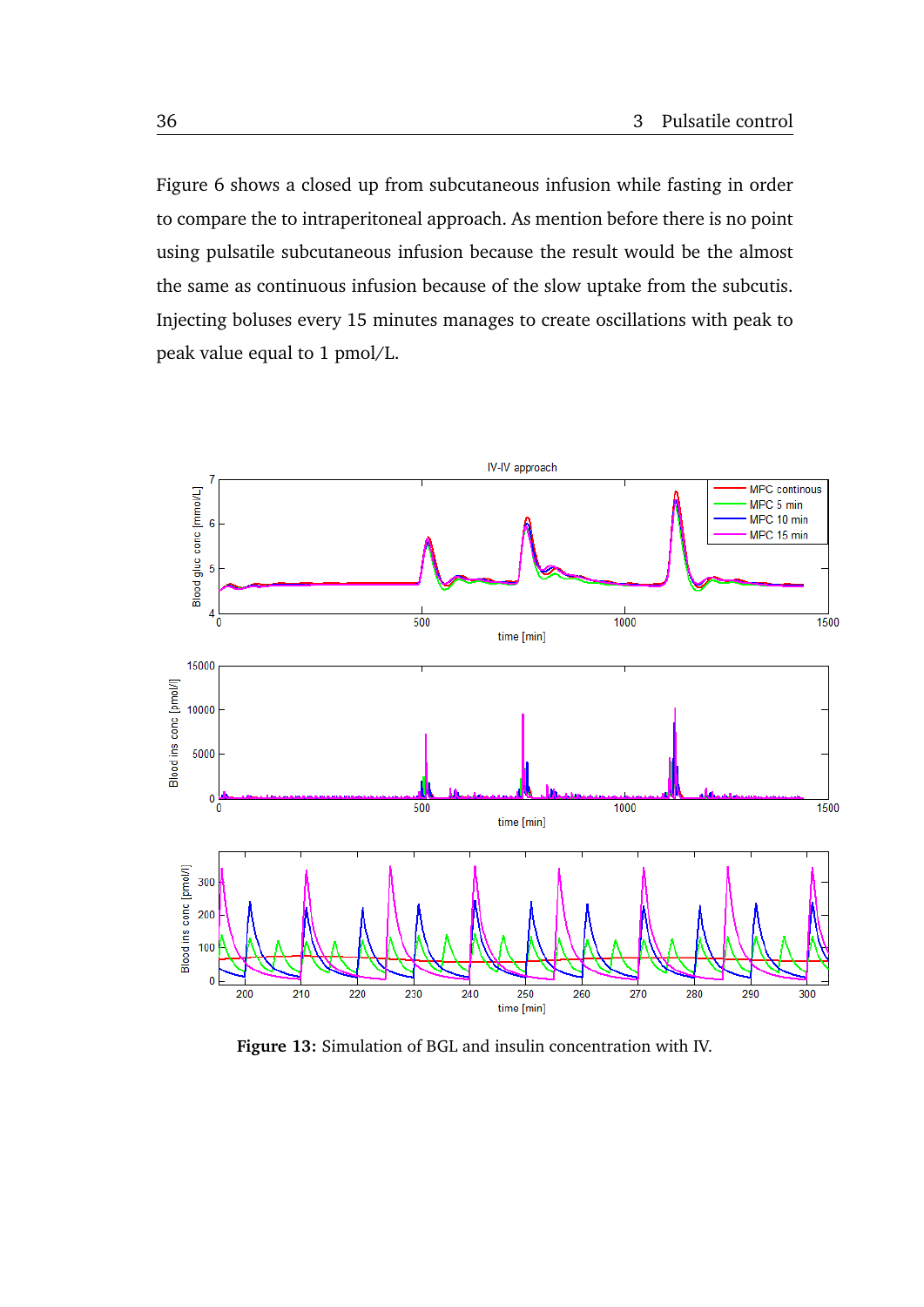<span id="page-48-0"></span>

**Figure 14:** Simulation of BGL and insulin concentration with IP.

<span id="page-48-1"></span>

**Figure 15:** Insulin oscillation while fasting with subcutaneous approach.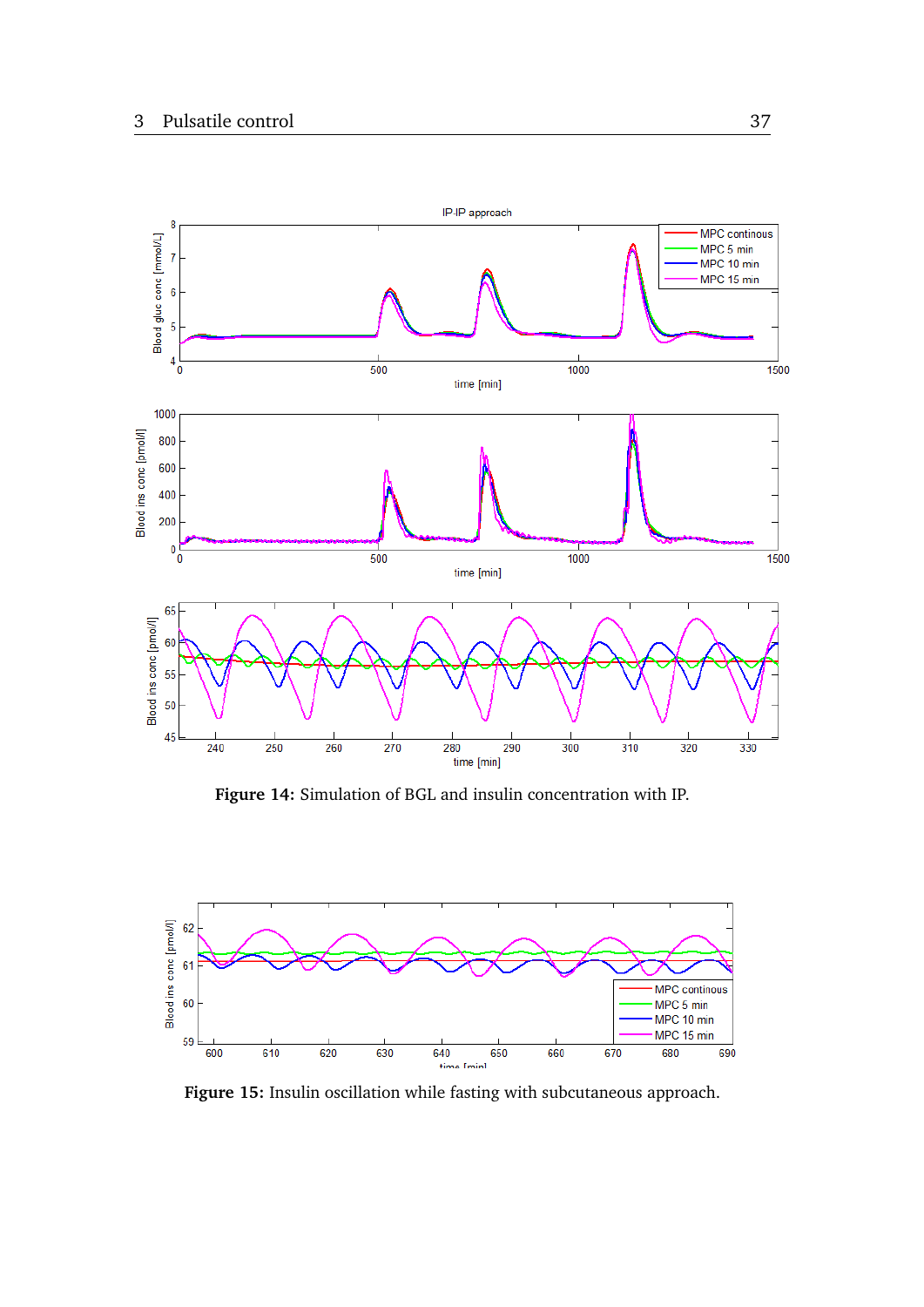# <span id="page-49-0"></span>**4 Adaptive control**

Adaptive control is useful when there are uncertainties or changes over time in the model parameters. The parameters for the glucose insulin system will vary from person to person, but do also vary during the day, or day to day. The purpose of a adaptive controller is to try to estimate some parameters in order to regulate the system more accurate than a normal controller with rigid control parameters. Adaptive control can be divided into two groups, direct or indirect. In the former case the adaptation happens directly on the control parameters, while in the latter case the adaptation happens on the model parameters and then calculating the new control parameters. Since this regulation uses a MPC controller with a ARX model structure the adaptation will be indirect by adapting the parameters for the ARX model then supplying it to the MPC algorithm. This means the algorithm only needs to estimate four parameters.

As with offline estimation, parameter convergence happens only if the input is "varied" enough, also called persistent excitation. As a rule of thumb one sinusoidal is enough to estimate two parameters. This stands in conflict with the main goal which is to keep the BGL steady at the reference level. Perfect regulation gives therefore no chance for adaptation. The controller needs however to give insulin regularly(basal dose) to keep the insulin at reference level, since total absent of insulin would make the BGL increase. Small fluctuations in the BGL can therefore give room for adaptation.

The input from the MPC controller is given in steps. In an ideal step the number of frequencies is infinite since the derivative is infinite. However in a practical simulation where the derivative is finite, the step response is not so good regarding adaptation purposes. Also with good regulation, the insulin infusion from the MPC can be kept constant under fasting making adaptation harder. In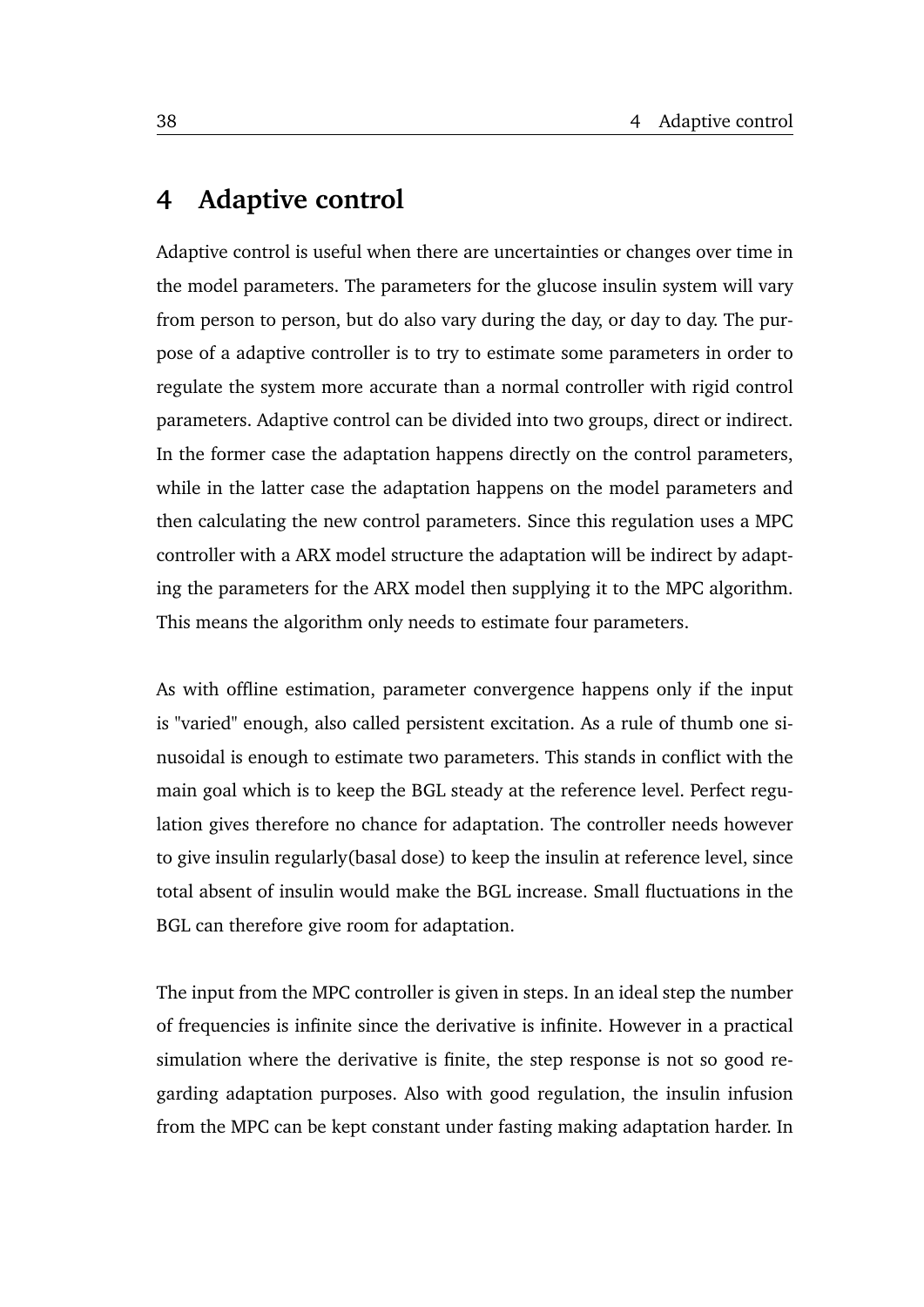the pulsatile case the input is also given in steps but have much shorter length resembling more an impulse. This gives more variation in the input as well as possible fluctuations in output and is perhaps more suitable for online estimation than the normal MPC controller.

In order to assess if a pulsatile controller is beneficial in respect to online estimation, compared to a continuous controller, a recursive least square algorithm(RLS) was implemented in SIMULINK to test the response of both methods. The RLS method was chosen because of its wide use in many application, also within glucose regulation[\(Eren et al.,](#page-64-11) [2007\)](#page-64-11).

### <span id="page-50-0"></span>**4.1 Least square method**

The least square algorithm is much used, both for offline and online estimation. The following section will derive the expression for the offline and online least square estimate. The ARX model is written in the following general form

$$
y(t) = -a_1 y(t-1) - a_2 y(t-2) - \dots a_n y(t-n) + b_1 u(t-1) + b_2 u(t-2) + \dots b_m y(t-m)
$$
\n(26)

This can be rewritten as matrices in the standard form [27,](#page-50-1)

<span id="page-50-1"></span>
$$
y(t) = \phi^T \theta \tag{27}
$$

$$
\phi^T = [-y(t-1) - y(t-2)\dots - y(t-n) u(t-1) u(t-2)\dots u(t-m)]
$$

$$
\theta^T = [a_1 \ a_2 \dots a_n \ b_1 \ b_2 \dots b_m]
$$

The least square estimate is

$$
\theta^{LS} = min = \frac{1}{2N} \sum_{t=0}^{N} \epsilon^2
$$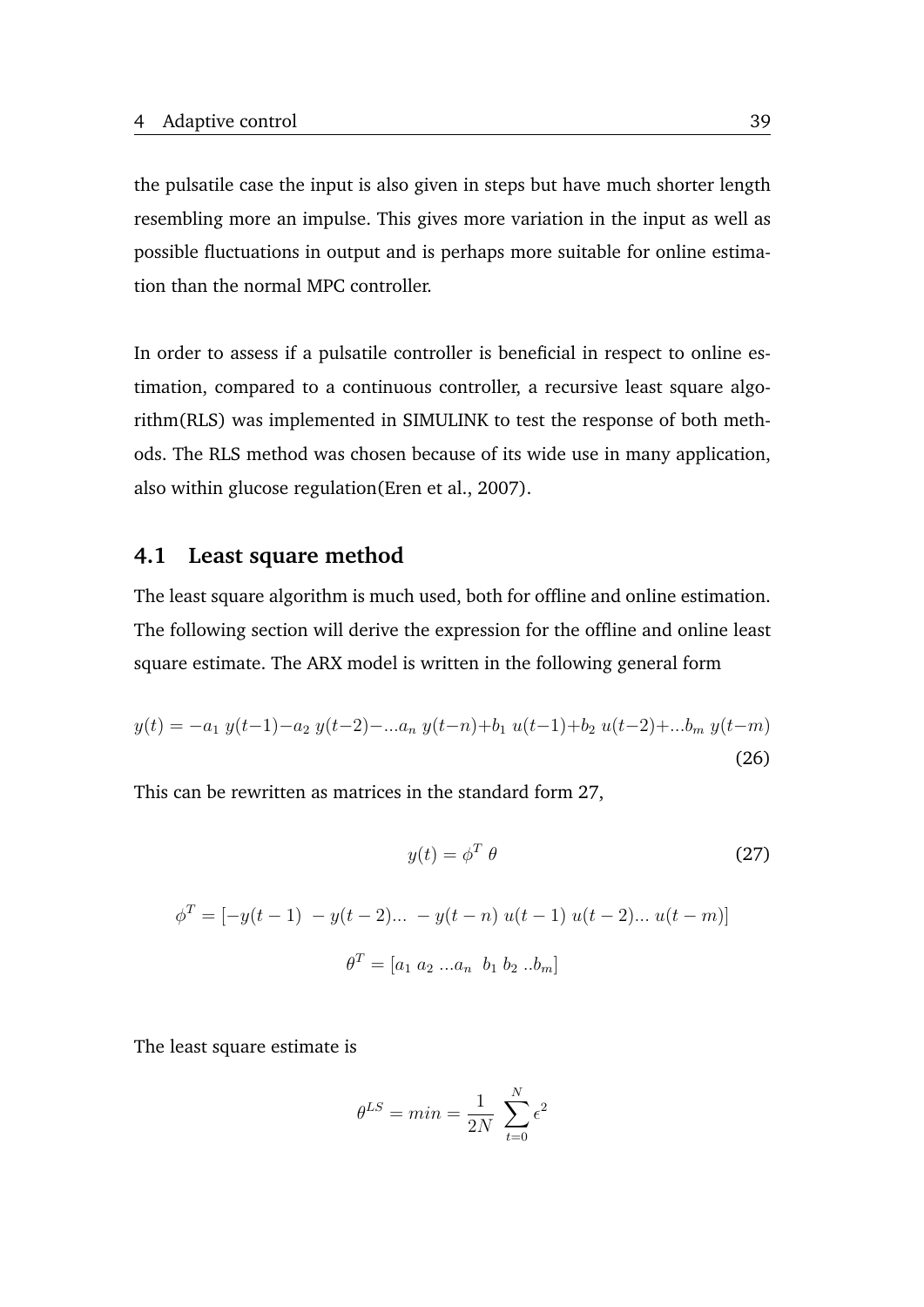with

$$
\epsilon^2 = y(t) - y(t) = y(t) - \phi^T(t) \theta
$$

The optimum is found by differentiating with respect to the parameter vector and setting the result equal to zero.

$$
\frac{\delta}{\delta \epsilon} \theta^{ls} = \frac{\delta}{\delta \epsilon} \frac{1}{2n} \sum_{t=0}^{n} (y(t) - \phi^T \theta)^2
$$

$$
-\frac{1}{n} \sum_{t=1}^{N} \phi(t) (y(t) - \phi^T \theta) = 0
$$

$$
\hat{\theta}(n) = \left(\sum_{t=0}^{n} \phi(t) \phi^T(t)\right)^{-1} \sum_{t=0}^{n} \phi(t) y(t)
$$

$$
\hat{\theta}(n) = P(n) \sum_{t=0}^{n} \phi(t) y(t) \tag{28}
$$

Equation [28](#page-51-0) is the offline version of the least square algorithm with P equal the covariance matrix. To be able to use this online, a recursive expression for the covariance matrix and the parameter vector is needed.

<span id="page-51-0"></span>
$$
P(n)^{-1} = \sum_{t=0}^{N} \phi(t)\phi^{T}(t)
$$
 (29)

In order to weight the parameters it is common to include the forgetting factor in the equation where  $\lambda$  have a value between one and zero. Lower value means that the estimation care less about the older the estimates.

$$
P(n)^{-1} = \sum_{t=0}^{n} \lambda^{n-t} \phi(t) \phi^{T}(t)
$$
 (30)

$$
P(n)^{-1} = \sum_{t=1}^{n-1} \lambda^{n-1-t} \phi(t) \phi^T(t) + \phi(n) \phi^T(n)
$$
 (31)

<span id="page-51-1"></span> $P(n)^{-1} = \lambda P(n-1)^{-1} + \phi(n)\phi^{T}$  $(32)$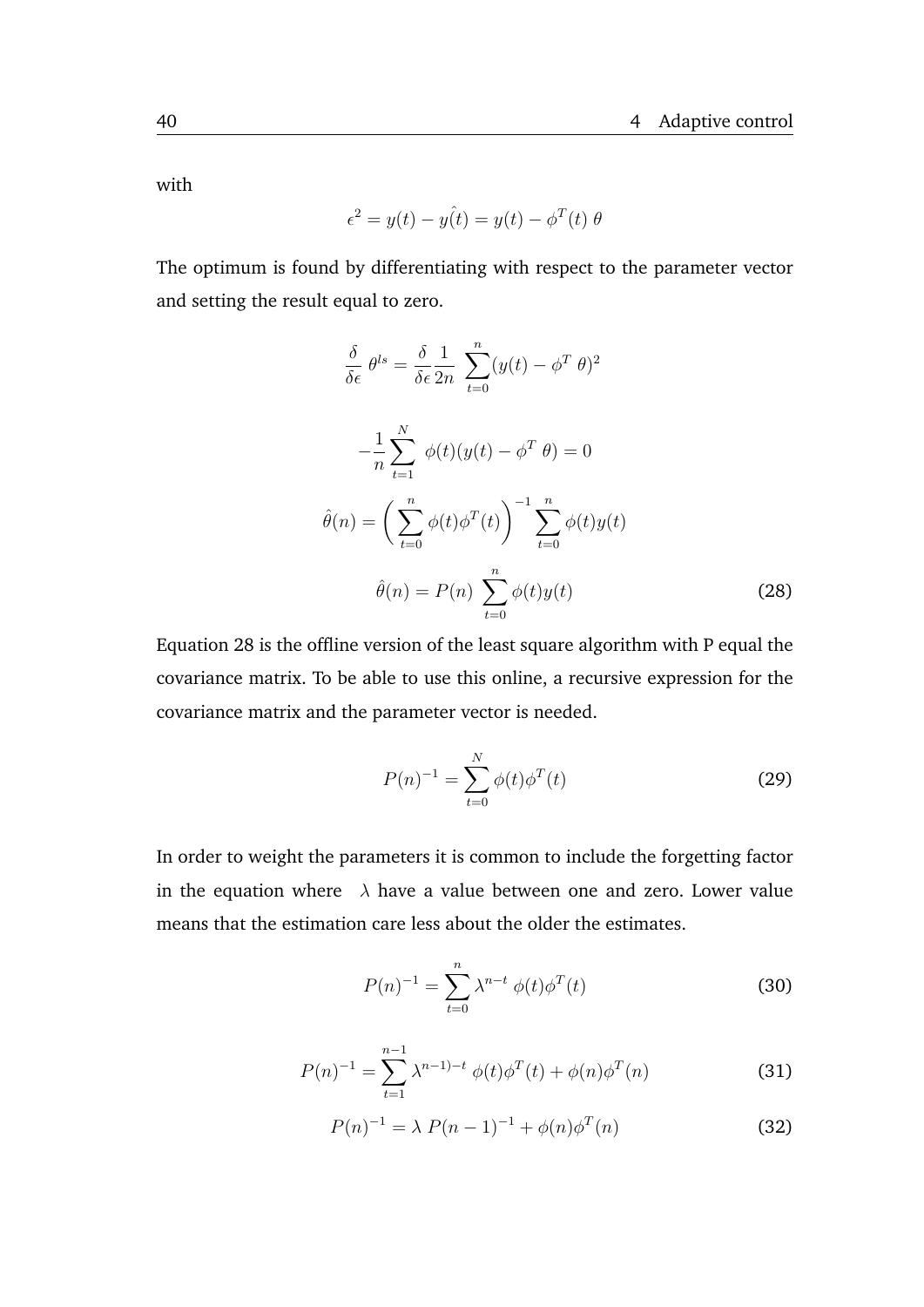$$
P(n) = (\lambda P(n-1)^{-1} + \phi(N)\phi^{T}(n))^{-1}
$$
\n(33)

Using the Woodbury identity

$$
(A+UCV)^{-1}=A^{-1}-A^{-1}\;U(C^{-1}+VA^{-1}U)^{-1}V\;A^{-1}
$$

where

$$
A = \lambda P(n-1)^{-1}
$$
  $U = \phi(n)$   $V = \phi^{T}(n)$   $C = 1$ 

This gives

<span id="page-52-3"></span><span id="page-52-2"></span>
$$
P(n) = \lambda^{-1} P(n-1) - \lambda^{-1} P(n-1) \phi(n) (1 + \phi^T(n) \lambda^{-1} P(n-1) \phi(n))^{-1} \phi^T(n) \lambda^{-1} P(n-1)
$$
  
\n
$$
P(n) = \lambda^{-1} P(n-1) - k(n) \phi^T(n) \lambda^{-1} P(n-1) \qquad (34)
$$
  
\n
$$
k(n) = \lambda^{-1} P(n-1) \phi(n) (1 + \phi^T(n) \lambda^{-1} P(n-1) \phi(n))^{-1}
$$
  
\n
$$
k(n) = P(n-1) \phi(n) (\lambda + \phi^T(n) P(n-1) \phi(n))^{-1} \qquad (35)
$$
  
\n
$$
k(n) (1 + \phi^T(n) \lambda^{-1} P(n-1) \phi(n)) = \lambda^{-1} P(n-1) \phi(n)
$$
  
\n
$$
k(n) = \lambda^{-1} P(n-1) \phi(n) - k(n) \phi^T(n) \lambda^{-1} P(n-1) \phi(n)
$$
  
\n
$$
k(n) = (\lambda^{-1} P(n-1) - k(n) \phi^T(n) \lambda^{-1} P(n-1)) \phi(n)
$$
  
\n
$$
k(n) = P(n) \phi(n) \qquad (36)
$$

Lastly a recursive expression for the parameter vector is needed. Rewriting equation [32](#page-51-1)

<span id="page-52-0"></span>
$$
\lambda P(n-1)^{-1} = P(n)^{-1} - \phi(n)\phi^{T}(n)
$$
\n(37)

Substitute N-1 for N in equation [28](#page-51-0)

<span id="page-52-1"></span>
$$
\hat{\theta}(n-1) = P(n-1) \sum_{t=1}^{n-1} \phi(t)y(t)
$$
\n(38)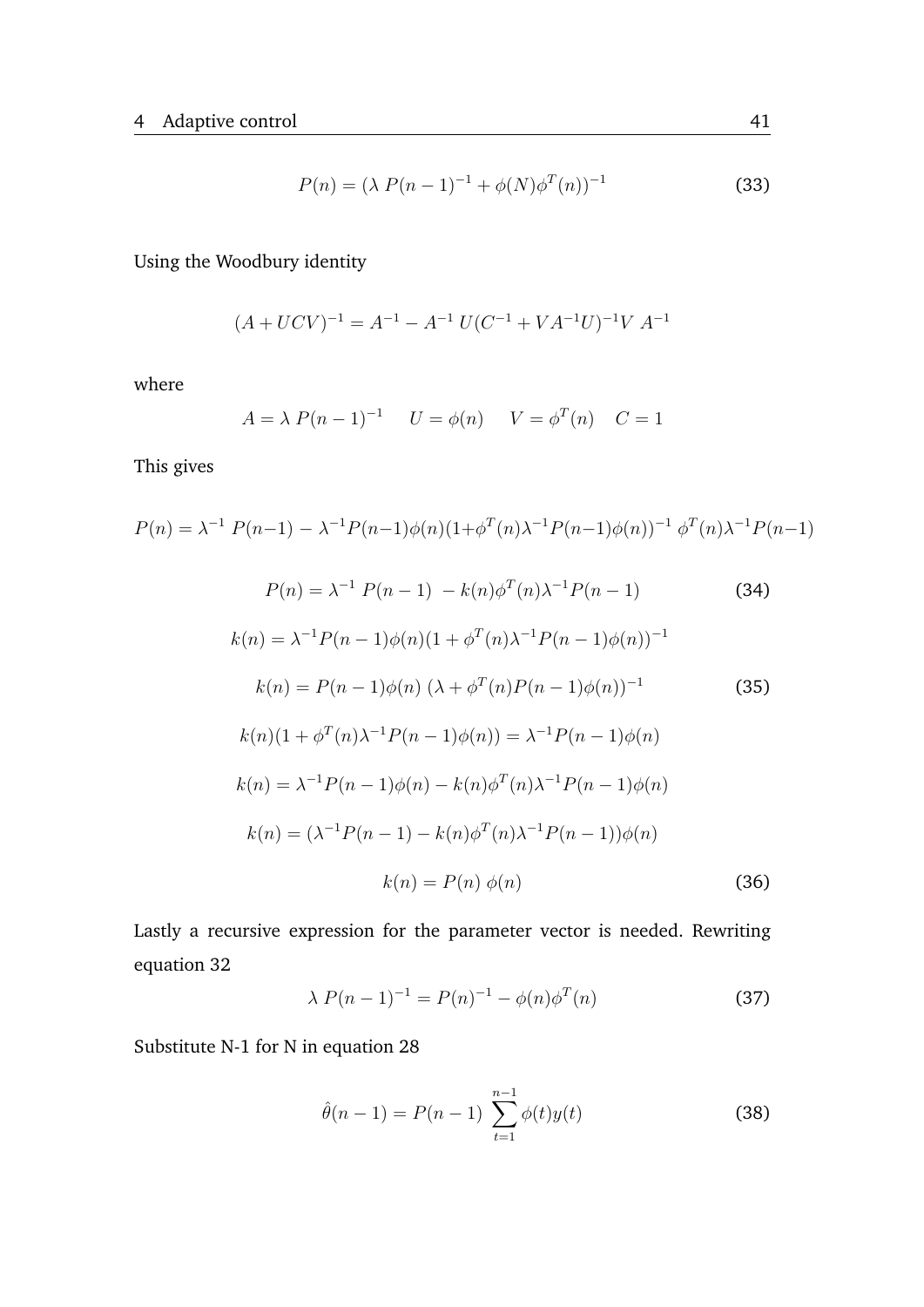Rearranging equation [37](#page-52-0) and insert [38](#page-52-1) yields

<span id="page-53-2"></span>
$$
\sum_{t=1}^{n-1} \phi(t)y(t) = P(n-1)^{-1} \hat{\theta}(n-1) = (P(n)^{-1} - \phi(n)\phi^T(n)) \hat{\theta}(n-1)
$$
 (39)

Using equation [28](#page-51-0) again and rewrite this to

<span id="page-53-3"></span>
$$
\hat{\theta}(n) = P(n) \sum_{t=1}^{n} \phi(t)y(t) = P(n) \left( \sum_{t=1}^{n-1} \phi(t)y(t) + \phi(n)y(n) \right)
$$
(40)

Substitute equation [39](#page-53-2) into equation [40](#page-53-3)

$$
\hat{\theta}(n) = P(n) (P(n)^{-1} - \phi(n)\phi^T(n)) \hat{\theta}(n-1) + \phi(n)y(n))
$$
 (41)

$$
\hat{\theta}(n) = \hat{\theta}(n-1) - P(n) \phi(n)(y(n) - \phi^T(n) \hat{\theta}(n-1))
$$
\n(42)

<span id="page-53-4"></span>
$$
\hat{\theta}(n) = \hat{\theta}(n-1) - k(n) (y(n) - \phi^T(n) \hat{\theta}(n-1))
$$
\n(43)

The implementation is done in a SIMULINK using the three equation [34,](#page-52-2) [35](#page-52-3) and [43.](#page-53-4) The RLS method calculates a new estimate every time step, which is set to 5 min, same as the sample time for the MPC controller. The initial values for diagonal in the P matrix is 10000. When the diagonal values become low the parameter estimates gets less affected and converges to a value.

### <span id="page-53-0"></span>**4.2 Results**

#### <span id="page-53-1"></span>**4.2.1 Normal adaptive control**

Figure [16](#page-54-0) shows a 24 hour simulation with the normal model parameters and with adaptive model parameters both in a continuous manner. The adaptive controller starts of with the same model parameters as in the normal case and do not use the online estimation values until the diagonal values in the covariance matrix passes a lower threshold. As seen in the simulation there is small fluctuations in the beginning and the lower threshold is passed at  $t = 145$ .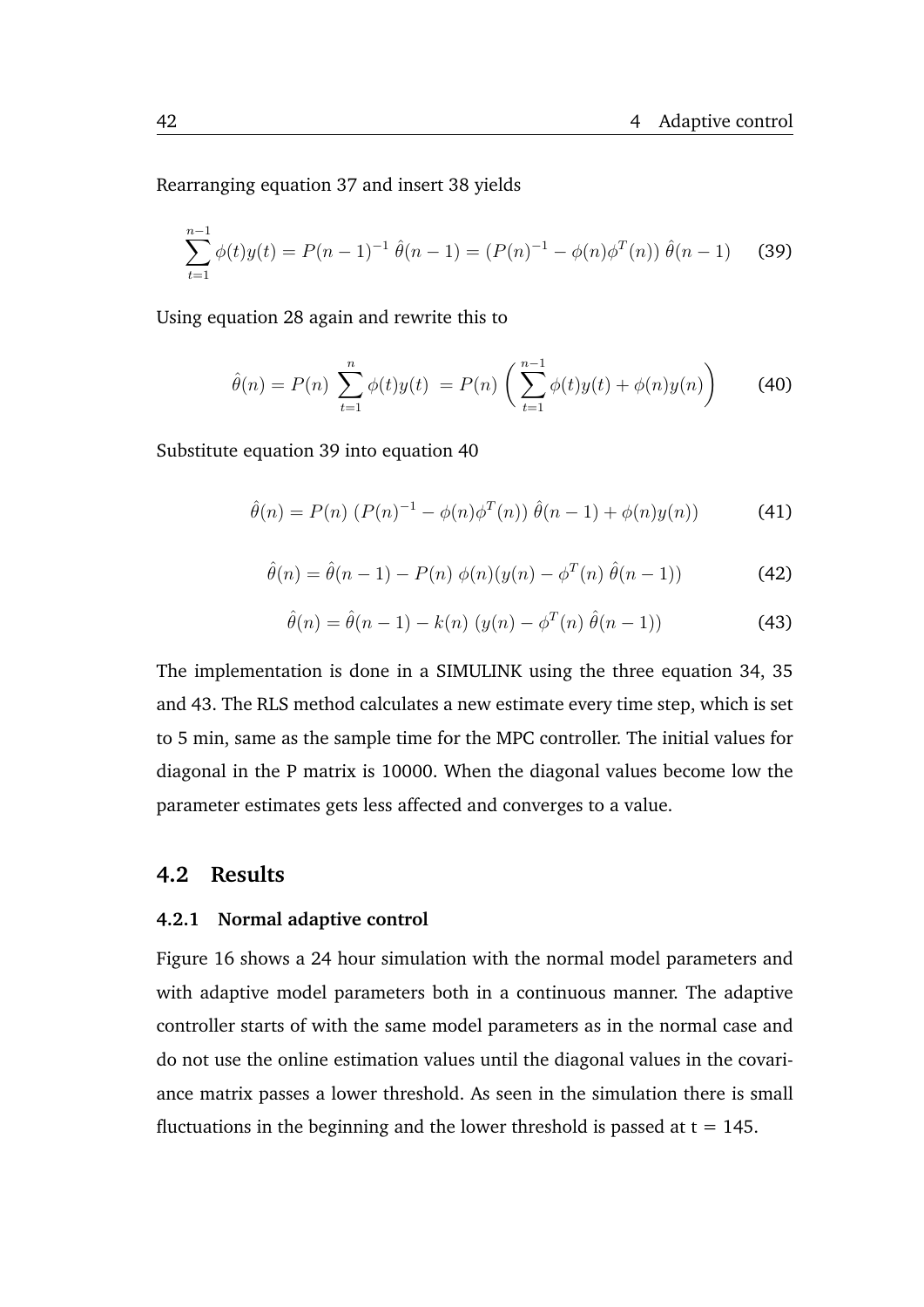<span id="page-54-0"></span>

**Figure 16:** Simulation with normal and adaptive controller.

The recursive least square estimator have no knowledge about initial conditions. However the controller needs a set of parameters in the beginning so there would always exist a guess for some initial condition but this is not included since it did not effect the estimation significantly. Regardless of initial condition the transient phase of the estimation will often be some what unpredictable anyway and therefore the initial conditions is set to zero for all parameters. More important the RLS algorithm have global converges since the problem is convex so initial conditions does not matter if the input is PE. The forgetting factor is set to one meaning none of the information will be disre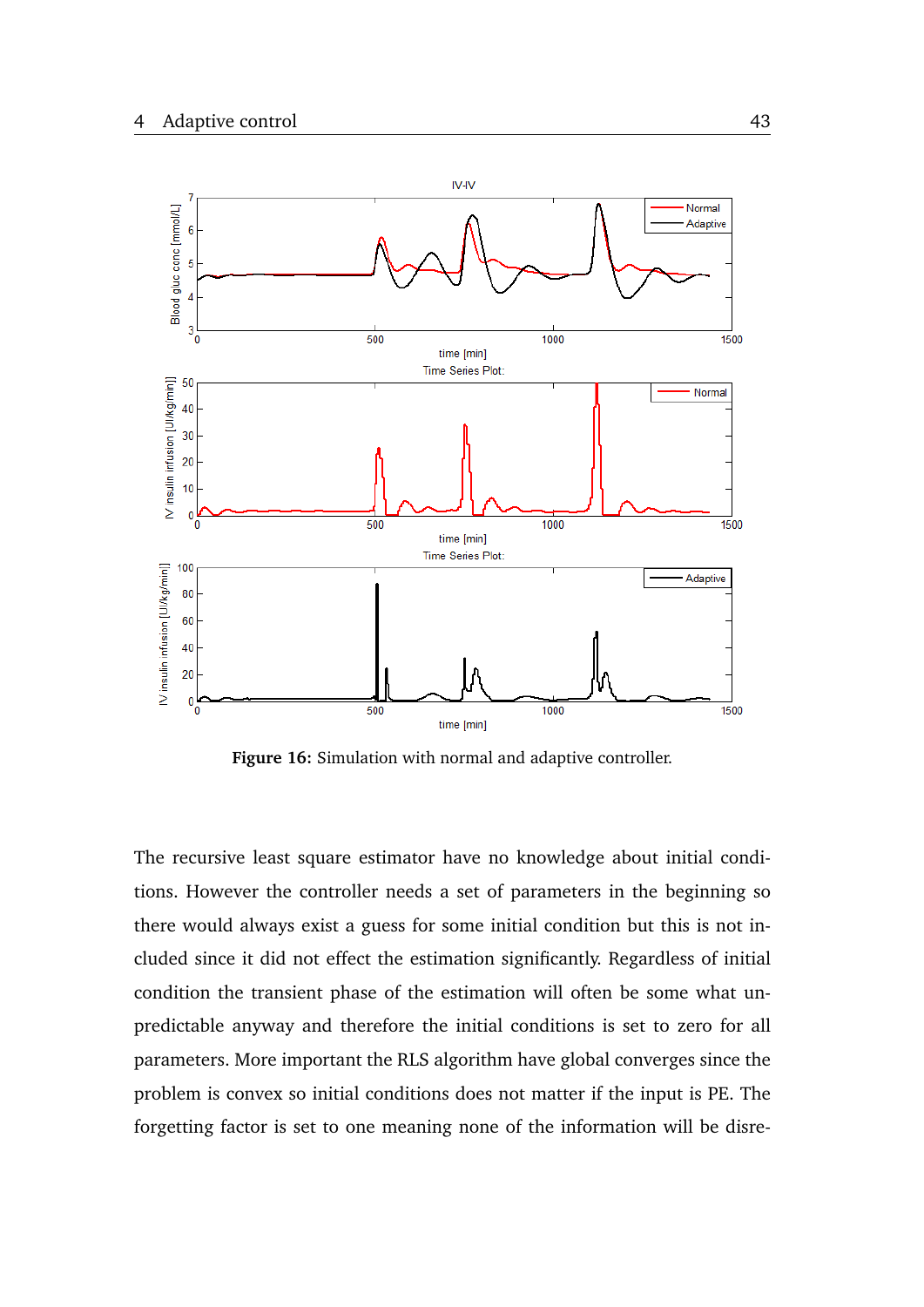garded over time. When using forgetting factor equal to one the estimates will converges to value eventually. How to chose the forgetting factor depends on how fast the parameters are expected to change. If the system is expected to change rapidly a low forgetting factor is needed and the input must be PE in other to adapt to the changes. If the changes in parameters are expected to be slower the forgetting factor is not as important. In the simulation the forgetting factor was set to one in order to get convergence. Leaving out the forgetting factor when there is rapid changes will mean that the parameters will coverage to an average value.

In figure [17](#page-56-0) shows the parameter estimate over time. Note that the reference values not is taken from the normal model since they are estimated with the tfest command. Instead the reference parameters is estimated with a offline least square(LS) method instead. Even if the performance of the estimates from tfest and LS are pretty similar the exact values of parameters is not the same. The LS algorithm was applied on the same dataset as [Froyen](#page-64-3) [\(2014\)](#page-64-3). The offline LS estimation should on the other hand look similar to the online RLS estimation and be more suitable.

The estimation converges to a value after approximately 120 min for all parameters and is applied after  $t = 145$ . The parameters do not converge to the exact value which is to be expected since the linear ARX model is very simplified compared to the non linear model and is therefore most accurate around the working point. The estimate will therefore be dependent on how the BGL is affected. It is also possible that input is not "varied" enough since the changes in both input and output is relative small. It was tried to inject more insulin the first 100 minutes in order to affect the BGl more, but the parameter did not converge further. At t=500 the first meal begins to raise the BGl. This changes the dynamics of the system completely since the RLS algorithm do not know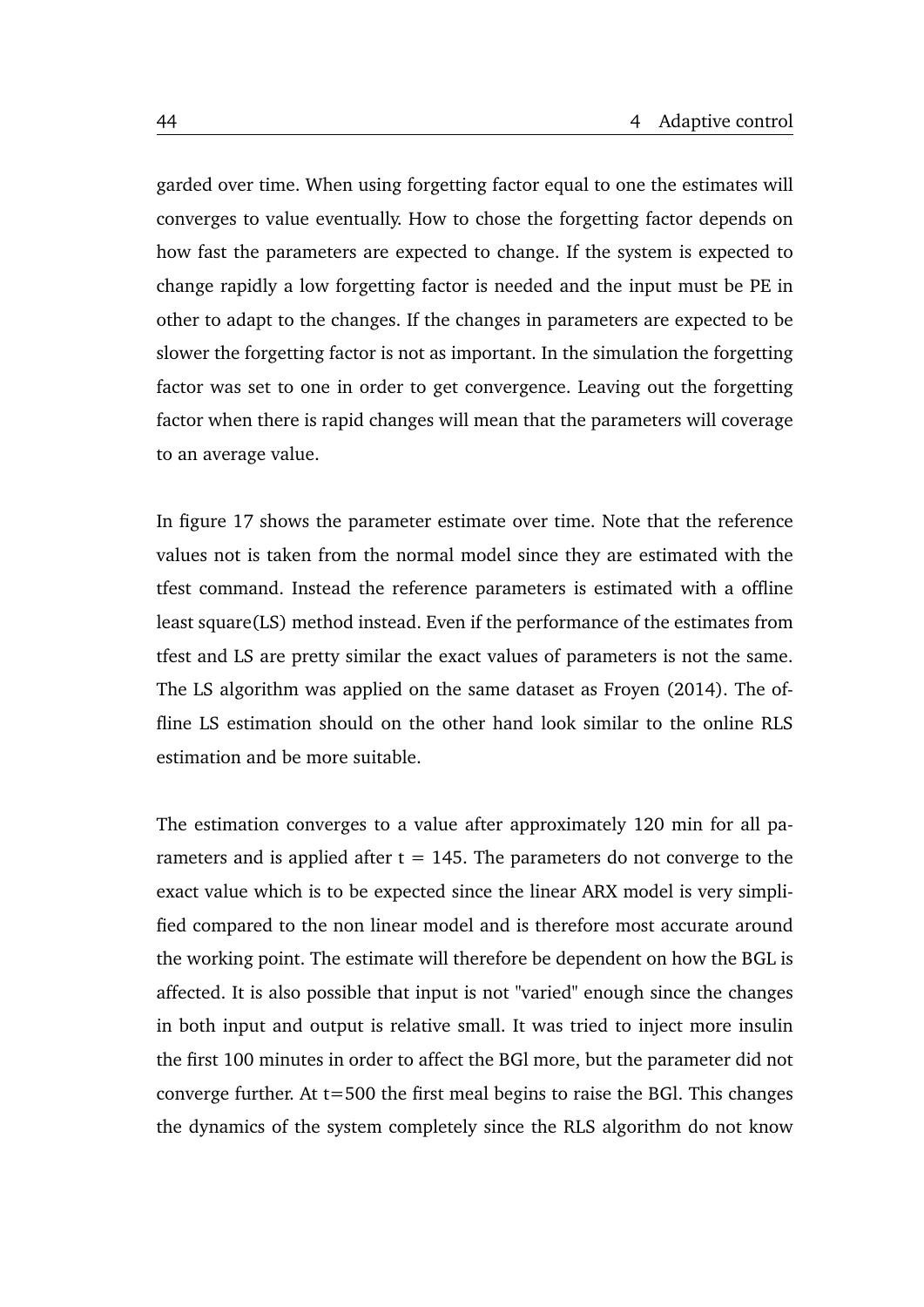<span id="page-56-0"></span>

**Figure 17:** Parameters in ARX model.

about any disturbances. This affects all four parameters. The main problem is because the BGL rises due to meal disturbance and insulin is given in order to lower the BGL to the reference level. However the estimator misinterpret this as if the insulin is the reason for the increase in BGL since it have no information about the meal. Therefore the parameter b1 which weight the former input becomes positive. This is illustrated in the sub plot down to the right in figure [17.](#page-56-0) This would make the model highly unstable since giving insulin at the time t would lead to increased dose at time t+1 etc and lead to hypoglycemia. To avoid this the b1 coefficient from the online estimation is only used if the value is negative. After the first meal disturbance the estimate drop under zero again. The online parameter is updated when the estimation get negative again. Even if the b1 coefficient in keep in check the other parameters changes values which make the performance bad with much oscillations as seen in figure [17](#page-56-0)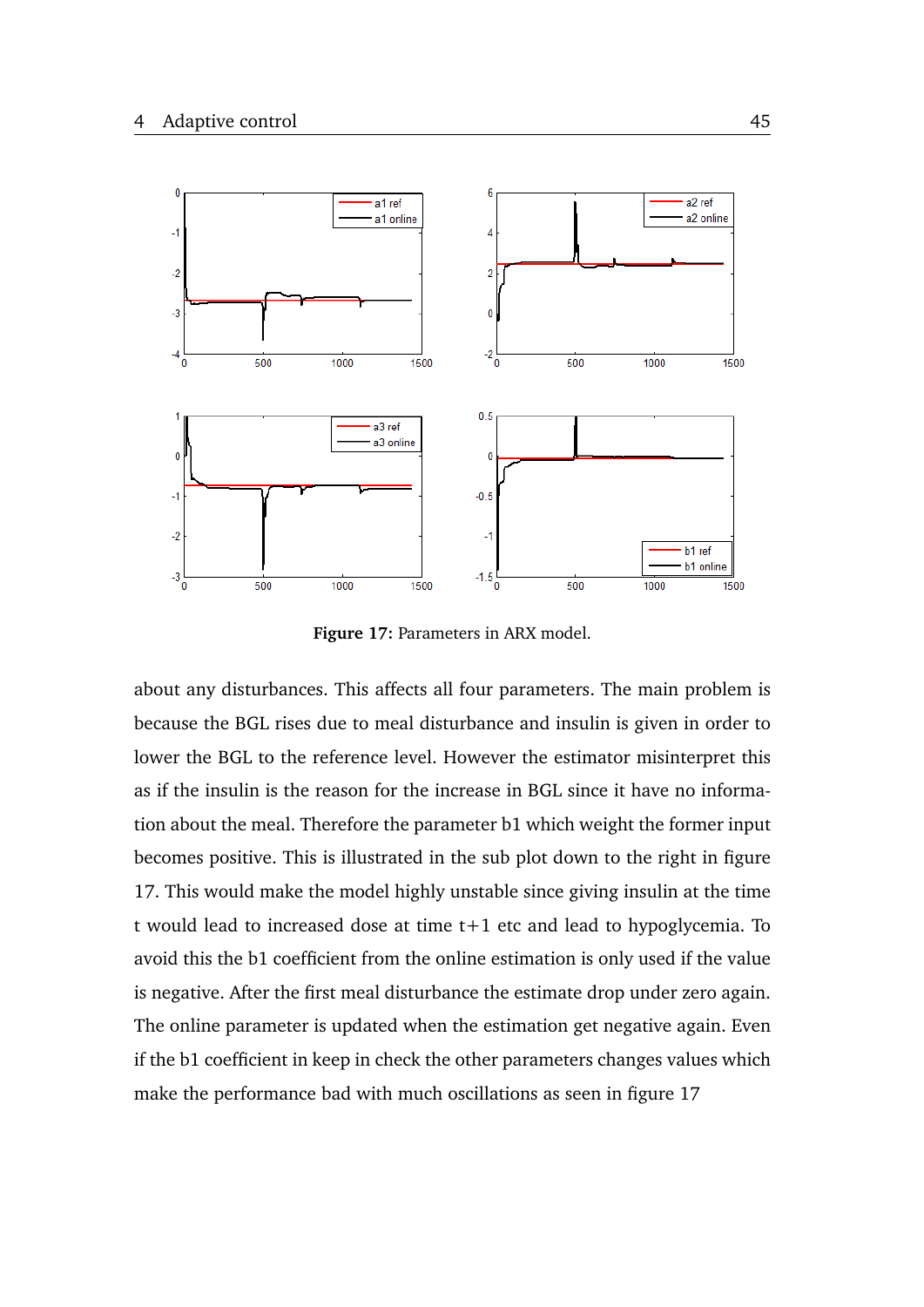It is also worth noticing that the estimation do not get affected as much during the two other meals, lunch and dinner. This is because the P matrix is close to zero, which means the new estimate do not affect the overall estimate much. The simulation will therefore yield a much worse result if the meal disturbance should have entered earlier or the initial condition for the P matrix have been higher. In addition to meal disturbances, exercise will also affect the estimate. Exercise on the other hand will give the opposite effect for the controller. When doing exercise the blood sugar will fall due to the extra energy consumption needed in the cell. This will lower the b coefficient and the controller will give less insulin in the next time step. This will not make the model directly unstable as with meal disturbance but will affect the controller.

It is apparent that the adaptation cannot take place during meal disturbances in its current form. One possibility is to do the online estimation only at night since the parameter did converged to reasonable value after 150 min. Figure [18](#page-58-0) show the simulation with online estimation from midnight to half eight in the morning shown in the blue curve and there is also included a black curve where the online estimation happens all day except meals. The performance is very good in both estimation cases. There are little difference between them, the black curve perhaps slightly better but there is difficult to determine the meal schedule. It was decided that the controller should have no knowledge about time or amount regarding meals to best reflect a real situation. The meal times must therefore be estimate if this is to be used, but this demands that the diet is pretty similar day to day. Also a small snack is enough to affect the estimation significantly. Therefore it was decided to use the online estimation only during night.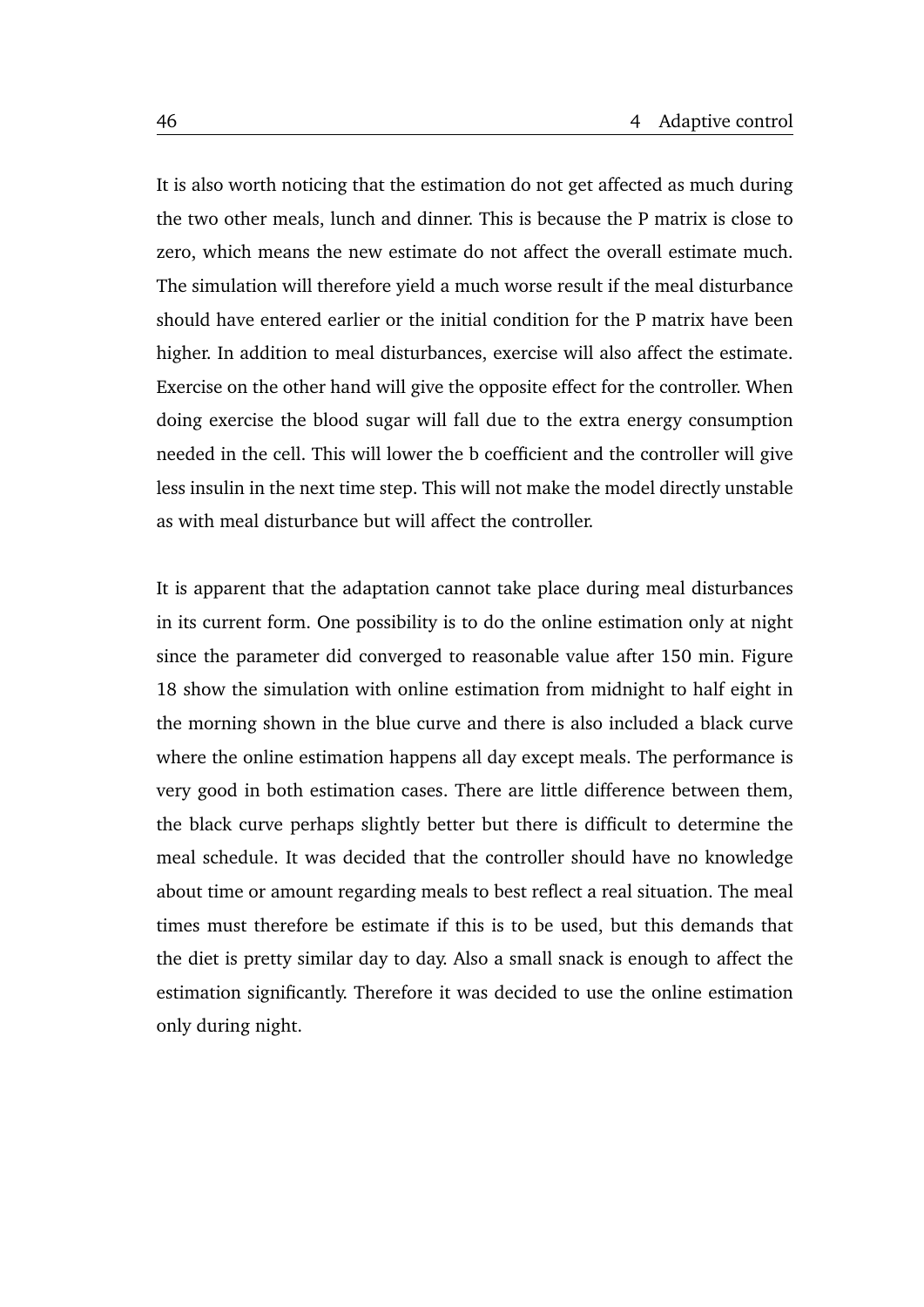<span id="page-58-0"></span>

**Figure 18:** Adaptive control with online estimation during night and between meals.

Figure [19](#page-59-1) shows the simulation with two different models. The black curve show the simulation with online estimation at night with good parameter convergens. In the simulation showed with the blue curve the are no fluctuations in the beginning which makes adaptation not possible and the adaptive parameters are never used, since this would crash the simulation. So in order to get parameter convergences some fluctuations are needed.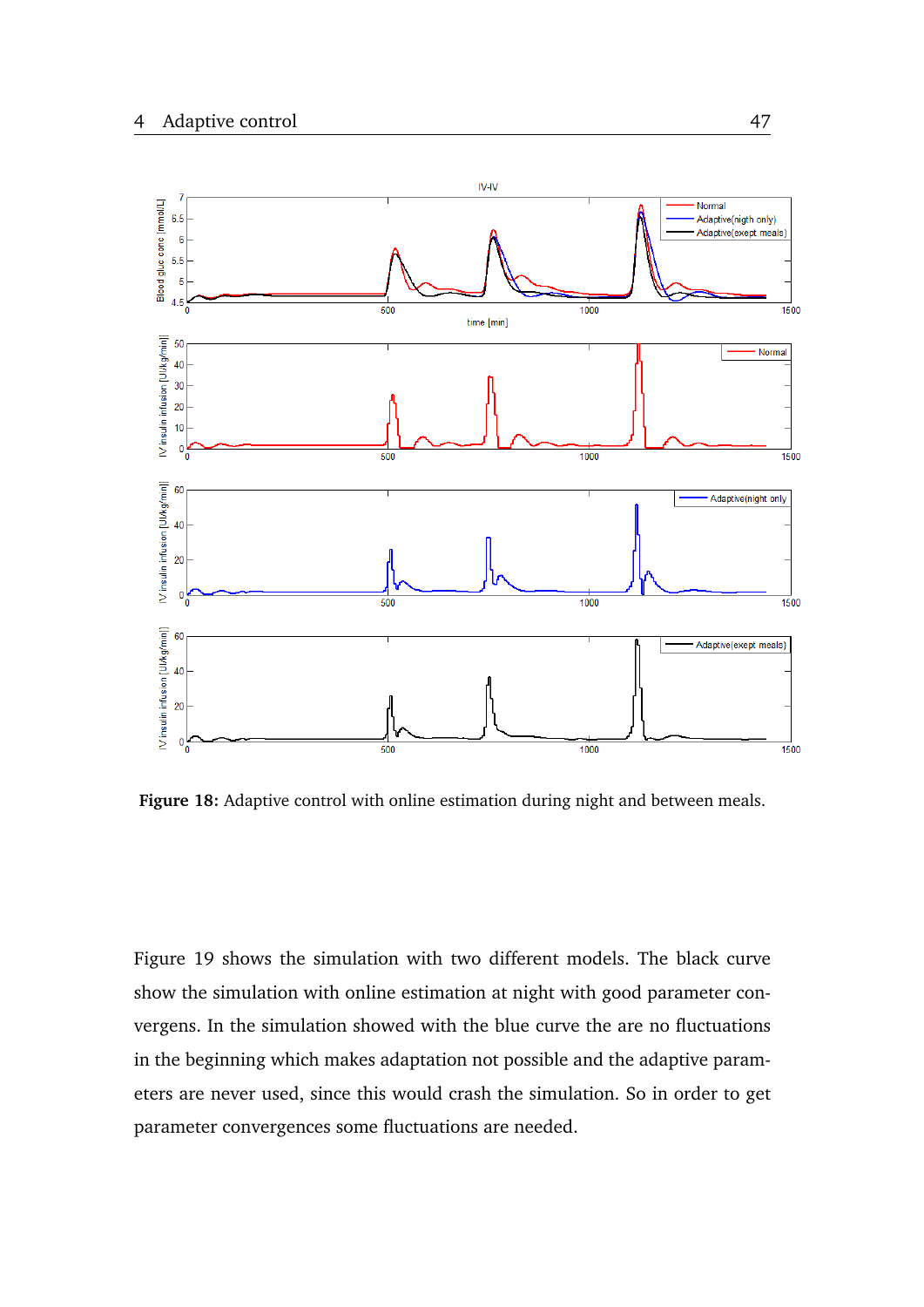<span id="page-59-1"></span>

**Figure 19:** Simulation with and without parameter convergence.

### <span id="page-59-0"></span>**4.2.2 Pulsatile adaptive control**

In the pulsatile case there is the option to do online estimation is the same manner as the normal infusion using five min sampling time for the estimation. This means however that there will be no advantages input wise, but it is possible that pulsatile injection gives more fluctuation in the BGL. A study on rhesus monkeys, showed oscillation with  $\pm 4\%$  of average in BGL [\(Goodner](#page-65-9) [et al.,](#page-65-9) [1982\)](#page-65-9). Compared with the model simulation this should be enough to get parameter convergence. Therefore it is a possibility that the pulsatile controller is better suited from adaptive control. In the model simulation the pulsatile controller did not give more fluctuations in the BGL than in the continuous case, and therefore the performance was about equal for both cases, as seen in figure [20.](#page-60-0) The adaptation was only tried with intravenous approach.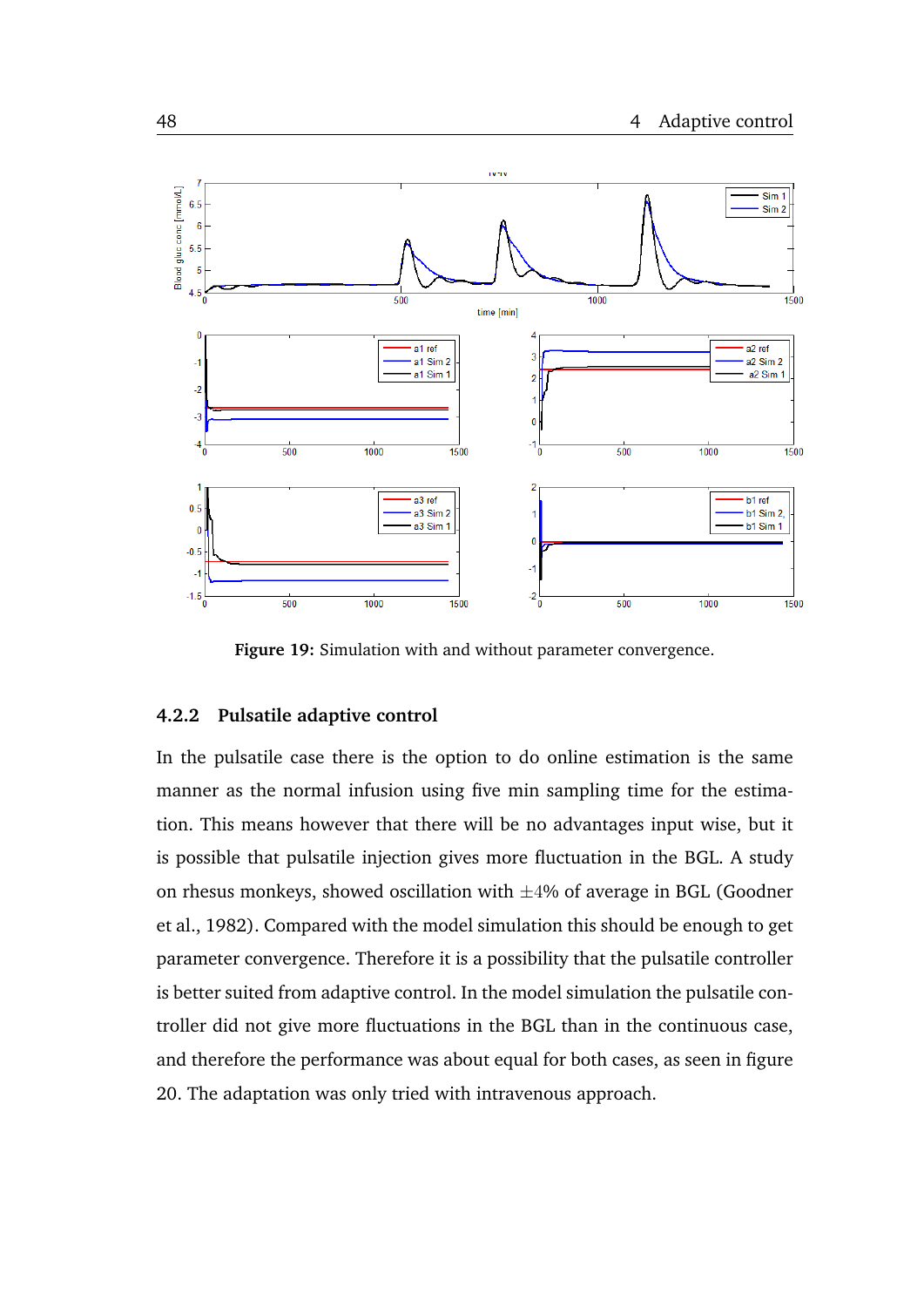<span id="page-60-0"></span>

**Figure 20:** Adaptive pulsatile control compared with normal adaptive control.

Figure [21](#page-61-0) shows the simulation with pulsatile infusion with frequencies 5 min, 10 min and 15 min. All three simulations are done by online estimation during night time only. The parameter estimation have 5 min sampling time since all simulation uses the same 5 min model.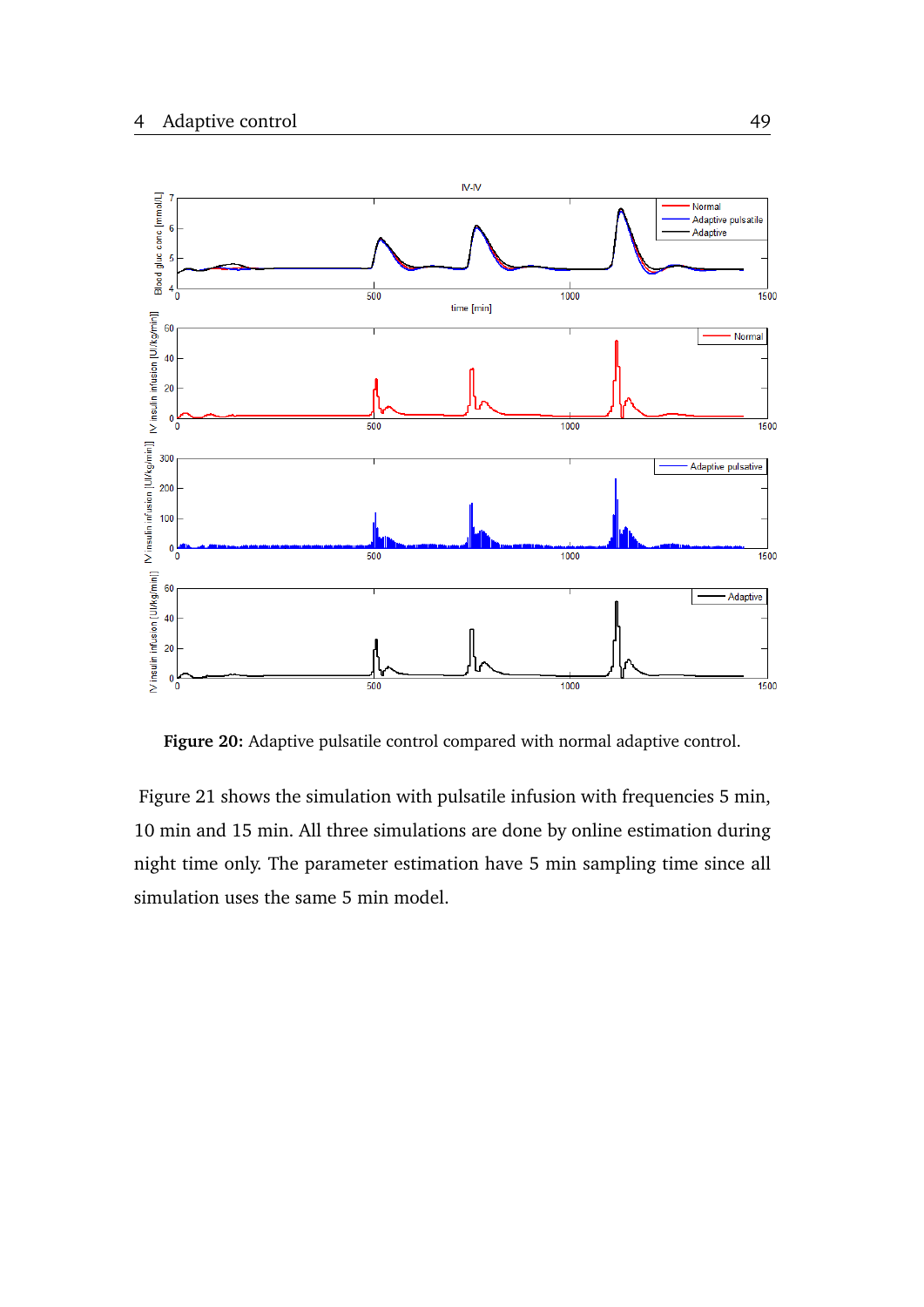<span id="page-61-0"></span>

**Figure 21:** Pulsatile adaptive control for all frequencies.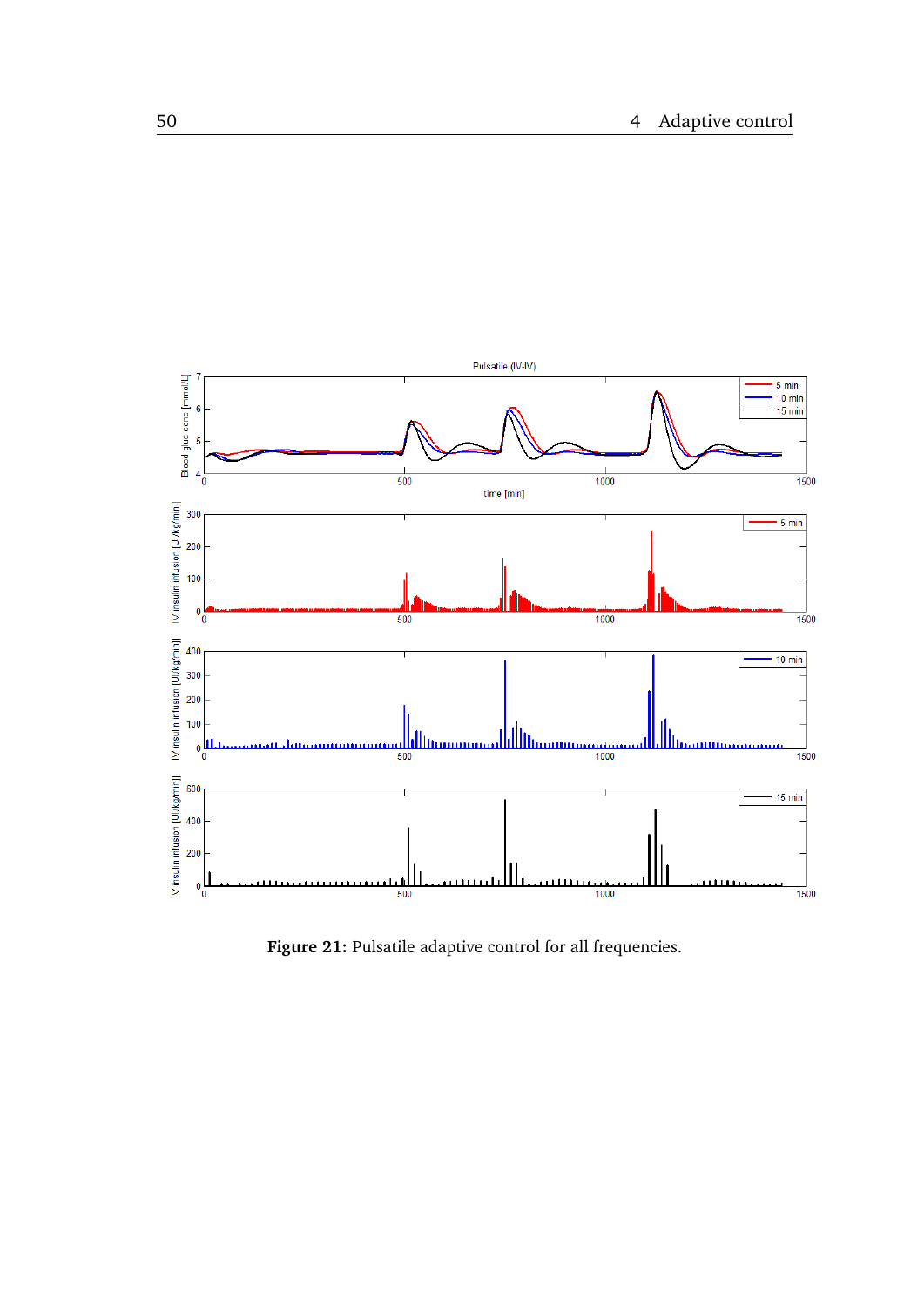### <span id="page-62-0"></span>**5 Discussion**

The controller was able to deliver boluses with frequencies of 5, 10 and 15 minutes with the same performance as the normal MPC controller. The controller can be used in both intraperitoneal and intravenous infusion. It is believed that a pulsatile infusion have greater hypoglycemic effect than continuous infusion, which would give better control and would reduce events of hypoglycemia. The oscillation in insulin concentration was over 20 times higher when giving insulin intravenous compare to intraperitoneal. So if this is possible with intraperitoneal approach is difficult to say. In order to do better computer simulation it is necessary to include effects of pulsatile infusion, both intravenously and intraperitoneal.

This is also necessary in order to conclude whether pulsatile infusion is more suitable for adaptive control. Based on the simulations, there seems like some oscillation is enough in order to estimate the parameter, while fasting. However since the estimation only is active during night time, no changes in parameters during the day is captured.

While the controller gives all of the insulin in boluses, only 70 % is secreted in humans, rest is given as a basal dose, which means that the insulin oscillates more than normal if the insulin is given intravenously.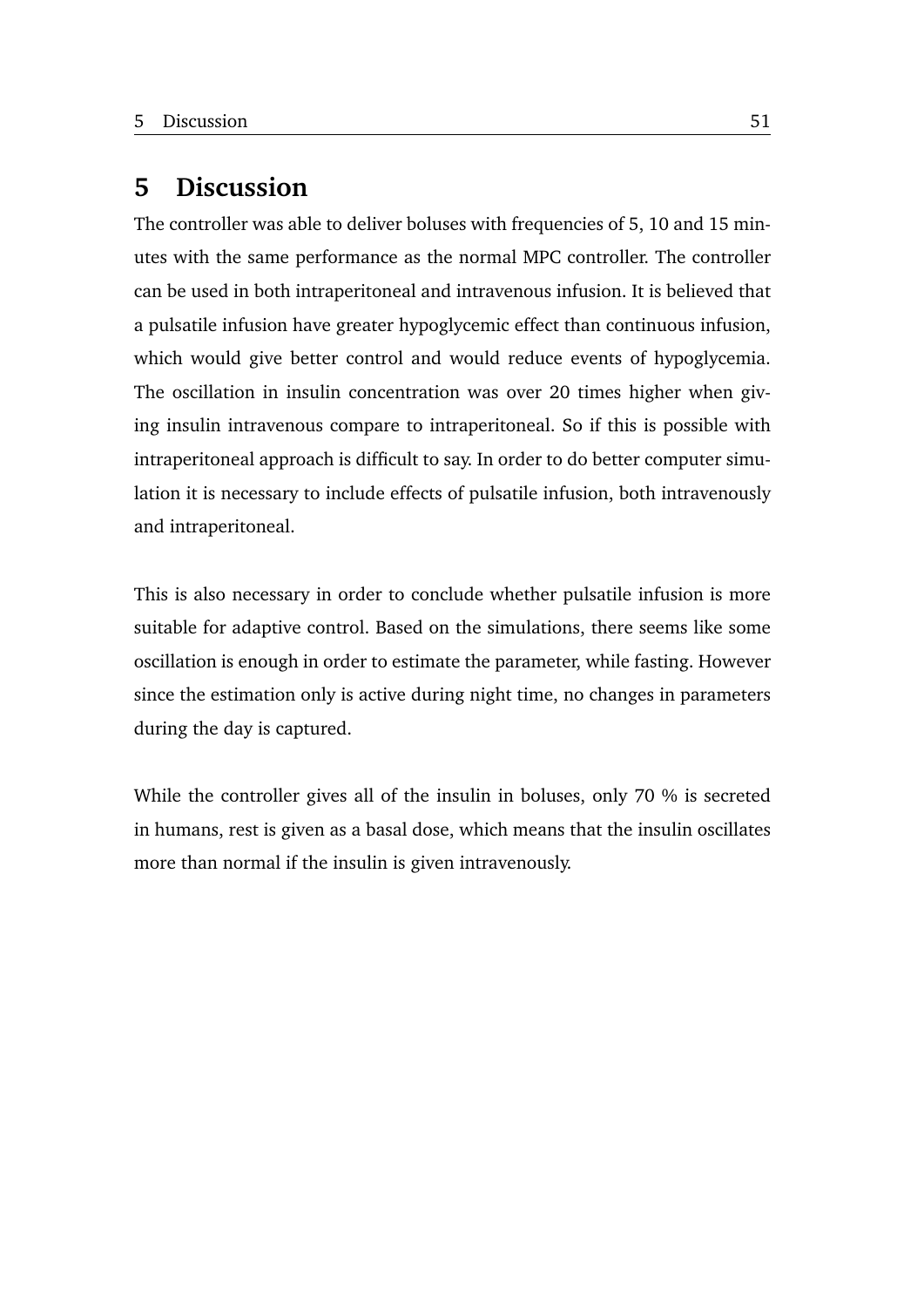### <span id="page-63-0"></span>**6 Conclusion**

An extension for physical activity chosen from the literature has been implemented on the APT glucose insulin model. The result of the extension was verified by comparison with result from the original article. This gives the possibility to introduce activity as a disturbance in silco simulation in order to test performance of closed loop algorithms.

A method for pulsatile insulin was presented and implemented into the model in order to mimic the natural insulin secretion better. The controller is based on a already implemented model predictive controller and delivers insulin boluses over 30 seconds with frequency of 5, 10 or 15 minutes. The results where compared with the MPC algorithm already implemented. The pulsatile controller showed good performance for all three frequencies with regard to BGL control, both in the intravenous and the intraperitoneal case. The intraperitoneal approach showed some oscillations in the blood insulin concentration but substantial less than in the intravenous case.

An adaptive scheme was implemented in order to compare the adaptive properties of the pulsatile and normal controller. In the computer simulation there where found no advantages with the pulsatile method using this method since the pulsatile infusion did not give any fast fluctuations in BGL which is presumed to be the case. Implementing this behaviour in the model could yield a different result.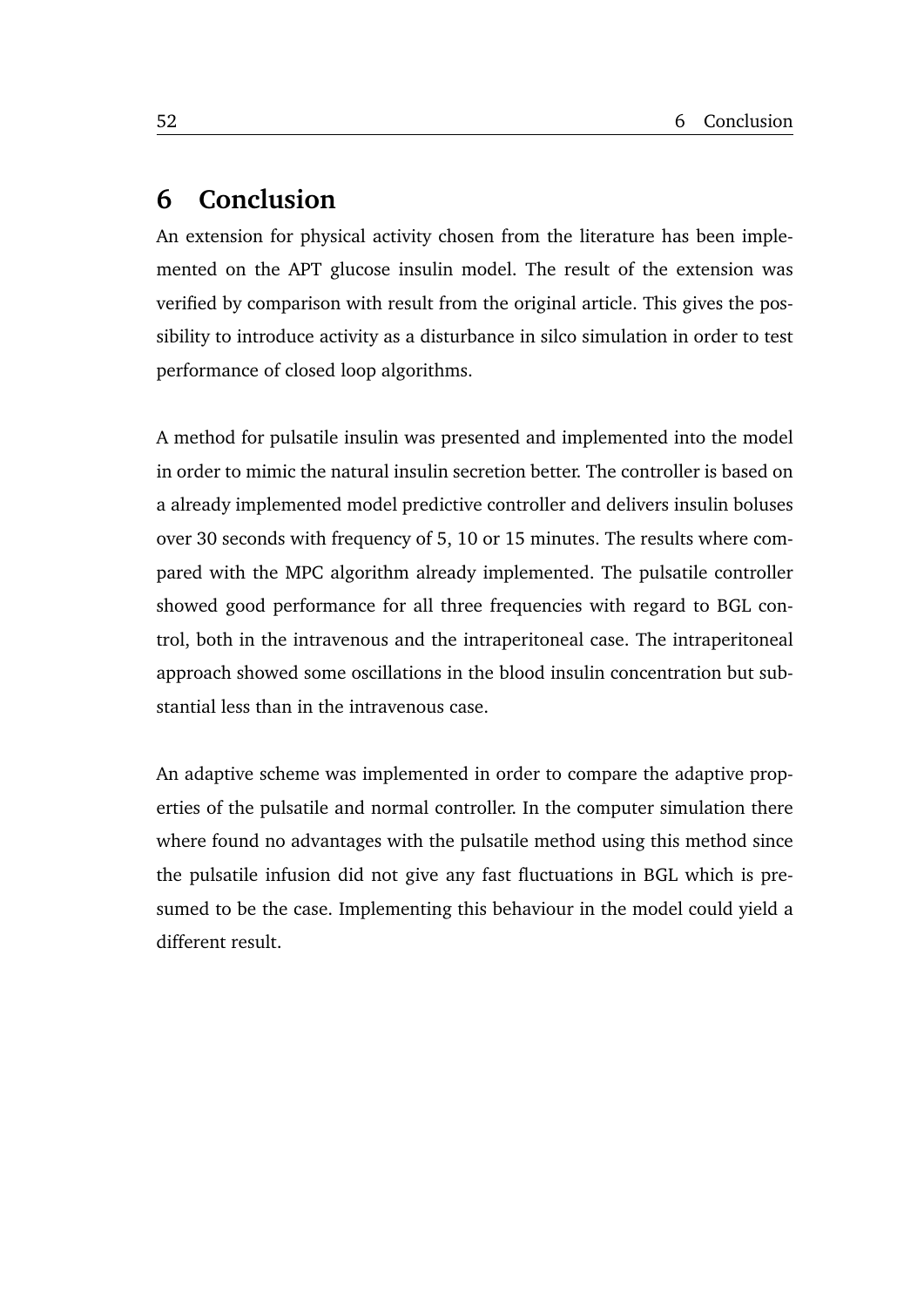# <span id="page-64-0"></span>**7 Bibliography**

<span id="page-64-10"></span>Aastrom, Hagglund, T. (1995), ISA.

**URL:** *http://app.knovel.com/hotlink/toc/id:kpPIDCTDT1/pid-controllerstheory/pid- controllers-theory*

- <span id="page-64-4"></span>Ackerman, E., Gatewood, L. C., Rosevear, J. W. and Molnar, G. D. (1968), 'Simulation studies of blood-glucose regulation: Effect of intestinal glucose absorption', *Computers and Biomedical Research* **2**(1), 15 – 27. **URL:** *http://www.sciencedirect.com/science/article/pii/0010480968900049*
- <span id="page-64-2"></span>Alberti, K. G. and Zimmet, P. Z. (1998), 'Definition, diagnosis and classification of diabetes mellitus and its complications. Part 1: diagnosis and classification of diabetes mellitus provisional report of a WHO consultation', *Diabet. Med.* **15**(7), 539–553.
- <span id="page-64-5"></span>Bergman, R. N., Phillips, L. S. and Cobelli, C. (1981), 'Physiologic evaluation of factors controlling glucose tolerance in man: measurement of insulin sensitivity and beta-cell glucose sensitivity from the response to intravenous glucose.', *Journal of Clinical Investigation* **68**(6), 1456.
- <span id="page-64-9"></span>Chan, A., Breton, M. D. and Kovatchev, B. P. (2008), 'Effects of pulsatile subcutaneous injections of insulin lispro on plasma insulin concentration levels', *J Diabetes Sci Technol* **2**(5), 844–852.
- <span id="page-64-8"></span>Dalla Man, C., Micheletto, F., Lv, D., Breton, M., Kovatchev, B. and Cobelli, C. (2014), 'The uva/padova type 1 diabetes simulator new features', *Journal of diabetes science and technology* **8**(1), 26–34.
- <span id="page-64-7"></span>Dalla Man, C., Raimondo, D. M., Rizza, R. A. and Cobelli, C. (2007), 'GIM, simulation software of meal glucose-insulin model', *J Diabetes Sci Technol* **1**(3), 323–330.
- <span id="page-64-6"></span>Dalla Man, C., Rizza, R. A. and Cobelli, C. (2007), 'Meal simulation model of the glucose-insulin system', *IEEE Trans Biomed Eng* **54**(10), 1740–1749.
- <span id="page-64-1"></span>*Diabetes research institute* (n.d.), [http://www.diabetesresearch.org/](http://www.diabetesresearch.org/islet-cells) [islet-cells](http://www.diabetesresearch.org/islet-cells). Accessed: 2015-05-18.
- <span id="page-64-11"></span>Eren, M., Cinar, A., Quinn, L. and Smith, D. (2007), Adaptive control strategy for glucose regulation using recursive linear models, *in* '10th International IFAC Symposium on Computer Applications in Biotechnology, Cancun, Mexico', Vol. 1, pp. 153–158.
- <span id="page-64-3"></span>Froyen, H. (2014), Modelling and controll of glucose insulin model, Master's thesis, Norwegian University of Science and Technology, Trondheim, Norway.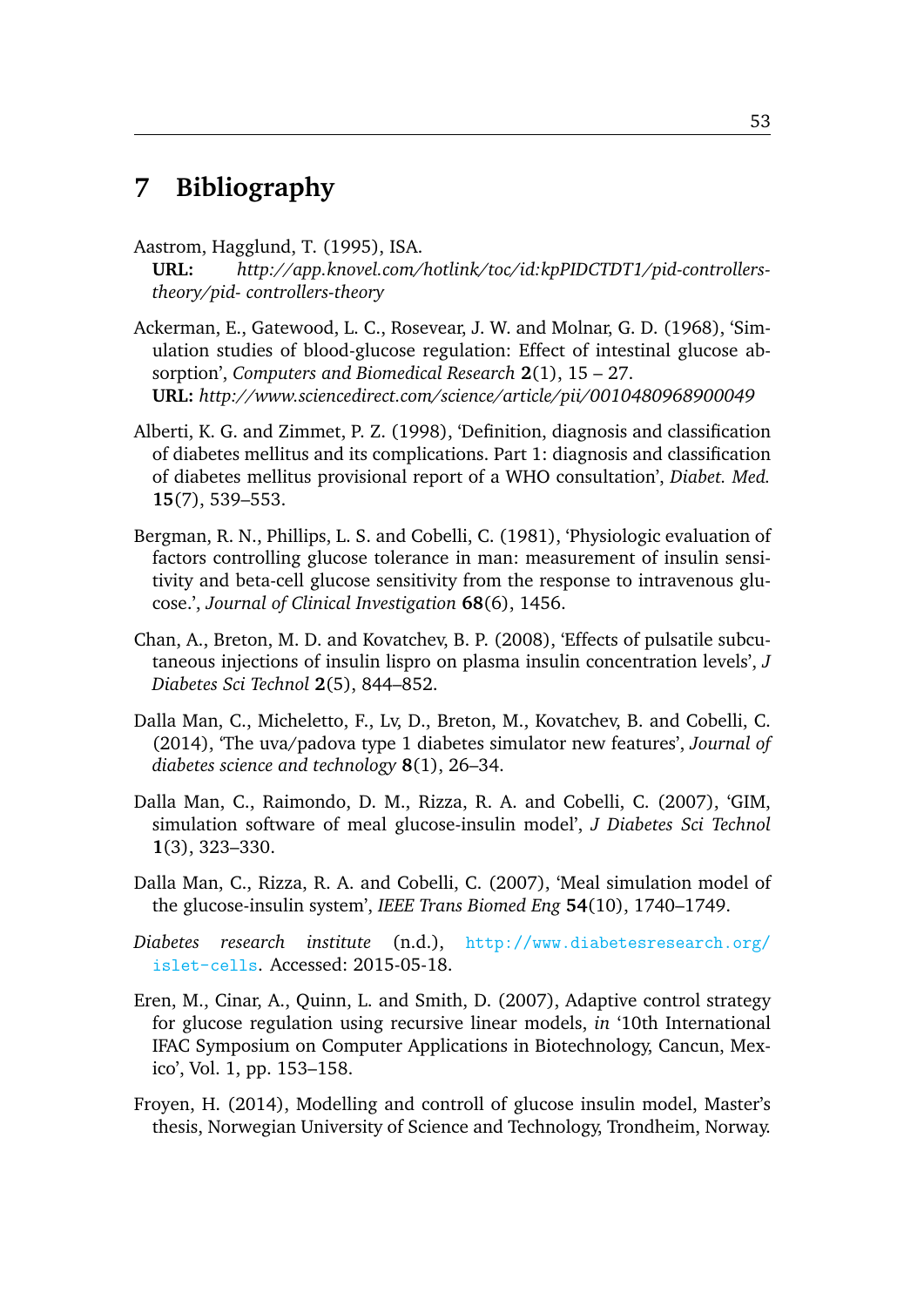<span id="page-65-1"></span>Giovannucci, E., Harlan, D. M., Archer, M. C., Bergenstal, R. M., Gapstur, S. M., Habel, L. A., Pollak, M., Regensteiner, J. G. and Yee, D. (2010), 'Diabetes and cancer: A consensus report', *CA: A Cancer Journal for Clinicians* **60**(4), 207– 221.

**URL:** *http://dx.doi.org/10.3322/caac.20078*

- <span id="page-65-9"></span>Goodner, C. J., Hom, F. G. and Koerker, D. J. (1982), 'Hepatic glucose production oscillates in synchrony with the islet secretory cycle in fasting rhesus monkeys', *Science* **215**(4537), 1257–1260.
- <span id="page-65-0"></span>Guariguata, L., Whiting, D., Hambleton, I., Beagley, J., Linnenkamp, U. and Shaw, J. (2014), 'Global estimates of diabetes prevalence for 2013 and projections for 2035', *Diabetes Research and Clinical Practice* **103**(2), 137 – 149. **URL:** *http://www.sciencedirect.com/science/article/pii/S0168822713003859*
- <span id="page-65-8"></span>Hansen, K. (1923), 'Oscillations in the blood sugar of fasting normal persons', *Acta Endocrinol (Copenh)* .
- <span id="page-65-2"></span>Home, P. (2013), 'Insulin therapy and cancer', *Diabetes care* **36**(Supplement 2), S240–S244.
- <span id="page-65-3"></span>Hovorka, R., Shojaee-Moradie, F., Carroll, P. V., Chassin, L. J., Gowrie, I. J., Jackson, N. C., Tudor, R. S., Umpleby, A. M. and Jones, R. H. (2002), 'Partitioning glucose distribution/transport, disposal, and endogenous production during ivgtt', *American Journal of Physiology-Endocrinology and Metabolism* **282**(5), E992–E1007.
- Huang, M., Li, J., Song, X. and Guo, H. (2012), 'Modeling impulsive injections of insulin: Towards artificial pancreas', *SIAM Journal on Applied Mathematics* **72**(5), 1524–1548.
- <span id="page-65-5"></span>Kim, J., Saidel, G. M. and Cabrera, M. E. (2007), 'Multi-scale computational model of fuel homeostasis during exercise: effect of hormonal control', *Ann Biomed Eng* **35**(1), 69–90.
- <span id="page-65-7"></span>Man, C. D., Breton, M. D. and Cobelli, C. (2009), 'Physical activity into the meal glucose-insulin model of type 1 diabetes: in silico studies', *J Diabetes Sci Technol* **3**(1), 56–67.
- <span id="page-65-6"></span>Marc D. Brenton, C. C. (2009), 'Physical activity–the major unacounted impediment to closed loop controll', **3**(1), 56–67.
- <span id="page-65-4"></span>Matsuo, Y., Shimoda, S., Sakakida, M., Nishida, K., Sekigami, T., Ichimori, S., Ichinose, K., Shichiri, M. and Araki, E. (2003), 'Strict glycemic control in diabetic dogs with closed-loop intraperitoneal insulin infusion algorithm designed for an artificial endocrine pancreas', *Journal of Artificial Organs* **6**(1), 0055–0063.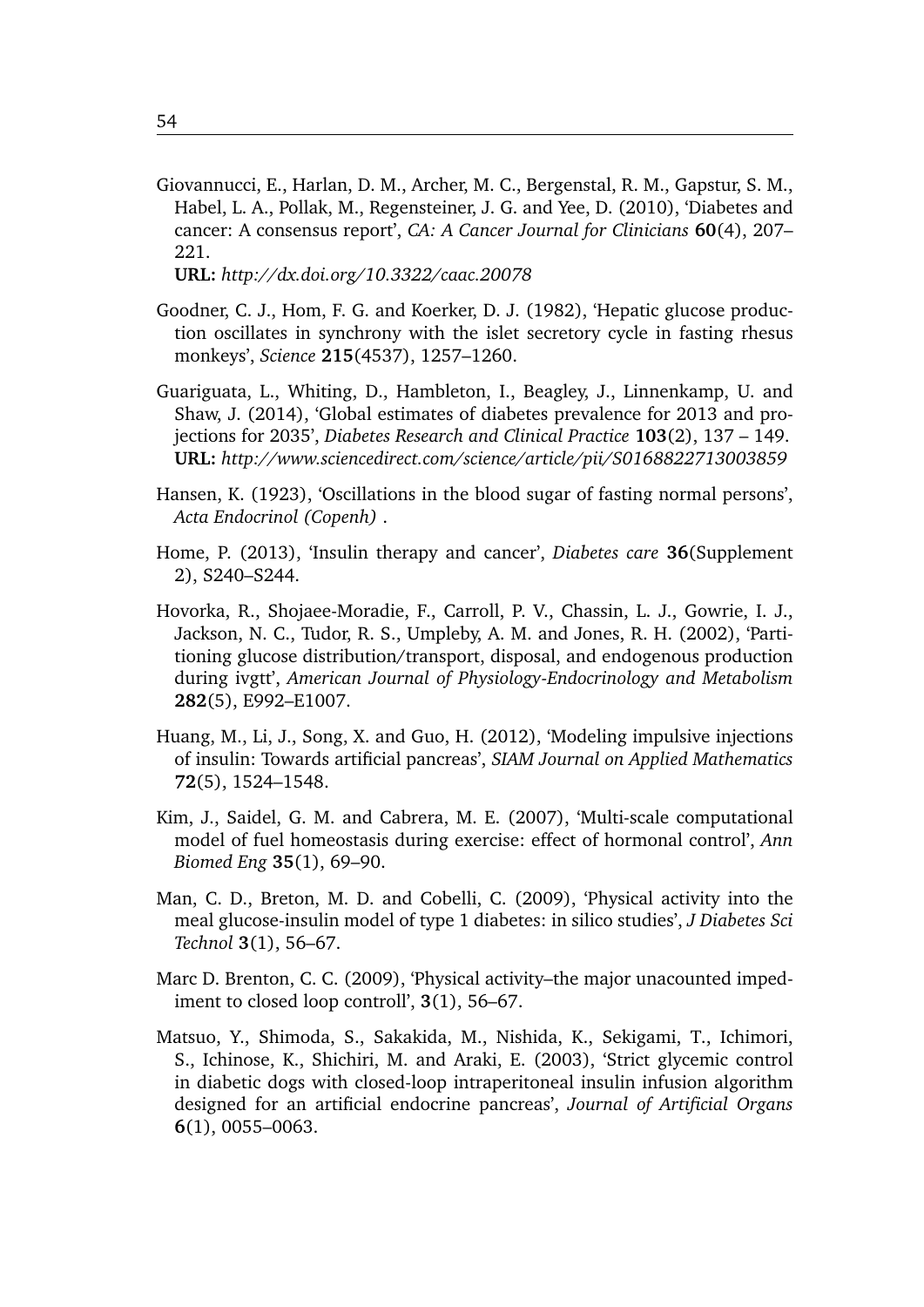- <span id="page-66-7"></span>Matthews, D., Lang, D., Burnett, M. and Turner, R. (1983), 'Control of pulsatile insulin secretion in man', *Diabetologia* **24**(4), 231–237. **URL:** *http://dx.doi.org/10.1007/BF00282705*
- <span id="page-66-9"></span>PAOLISSO, G., SCHEEN, A. J., GIUGLIANO, D., SGAMBATO, S., Albert, A., VAR-RICCHIO, M., DONOFRIO, F. and LEFÉBVRE, P. J. (1991), 'Pulsatile insulin delivery has greater metabolic effects than continuous hormone administration in man: importance of pulse frequency', *The Journal of Clinical Endocrinology & Metabolism* **72**(3), 607–615.
- <span id="page-66-8"></span>Pørksen, N. (2002), 'The in vivo regulation of pulsatile insulin secretion', *Diabetologia* **45**(1), 3–20.
- <span id="page-66-4"></span>Radziuk, J., Pye, S., Seigler, D., Skyler, J., Offord, R. and Davies, G. (1994), 'Splanchnic and systemic absorption of intraperitoneal insulin using a new double-tracer method', *American Journal of Physiology-Endocrinology And Metabolism* **266**(5), E750–E759.
- <span id="page-66-6"></span>Roberts, T. J., Weber, J.-M., Hoppeler, H., Weibel, E. R. and Taylor, C. R. (1996), 'Design of the oxygen and substrate pathways. ii. defining the upper limits of carbohydrate and fat oxidation.', *The Journal of experimental biology* **199**(8), 1651–1658.
- <span id="page-66-5"></span>Roy, A. and Parker, R. S. (2007), 'Dynamic modeling of exercise effects on plasma glucose and insulin levels', *J Diabetes Sci Technol* **1**(3), 338–347.
- <span id="page-66-10"></span>Skjærvold, N. K., Ostling, D., Hjelme, D. R., Spigset, O., Lyng, O. and Aadahl, P. (2013), 'Blood glucose control using a novel continuous blood glucose monitor and repetitive intravenous insulin boluses: exploiting natural insulin pulsatility as a principle for a future artificial pancreas', *Int J Endocrinol* **2013**, 245152.
- <span id="page-66-3"></span>Sorensen, J. T., Colton, C. K., Hillman, R. S. and Soeldner, J. S. (1982), 'Use of a physiologic pharmacokinetic model of glucose homeostasis for assessment of performance requirements for improved insulin therapies', *Diabetes Care* **5**(3), 148–157.
- <span id="page-66-0"></span>Stefan, Y., Orci, L., Malaisse-Lagae, F., Perrelet, A., Patel, Y. and Unger, R. H. (1982), 'Quantitation of endocrine cell content in the pancreas of nondiabetic and diabetic humans', *Diabetes* **31**(8), 694–700. **URL:** *http://diabetes.diabetesjournals.org/content/31/8/694.abstract*
- <span id="page-66-1"></span>WHO (2011), 'Global status report on noncommunicable diseases 2010'.
- <span id="page-66-2"></span>WHO (2014), 'Global health estimates:death by cause, age, sex and contry, 2000-2012'.